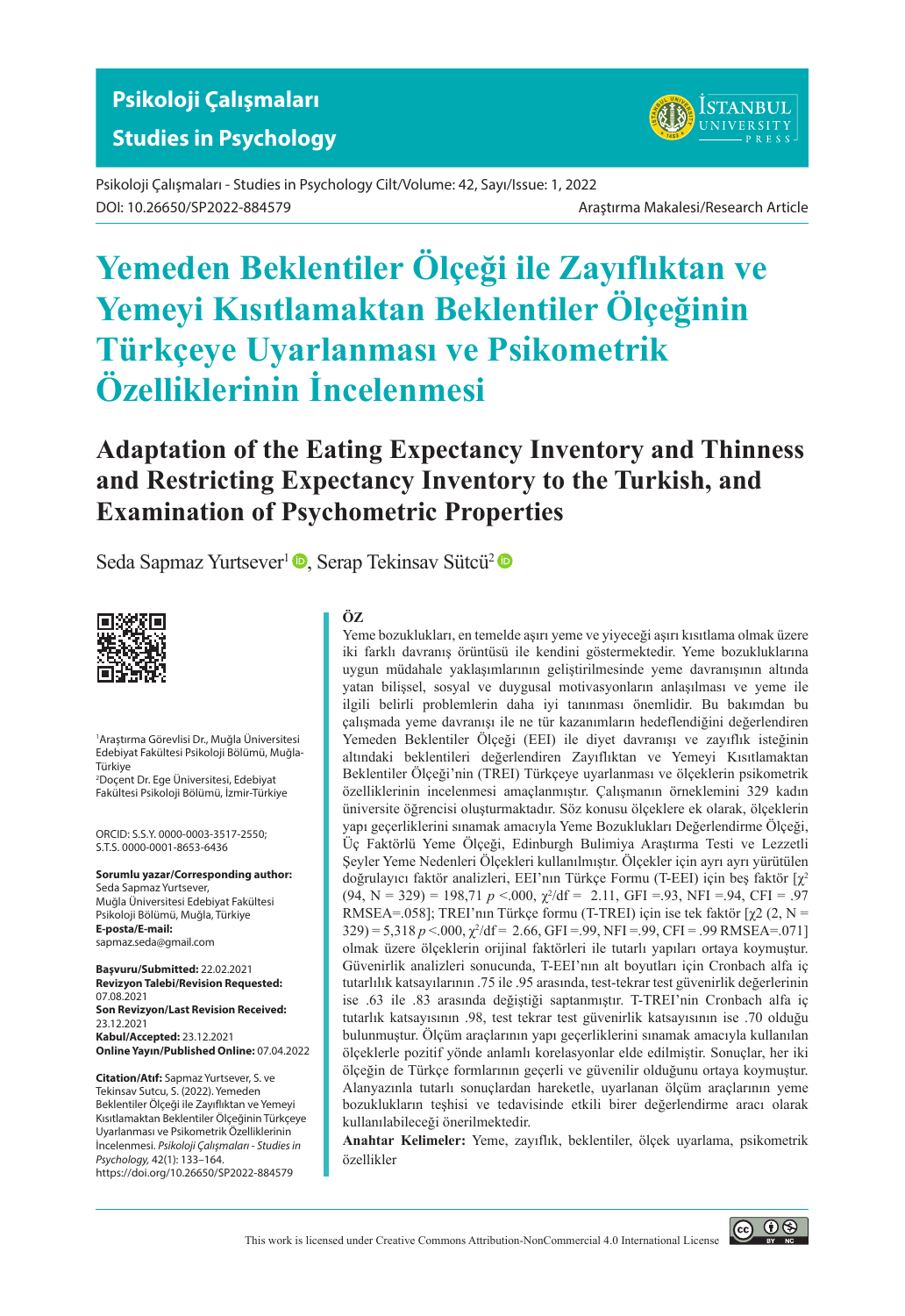#### **ABSTRACT**

Understanding the cognitive, social, and emotional motivations underlying eating behaviors is important. Equally important, we must recognize eating-related problems sooner and more definitively to develop appropriate intervention programs. In this study, it was aimed to adapt two important inventories into Turkish. The first of these was the Eating Expectancy Inventory (EEI), which evaluates the different expectations underlying eating behavior. Also, adaptation of the Thinness and Restricting Expectancy Inventory (TREI), which evaluates the motivations underlying dietary behavior and thinness, into Turkish was aimed. Following the adaptation, their psychometric properties were examined. The sample consisted of 329 female undergraduate students. In addition to the previously mentioned inventories, Eating Disorder Examination Questionnaire, Three-Factor Eating Questionnaire, Bulimic Investigatory Test Edinburgh, and Palatable Eating Motives Scale were used to test the construct validity of the adapted scales. Confirmatory factor analyses conducted separately revealed that both adapted scales have consistent factor structures with the original formats. For the Turkish form of EEI (T-EEI), five-factor  $[\chi^2(94, N = 329) = 198,71 \, p \le 0.00$ ,  $\chi^2/df = 2.11$ , GFI =.93, NFI =.94, CFI  $= .97$  RMSEA=.058]; for the Turkish form of TREI (T-TREI), one factor  $[χ<sup>2</sup>(2, N = 329) = 5,318 p < .000, χ<sup>2</sup>/df = 2.66,$ GFI =.99, NFI =.99, CFI = .99 RMSEA=.071]. Reliability analyses showed that the internal consistency coefficients for the sub-dimensions of T-EEI ranged between .75 and .95, and the test–retest reliability scores ranged between .63 and .83. The study found that the internal consistency coefficient of T-TREI was .98, and its test–retest reliability coefficient was .70. Also, significant positive correlations were found between the scales used to test the construct validity and the measurement tools. Results showed that Turkish version of both inventories had good reliability and valid psychometric properties. Both adapted measures can be used as an effective assessment tool in diagnosing and treating of eating disorders.

**Keywords:** Eating, thinness, expectancy, scale adaptation, psychometric properties

#### **EXTENDED ABSTRACT**

According to Tolman's (1932) expectancy learning theory, what determines our behavior is our expectation for the outcome of our action. These expectations are behavior-outcome association learnings that one acquires through directly experience or observation in the early years of development (Miller et al., 1990). Many believe that certain expectations about eating and dieting may have an effective role in developing and maintaining eating disorders (Annus et al., 2007; Pearson et al., 2012). According to this view, a person has learned to use eating or diet behavior with the aim of meeting many expectations such as relaxation, relieving negative emotion, feeling safer, and being more attractive. Indeed, research in the literature revealed that unrealistic expectations regarding eating are strongly correlated with anorexia nervosa, bulimia nervosa, and binge eating disorder (Hohlstein et al., 1998; Williams-Kerver et al., 2019). Further, they mediate the effect of other factors such as negative impulsivity on eating disorders (Fischer et al., 2013; Pearson et al., 2012; 2018; Smith et al., 2018). Studies have also shown that eating expectations also predict the course of treatment of the disorder (Fitzsimmons-Craft et al., 2013) and that symptoms of eating disorder are reduced by changing expectations relating to thinness (Annus et al., 2008). In this respect, understanding the expectations placed on eating, dieting, and thinness appear to be extremely important in prevention and treatment of eating disorders.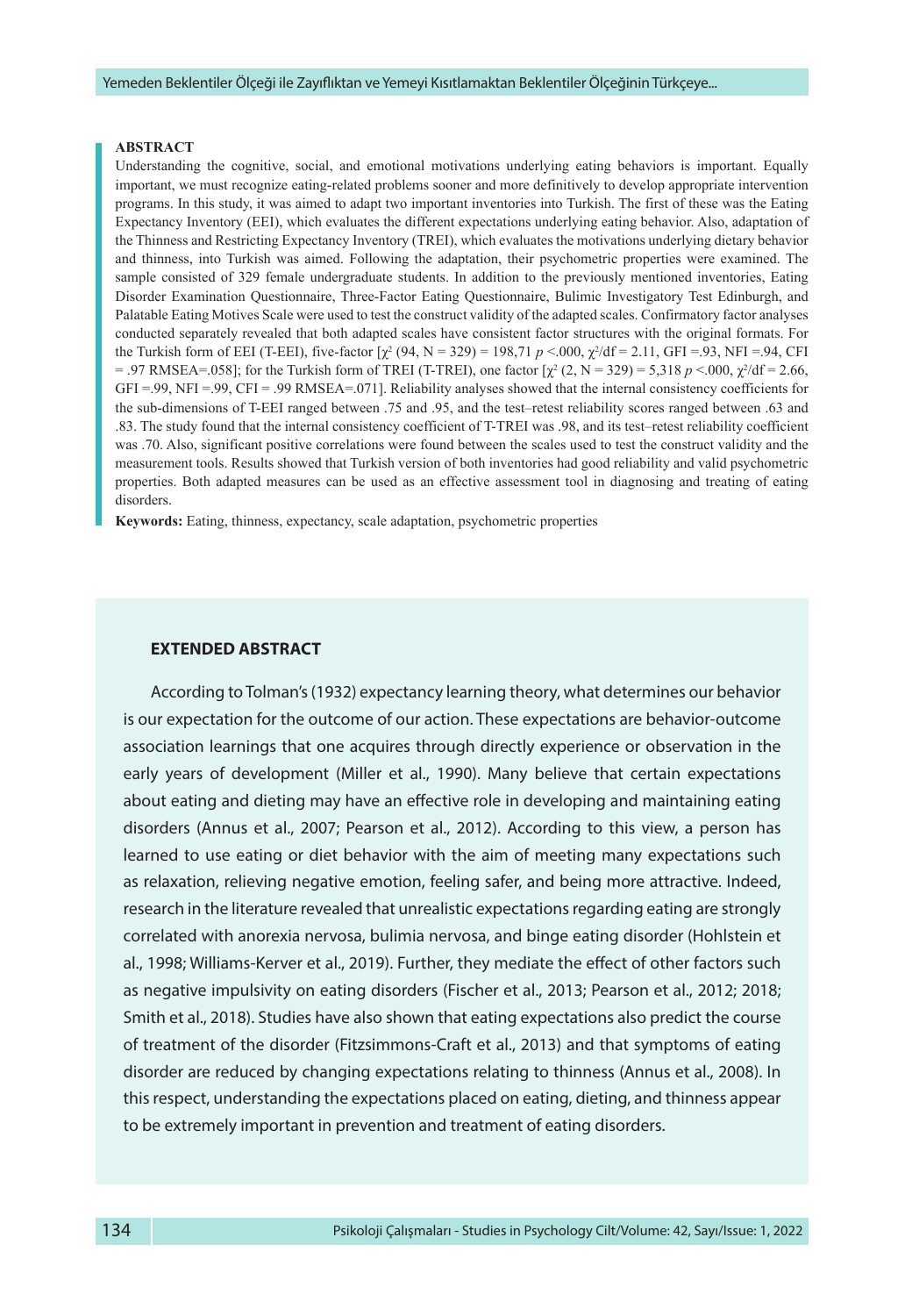Accordingly, Hohlstein and colleagues (1998) developed two different inventories to understand the underlying motivations of individual eating and dieting behaviors. To make use of this work, the lack of a measurement in Turkish for such assessments was the starting point of this study. Therefore, this study aimed to adapt these two inventories, the Eating Expectancy Inventory (EEI) and the Thinness and Restricting Expectancy Inventory (TREI), into Turkish. In summary, because these inventories share the same theoretical background and method, the scale (EEI) measuring the expectations from eating, and another scale (TREI) measuring the expectations from dieting and thinness were selected and adapted into Turkish and examined with respect to their psychometric properties.

#### **Method**

The study sample consisted of 329 female students between the ages of 19 and 24 ( $M =$ 21.41; SD = 1.46), studying at different education levels and different departments of the Ege University. Sixty-three female students ( $M = 22.44$ ; SD = .98), who could be reached again three weeks after the first application, represent the sample of the test–retest reliability analysis. Participants filled out all the Turkish forms including the following measurements: EEI, TREI, Eating Disorder Examination Questionnaire, Three-Factor Eating Questionnaire (TFEQ-R21), Bulimia Investigatory Test Edinburgh, and Palatable Eating Motives Scale.

#### **Results**

The researchers performed descriptive analyses, criterion-related validity, and correlation analyses for test–retest reliability using SPSS 17, and conducted confirmatory factor analysis using AMOS 25 software. Confirmatory factor analyses were conducted separately to assess the construct validity of the scales and demonstrated that both measuring instruments revealed consistent structures with the original factors of the scales (five factors for T-EEI; one factor for T-TREI). Accordingly, the data revealed that the model fit indexes for the eating expectancy scale fit well in five-factor solutions of the data [χ2 (94, *N =* 329) = 198,71 *p* < .000, χ2/df = 2.11, GFI =.93, NFI =.94, CFI = .97 RMSEA=.058]. For the thinness and restricting expectancy scale, the model showed a good fit in the single-factor solution of data [χ2 (2, *N =* 329) = 5,318 *p* <.000, χ2/df = 2.66, GFI =.99, NFI =.99, CFI =.99 RMSEA=.071]. The internal consistency coefficients for the sub-dimensions of T-EEI ranged between .75 and .95, and test–retest reliability values ranged between .63 and .83. The internal consistency coefficient of T-TREI was .98 and the test–retest reliability coefficient was .70.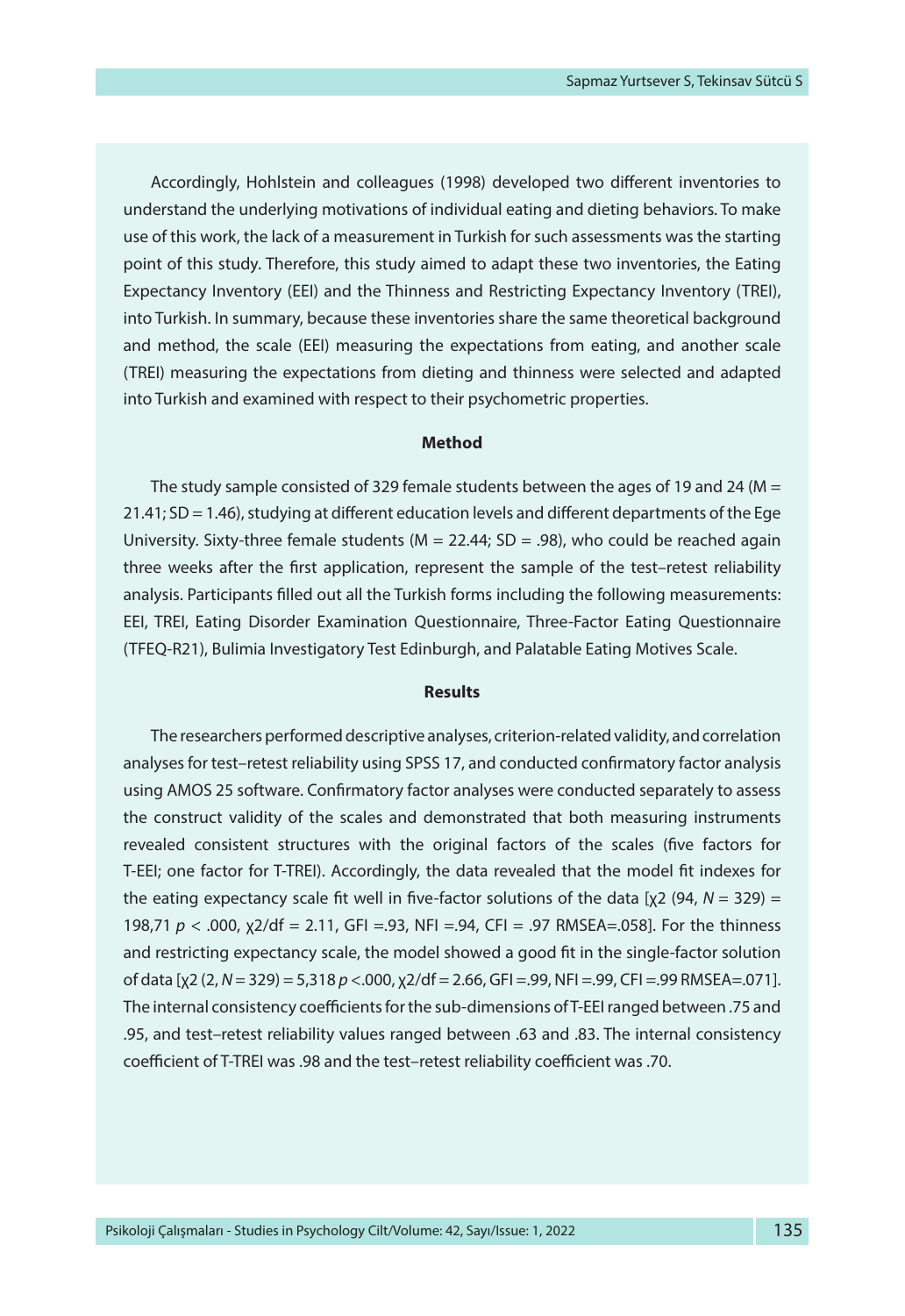#### **Discussion**

This study was conducted with female university students, as in the original study of the scales. To perform the factor analysis, the researchers followed the universally accepted person–item ratio rule (Worthington & Whittaker, 2006), and applied with the current sample size. As a result, consistent with the original measurement tool, five dimensions for T-EEI and the only dimension for T-TREI were confirmed. In addition, the item-test correlation analyses showed that the values for T-EEI and T-TREI had significant relationships, meaning the items were related to the same structure. CFA and item-total correlation values confirmed that both T-EEI and T-TREI measured the structure they intended to measure.

Consequently, Turkish forms of the scales were found to be valid and reliable tools in terms of psychometric properties. For future studies, it would be also appropriate to test the validity and reliability of the scales for other age groups, genders, and clinical samples. The authors believed that these inventories would meet an important need in the field of eating disorders, and that they will make wide-range studies possible. In addition, it would be beneficial to evaluate whether there are any other significant expectations from food and to add these variables to the treatment goals of eating disorders.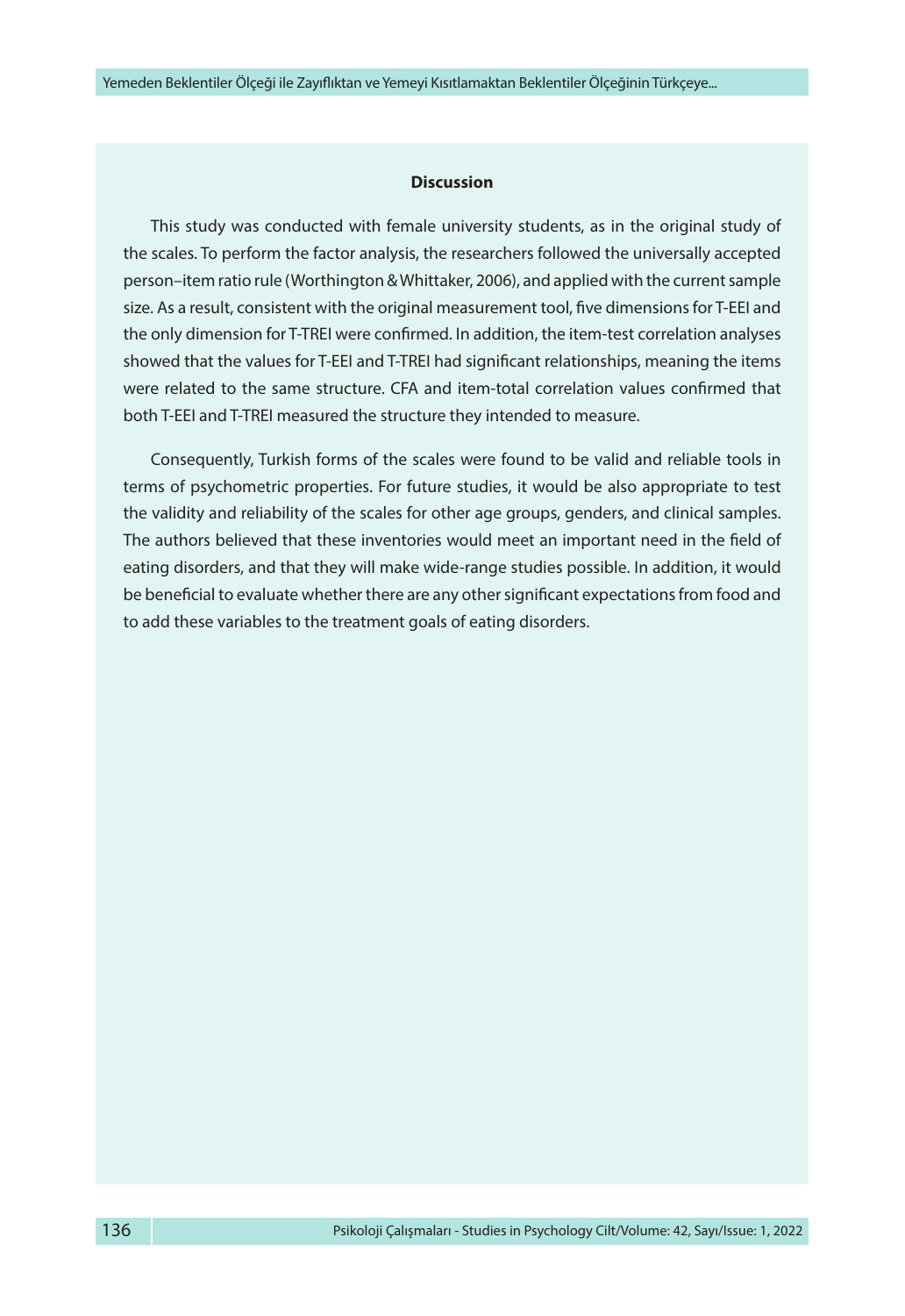Yeme bozuklukları, yeme davranışlarında görülen sağlıksız örüntülerle belirgin bir ruh sağlığı sorunudur. Bu davranış örüntüleri besin alımını aşırı kısıtlama, çok fazla yeme, tüketilen yiyeceklerden kurtulmak için telafi davranışlarına başvurma gibi farklı belirtilerin tanımlandığı anoreksiya nervoza (AN), bulimiya nervoza (BN) ve tıkınırcasına yeme bozukluğu (TYB) olmak üzere üç tanı grubunda sınıflandırılmaktadır (Amerikan Psikiyatri Birliği [APA], 2013). Yeme örüntüsündeki bu sapmalar sosyal işlevselliğin bozulmasından yaşamı tehdit etme düzeyine kadar uzanan çeşitli sorunlara yol açmaktadır (De Zwaan ve Roerig, 2003). Olumsuz klinik görünümünün ötesinde yeme bozukluklarının tedavisindeki başarı oranları da oldukça düşüktür (Fairburn ve Harrison, 2003). Güncel tanı kriterlerine göre gerçekleştirilen bir çalışmada AN ve BN'nin beş yıllık iyileşme oranlarının sırasıyla %69 ve %55 olduğu bildirilmiştir (Smink ve ark., 2013). Bu sonuçlara göre bozukluğu deneyimleyenlerin sadece yarısı ya da en fazla üçte ikisinin tedavi kazanımını uzun bir süre koruyabildiği görülmektedir. Bununla birlikte yeme bozuklukları tüm psikiyatrik rahatsızlıklar içerisinde ölüm oranı en yüksek olandır (Arcelus ve ark., 2011). Tedavisinin zorluğu ile ölüm oranlarının yüksekliği, bu bozukluklara yönelik koruyucu çalışmalarının geliştirilmesi ve tedavi uygulamalarının güçlendirilmesi gerektiğini göstermektedir. Bu yaklaşımları sergileyebilmek adına, bu soruna katkı sağlayan faktörlerin iyi anlaşılması ve çok yönlü açıklamaların getirilmesi büyük öneme sahiptir (Hetherington, 2000).

Bugüne dek gerçekleştirilen çalışmalar mükemmeliyetçilik, takıntılılık ya da dürtüsellik gibi kişilik özelliklerinin (Schmidt, 2003); istismar, travmatik yaşantılar ve kötü aile çevresi gibi erken yaşam deneyimlerinin (Minuchin ve ark., 1987; Vince ve Walker, 2008); depresyon ve kaygı gibi diğer psikopatolojilerin (Fairburn, 2008) yeme bozukluklarının gelişmesi ve sürmesinde etkili olduğunu ortaya koymuştur. Bu etkilerin yanı sıra 'yeme'ye ilişkin beklentilerin de bozulmuş yeme davranışlarına yol açan bir unsur olduğu ileri sürülmüştür (Hohlstein ve ark., 1998). Bu görüş, insan davranışının ortaya çıkma mekanizmasını açıklayan beklenti öğrenme teorisi (Tolman, 1932) çerçevesinde ortaya atılmıştır (Hohlstein ve ark., 1998). Buna göre kişiler rahatlama, olumsuz duyguyu hafifletme, daha güvenli hissetme ve daha çekici olma gibi birçok beklentiyi karşılamak üzere yeme ya da diyet davranışını sergilemektedir. Nitekim alanyazındaki araştırmalar yemeye, zayıflığa ve yemeyi kısıtlamaya dair beklentilerin yeme bozukluklarına evrildiğini (Combs ve ark., 2011; Hohlstein ve ark., 1998; Simmons ve ark., 2002; Smith ve ark., 2007) ve bu beklentilerin yeme bozukluklarının tedavisini belirleyebildi-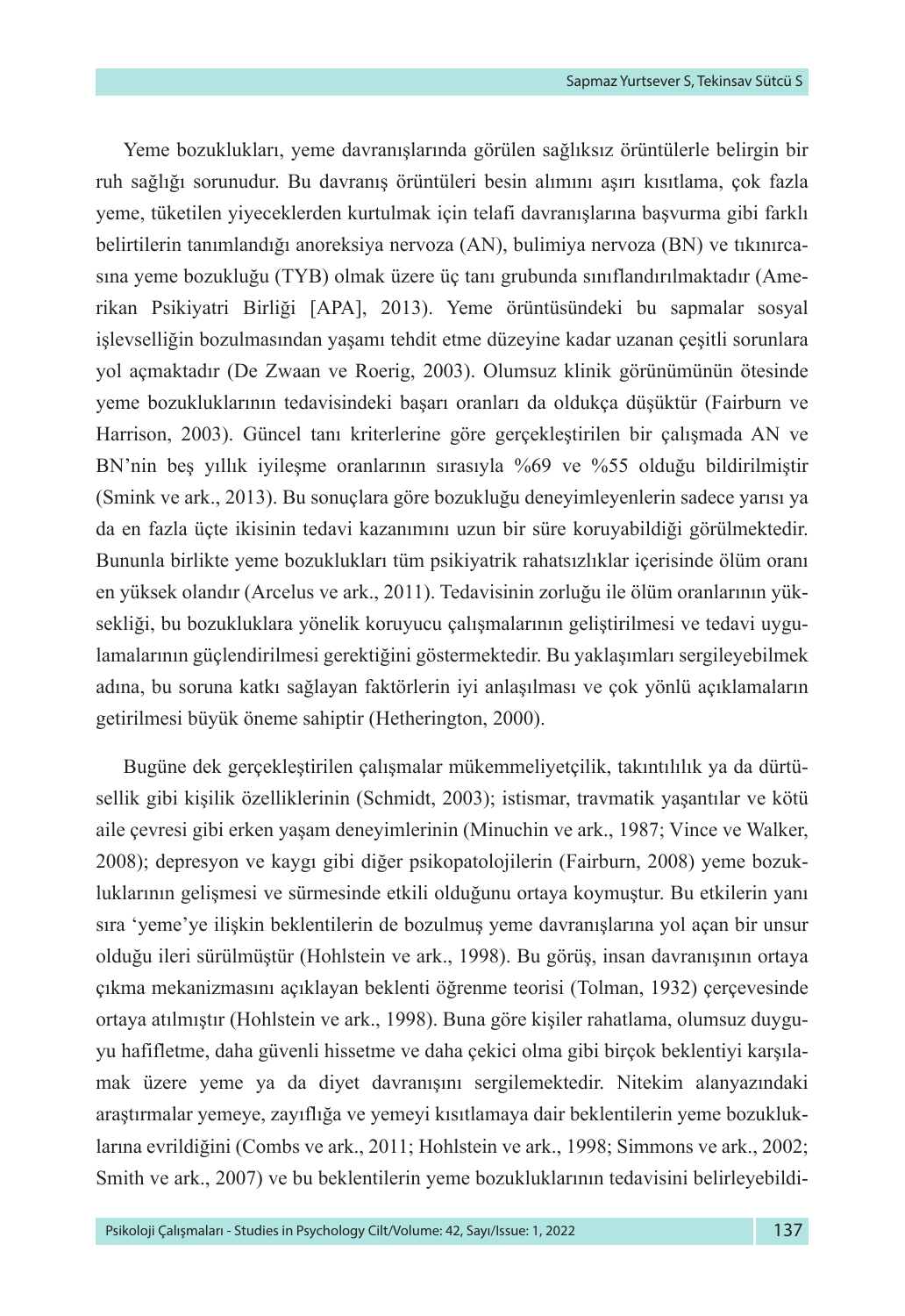ğini de ortaya koymuştur (Fitzsimmons-Craft ve ark., 2013). Alanyazındaki bu araştırma sonuçları yemeden ve zayıflıktan beklentilerin iyi anlaşılması ile yeme bozukluklarını önlemenin ve tedavi aşamasında tedavi sürecini değerlendirmenin mümkün olduğunu göstermiştir. Buna karşılık, hem önleyici yaklaşımlarda hem de müdahalelerde yararlanmak üzere bu alanlarda değerlendirme sunan Türkçe dilinde bir ölçüm aracının olmadığı anlaşılmıştır. Mevcut eksikliğin giderilmesi bu çalışmanın başlangıç noktasını oluşturmaktadır. Bu çalışmada, aynı teorik alt yapıya sahip olması ve orijinal çalışmada da benzer bir yol izlenmesi gibi nedenlerle biri yemeden beklentileri (Yemeden Beklentiler Ölçeği; EEI), diğeri ise diyet yapma ve zayıflıktan beklentileri (Zayıflıktan ve Yemeyi Kısıtlamaktan Beklentiler Ölçeği; TREI) değerlendiren iki ayrı ölçme aracının Türkçeye uyarlanması ve psikometrik özelliklerinin incelenmesi amaçlanmıştır.

## **Beklentiler ve Yeme Bozuklukları**

Tolman'ın (1932) öğrenme teorisine göre beklentiler, kişilerin davranışları ve sonuçları arasında kurdukları bağlantı sonucunda gelişmektedir. Beklenti öğrenme teorisi olarak da bilinen bu kurama göre eylem ve sonuç arasındaki ilişkinin kavranması sonucunda, belirli bir şekilde davranıldığı sürece belirli bir sonuca ulaşılacağı beklentisi oluşmaktadır (Miller ve ark., 1990). Kuram temelde, belirli davranışların yeniden ortaya çıkmasında öğrenilmiş beklentilerin rolüne dikkat çekmektedir. Konunun daha iyi anlaşılması için, Schultz ve Schultz (2020, s. 469), beklentilerin davranışları şekillendirme üzerindeki etkisini bir labirent faresi üzerinden örneklendirmektedir. Labirente bırakılan aç bir fare başlangıçta rastgele yollara saparak yiyecek aramaktadır. Ancak, fare yiyeceğin yerini keşfettiğinde artık yiyeceğe ulaşmak için hangi köşelerden dönmesi gerektiğini de öğrenecektir. Farenin sonraki her labirent denemesinde döndüğü her bir köşe rastlantısal değil, onu yiyeceğe ulaştıracağı beklentisinin bir sonucu olarak gözlenecektir. İnsan davranışlarında da labirent faresinden farklı olmayacak şekilde beklentiler, davranışların önemli belirleyicileri olarak kabul edilmektedir.

Beklentilerin gelişmesi için gerekli olan, davranış ve sonucu arasındaki ilişkilerin öğrenilmesidir. Bu öğrenme kişilerin kendi bireysel deneyimlerinden temellenebileceği gibi diğerlerini gözlemlemesi yoluyla da gerçekleşebilir (Miller ve ark., 1990). Öğrenmedeki bu süreçlerin bireysel farklılığı aynı davranışın farklı sonuç beklentileri içerisinde, farklı davranışların da aynı sonuç beklentileri içerisinde ortaya çıkabileceğini göstermektedir. Bu açıdan değerlendirildiğinde beklentiler, kişisel öykülerin bir ürünü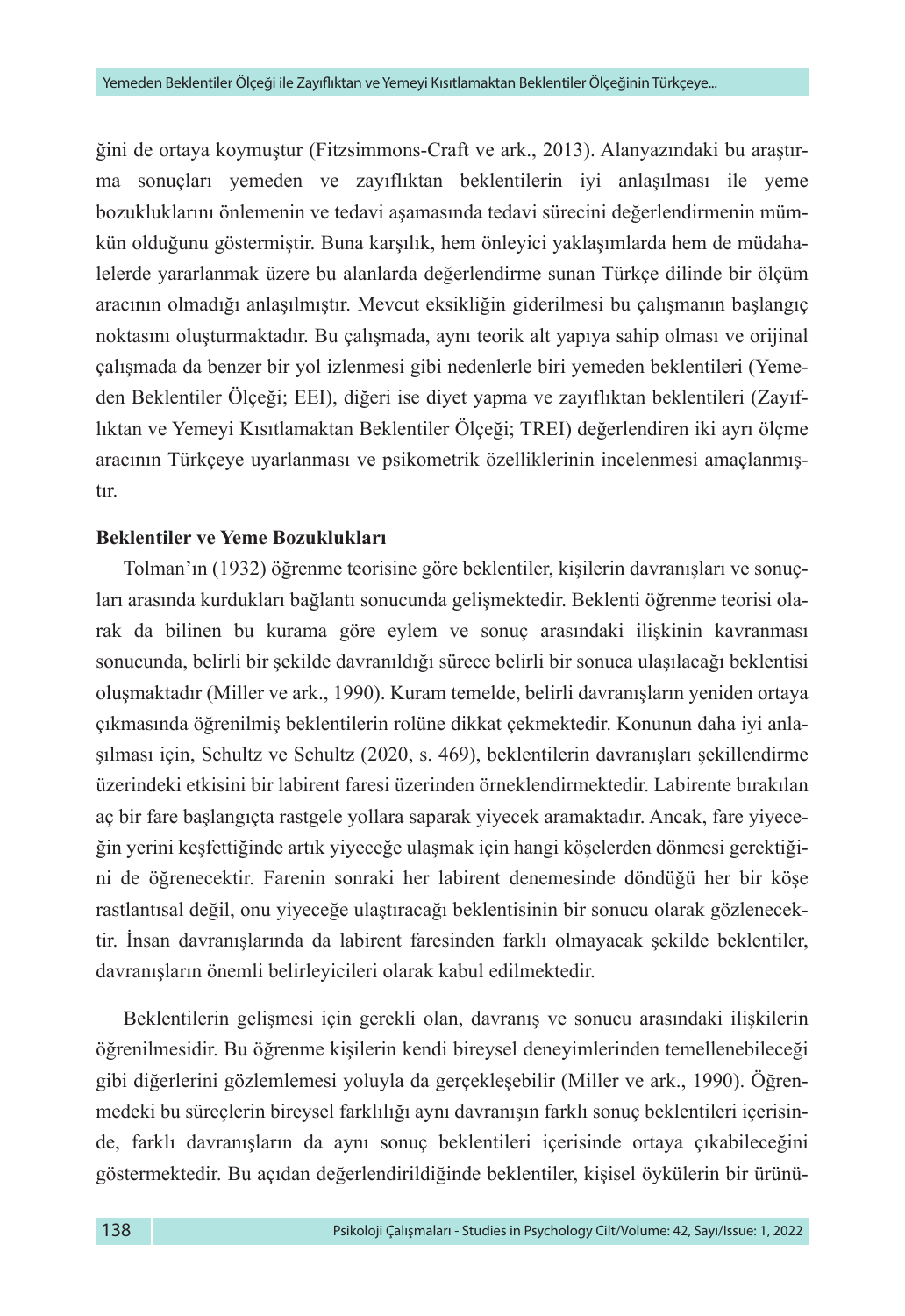dür ve erken dönemdeki öğrenme yaşantılarının bir sonucu olarak gelecek davranışlar üzerinde belirleyici bir rol sergilemektedir (Annus ve ark., 2007; Goldman ve ark., 1991). Bu bakımdan sorunlu davranışlar da beklenti öğrenme teorisi ile birlikte değerlendirilmektedir. Diğer davranışlar gibi olumsuz davranış da, beklenti dolayısıyla ortaya çıktığı için beklentilerin uyum bozucu etkileri söz konusudur. Örneğin, ergenlerin problemli alkol tüketiminde alkolün deneyimleri olumluya dönüştürmek, sosyal davranışları, cinselliği, bilişsel ve motor işlevselliği arttırmak ve rahatlama sağlamak gibi pek çok beklentiyle ilişkili olduğu bulunmuştur (Christiansen ve ark., 1982). Daha kritik olarak alkolden beklentiler, gençlerin gelecekteki alkol sorununun gelişimini de tahminlemektedir (Smith ve Goldman, 1994).

Alkol tüketiminde olduğu üzere beklenti öğrenme teorisi çerçevesinde ele alınan diğer bir problem yeme bozukluklarıdır (Hohlstein ve ark., 1998). Hohlstein ve arkadaşları (1998), yeme ve yemeyi kısıtlama/diyet yapma davranışının ortaya çıkmasında etkili olan beklentileri belirlemek amacıyla üç aşamada ve üç ayrı örneklemde klinik ve istatistiksel incelemeler yürütmüş ve her iki davranış örüntüsündeki beklentileri değerlendiren iki ayrı ölçek ortaya koymuştur. Buna göre, yeme davranışında etkili olan beklentiler sıkıntıyı hafifletme, bilişsel yeterliliği arttırma, kontrol dışı hissetme, ödül/zevk verme ve olumsuz duygulanımı yönetme olarak saptanmıştır. Zayıf olma isteği ve yemeyi kısıtlama davranışında ise kişilerin pek çok alanda daha iyi durumda olma beklentisi içerisinde olduğu anlaşılmış ve bu beklenti "aşırı genelleştirilmiş iyileşme" olarak adlandırılmıştır.

Yemeden beklentiler genel olarak yemeden olumlu pekiştireç beklentisinde olma (hoşa giden sonuç elde etme) ya da yemeden olumsuz pekiştireç beklentisinde olma (hoşa gitmeyen durumdan kurtulma) olarak gruplandırılmaktadır. Bu beklentilerin yeme bozuklukları ile ilişkisi incelendiğinde ise farklı yeme sorunlarının farklı beklentilerle ilişkili olduğu bulunmuştur (Hohlstein ve ark., 1998). Buna göre, BN hastalarının genel olarak yemeden olumsuz pekiştirilme beklentisi içerisinde olduğu (örn., yemek yemek olumsuz duygularla baş etmeme yardım eder), AN hastalarının ise bu yönde bir beklentisinin olmadığı anlaşılmıştır. Bu çalışmada, hem yemeden hem de zayıflıktan ve yemeyi kısıtlamaktan beklentilerin BN ile çok daha güçlü bir ilişki gösterdiği bulunmuştur. Ancak, AN teşhisi almış bireylerin sadece zayıflığın ve yemeği kısıtlamanın olumlu sonuçlarına ilişkin daha fazla beklenti içerisinde oldukları bulunmuştur. Beklentilerin pekiştireç niteliğine (olumlu/olumsuz) göre kişileri farklı yeme örüntülerine sevk ettiğine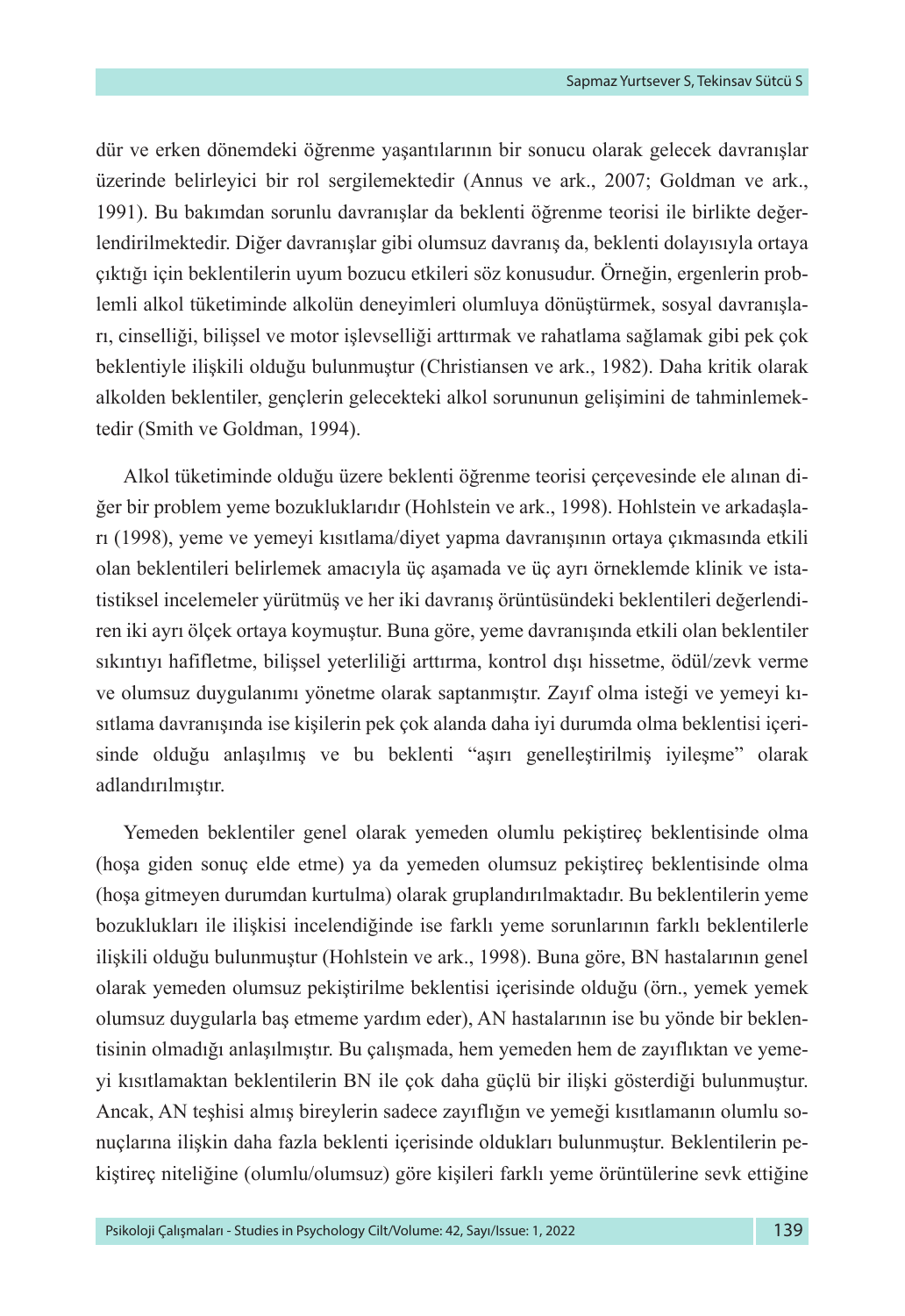dair bulgu, Combs ve arkadaşlarının (2011) boylamsal araştırması tarafından da desteklenmiştir. Yemenin ödüllendirici olduğu olumlu pekiştireç niteliğindeki beklentiler sadece yüksek düzeyde sosyal aşırı yemeyi yordarken, yemenin olumsuz duyguları hafiflettiği olumsuz pekiştireç niteliğindeki beklentilerin yüksek düzeydeki tıkanırcasına yemeyi yordadığı bulunmuştur. Farklı araştırma yöntemleri kullanılarak gerçekleştirilen pek çok çalışmada yemeden beklentilerin tıkınırcasına yeme bozukluğu ile de oldukça ilişkili olduğu ve olumsuz dürtüsellik gibi diğer birtakım faktörlerin yeme bozukluğu üzerindeki etkisine aracılık ettiği saptanmıştır (Fischer ve ark., 2013; Pearson ve ark., 2012; 2018; Smith ve ark., 2018). Benzer şekilde, yemeden ve zayıflıktan beklentilerin, geriye dönük aile yaşantıları (örn., ailenin alay etmesi veya annenin model olması) ve şu anki bozulmuş yeme örüntüsü arasındaki ilişkide aracı bir role sahip olduğu bulunmuştur (Annus ve ark., 2007).

Yiyecek vasıtasıyla olumsuz duygulardan kurtulma beklentisi aynı zamanda duygu düzenleme güçlükleri ile de ilişkilendirilmektedir. Nitekim, yemeden beklentiler ölçeğindeki olumsuz pekiştireç niteliğindeki alt boyutların (olumsuz duyguların yeme ile hafifleyeceğine inanma) ve itici deneyimlerden kaçınma eğiliminin aşırı yeme ile ilişkili olduğu saptanmıştır (Della Longa ve De Young, 2018; Schaumberg ve ark., 2016). Bu inançla tutarlı olarak tıkanırcasına yeme davranışının, rahatsızlık verici durumlardan kaçma ve durumu değiştirme yöntemi olarak ortaya çıktığı anlaşılmaktadır. Bununla birlikte, beklentilerin, yeme bozuklularının gelişmesinde etkili olan duygu düzenlemedeki genel yetersizliğin bir boyutu mu yoksa yeme bozuklukları için tek başına bilişsel-duygusal bir risk faktörü mü olduğu sorusuna ayrıca yanıt aranmıştır (Hayaki, 2009). Bu çalışmada, doğrudan duygu düzenleme ile ilişkili değişkenler olan aleksitimi ve itici deneyimlerden kaçınma boyutları istatistiksel yöntemlerle kontrol edilmiş ve yemeden beklentilerin yeme bozuklukları üzerindeki etkisi incelenmiştir. Sonuçlar, yemeden beklentilerin BN'yi %12.4 oranında açıkladığını göstermiştir. Bu sonuç, yeme davranışı ile duygusal rahatlama sağlayacağını bekleyen bireylerin bozulmuş yemeye özellikle eğilimli olabileceğinin bir işareti olarak değerlendirilmiştir.

Çalışmalar, yeme beklentilerinin aynı zamanda yeme bozukluğunun tedavisindeki gidişi yordadığını (Fitzsimmons-Craft ve ark., 2013) ve zayıflıktan beklentilerin değiştirilmesi yoluyla yeme bozukluğu belirtilerinin de azaldığını göstermiştir (Annus ve ark., 2008). Fitzsimmons-Craft ve arkadaşlarının (2013) çalışmasında, yeme bozukluğu tedavisi alan hastalardan kısmen iyileşme gösteren grubun, halen hasta olan grubun beklen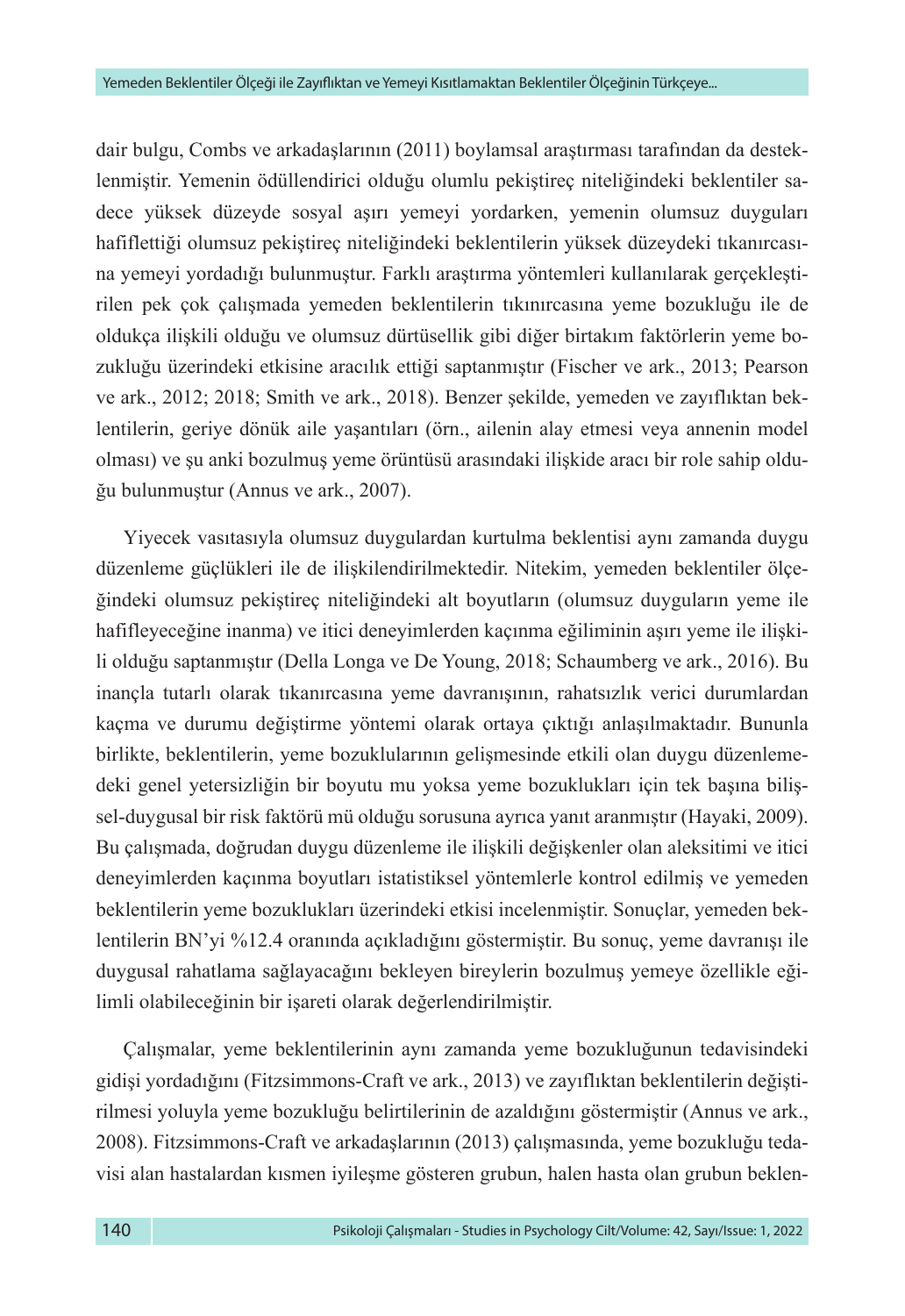tileriyle benzer beklentilere sahip olduğu saptanmıştır. Bununla birlikte tamamen iyileşen bireylerin yemeden beklentileri, psikopatolojisi olmayan kontrol grubunun beklentileri ile daha fazla benzerlik göstermiştir. Annus ve arkadaşlarının (2008) çalışmasında ise lise ve üniversite öğrencilerinde zayıflıkla ilgili aşırı olumlanmış inançlarının üç oturumluk deneysel bir müdahale ile değiştirilmesi hedeflenmiştir. Deneysel müdahaleyi alan öğrencilerin zayıflık beklentisi ve beden memnuniyetsizlikleri, karşılaştırma grubuna göre daha fazla düşüş göstermiştir.

Yabancı alanyazında yer alan bu çalışmalar, yemeye ya da yemeyi kısıtlamaya ilişkin beklentilerin yeme bozukluklarının gelişimi ve tedavisi için önemli değişkenler olduğunu göstermiştir (Fitzsimmons-Craft ve ark., 2013; Hayaki, 2009; Smith ve ark., 2018). Ancak, ülkemiz alanyazını incelendiğinde bu alanları değerlendirebilecek Türkçe ölçüm aracına rastlanmamıştır. Motivasyonel süreçlerin beklentilerle bir ortaklık taşıdığı düşünüldüğünde yeme motivasyonunu değerlendiren mevcut iki ölçüm aracının da bu ihtiyacı karşılamadığı anlaşılmıştır. Bu ölçüm araçlarından biri olan Yeme Davranışlarını Düzenleme Ölçeği'nin (Çenesiz, 2015) otonom ve denetlenmiş (dışsal) motivasyon hakkında bilgi verirken, motivasyonun ne olduğunu (örn., motivasyon otonom kaynaklı ise bu kendini rahatlatmak için mi yoksa ödül sağlamak için mi gerçekleşmektedir) ortaya koyamadığı anlaşılmıştır. Diğer bir ölçüm aracı olan Lezzetli Şeyler Yeme Nedenleri Ölçeği'nin de (And ve ark., 2017) yeme motivasyonunu daha çok sağlıksız şeyleri (çikolata, pizza, kızartılmış yiyecekler, pasta, kolalı ve şekerli içecekler) tüketme ile sınırlandırdığı görülmüştür. Bu bakımdan yeme ve yememe davranışlarında etkili olan beklentileri yiyeceğin içeriğinden bağımsız olarak değerlendiren ölçme araçlarının Türkçe alanyazındaki eksikliği tespit edilmiştir. Bu doğrultuda bu çalışmada, EEI ve TREI'nın Türkçe formunun psikometrik özelliklerinin incelenmesi ve dilimize kazandırılması amaçlanmıştır. Bu amaçla, öncelikle yapı geçerliği incelenecektir. Sonrasında elde edilen faktörlerin, ilişkili yapılar olarak ele alınan bozulmuş yeme davranışları ve lezzetli şeyler yeme nedenleri ile arasındaki ilişkileri incelenecek ve birleşen geçerlik sınanacaktır. Buna göre zayıflıktan ve yemeyi kısıtlamaktan beklentilerin daha çok tıkınırcasına yeme, kontrolsüz yeme davranışları, kilo ve beden şekli ile ilgili endişelerle; yemeden beklentilerin ise tüm bozulmuş yeme davranışları ve lezzetli şeyler yeme nedenleri ile pozitif yönde ilişki göstermesi beklenmektedir. Geçerlik analizlerini takiben iç tutarlık güvenirliği ve zamana karşı güvenirlik incelenecektir.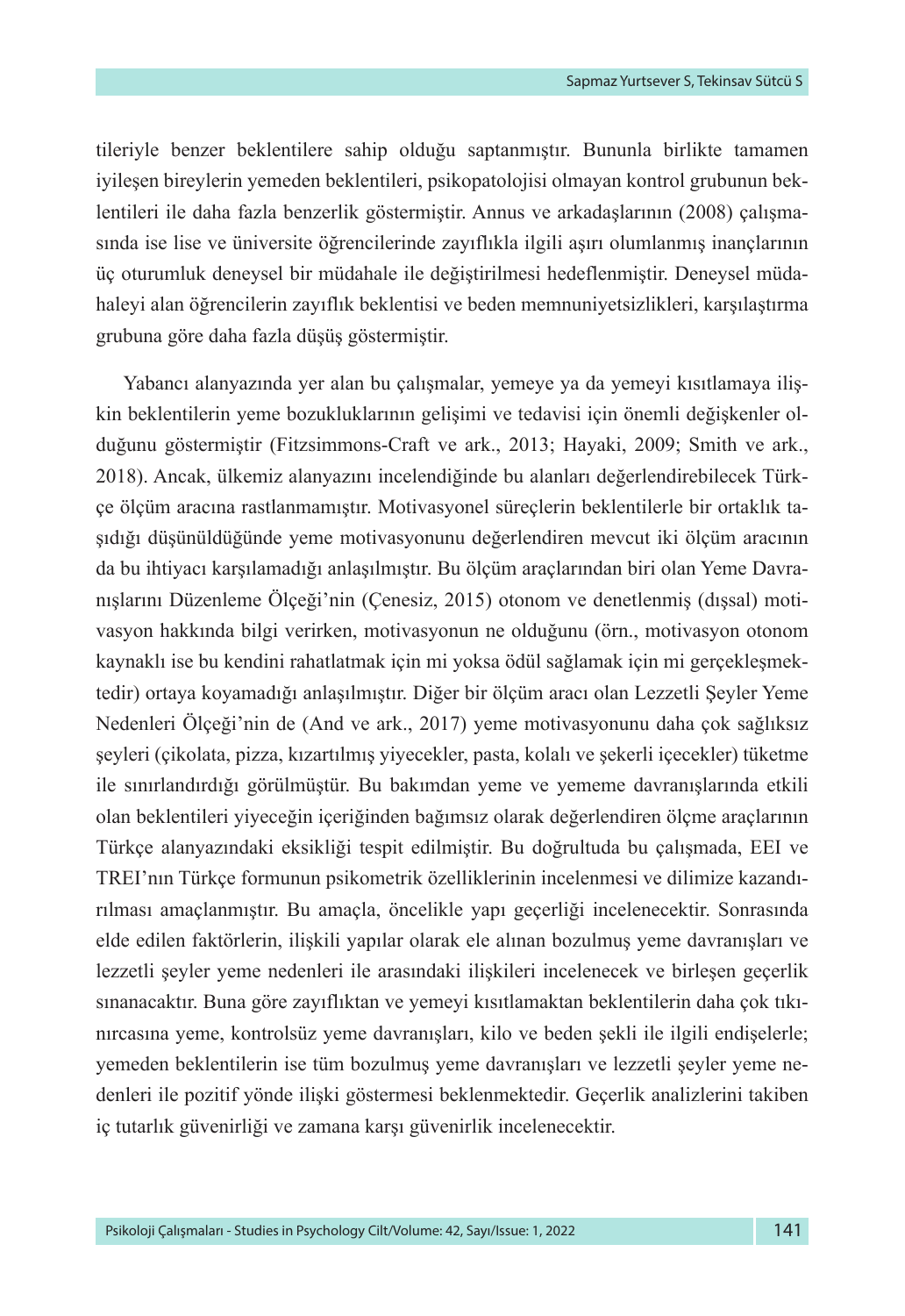#### **Yöntem**

### **Katılımcılar**

Çalışmanın örneklemi, yaşları 19 ile 24 arasında değişen (*Ortyaş* = 21.41, *SS* = 1.46), Ege Üniversitesinin farklı bölümlerinde ve sınıf kademelerinde öğrenim gören 329 kadın üniversite öğrencisinden oluşmaktadır. 2017– 2018 eğitim yılında, izin alınan derslerde ders saatinde sadece kadın öğrencilerin sınıfta kalması istenmiş ve çalışma konusunda toplu bilgilendirme yapılmıştır. Bilgilendirme esnasında gönüllülük esasına dayalı olarak katılım istendiği için katılımcılardan ayrı bir onam formu alınmamıştır. Örneklem sayısı, faktör analizinde genel kabul gören kişi-madde sayısı oranı (madde sayısının 5-10 katı arasındaki büyüklükte; bkz. Worthington ve Whittaker, 2006) ve yeterince iyi istatistiksel güç için önerilen *N* = 300 değeri (Tabachnick ve Fidell, 2013) temel alınarak belirlenmiştir.

Katılımcıların %37'si 2. sınıf öğrencisi iken 1., 3. ve 4. eğitim kademesindeki katılımcılar benzer oranda (sırasıyla %22.8, %19.5, %20.7) temsile sahiptir. Katılımcıların %89'u herhangi bir psikiyatrik tanı almamışken, %11'i (%4.9 anksiyete, %5.8 duygudurum, % 0.6 öfke kontrol problemi olmak üzere) farklı psikiyatrik tanılara sahiptir. Üç hafta sonra tekrar ulaşılabilen 63 kadın öğrenci ise (*Ortyaş* = 22.44, *SS* = .98) test-tekrar test güvenirlik analizinin örneklemini temsil etmektedir. Uyarlama izni ölçek sahiplerinden alınmış, uygulama izni ise; uygulamanın, araştırmacıların çalışmakta olduğu kurum çatısında Bilimsel Araştırma Projeleri kapsamında onaylanmasıyla elde edilmiş ayrıca Etik Kurul Komisyon onayı alınmamıştır.

### **Veri Toplama Araçları**

Tüm katılımcılar aşağıda tanıtılan ölçüm araçlarını tamamlamışlardır. Ölçekler tanıtılırken ölçek adlarının kısaltmaları ölçüm araçlarının Türkçe uyarlamasını yapan araştırmacıların bildirdikleri kısaltmalara göre (orijinal başlıkların kısaltması, orijinal başlıkların 'T-' ön takısıyla birlikte kısaltılması ve Türkçe başlıkların ilk harflerinden oluşan kısaltmalar olmak üzere farklılık göstermektedir) verilmiştir.

## *Yemeden Beklentiler Ölçeği (T-EEI)*

Beklenti öğrenme teorisi temelinde yemeden beklentilerin değerlendirilmesi amacıyla Hohlstein ve arkadaşları (1998) tarafından geliştirilmiştir. 7'li derecelendirmeye sahip 34 maddelik ölçek sıkıntıyı hafifletme (insanın canı sıkıldığında yapılacak şeylerden birisi yemek yemektir vb. maddeler), ödül/zevk verici (yemek yemek iyi bir kutla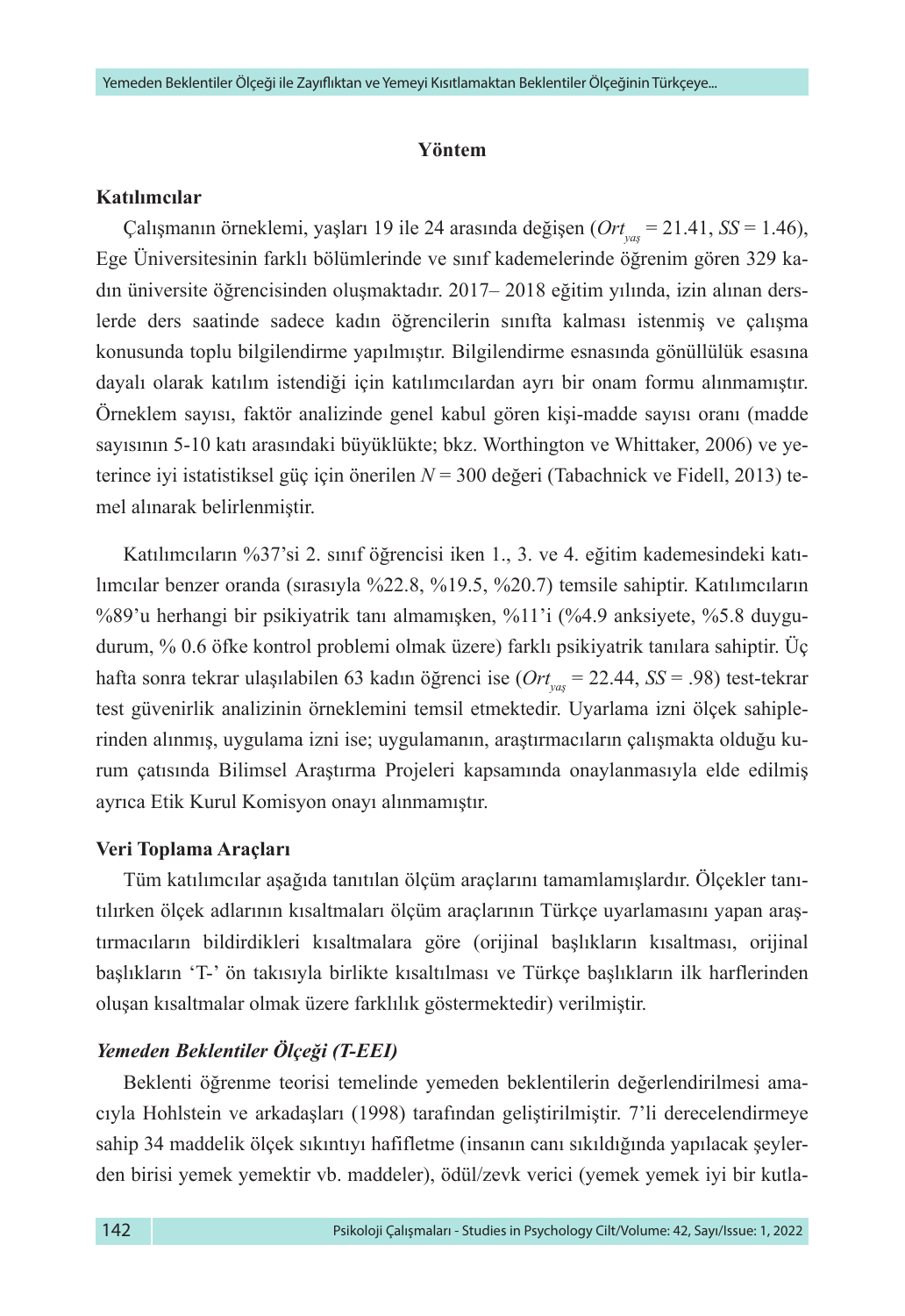ma şeklidir vb. maddeler), olumsuz duygulanımı yönetme (kaygılı ya da gergin hissettiğimde yemek yemek rahatlamama yardım eder vb. maddeler), kontrol dışı hissetme (yemek yeme davranışım genellikle kontrolde olmadığım duygusuyla sonuçlanır vb. maddeler) ve bilişsel yeterliliği arttırma (yemek yemek daha iyi düşünmemi ve daha iyi çalışmamı sağlar vb. maddeler) olmak üzere beş boyutta yemeden beklentiler hakkında bilgi vermektedir. Ölçeğin orijinal formunda elde edilen bu faktörler için Cronbach alfa iç tutarlılık katsayılarının .78 ile .94 arasında değiştiği bildirilmiştir. Ölçeğin Türkçe formunun güvenirlik ve geçerlik özellikleri bu çalışma kapsamında incelenmiş, Cronbach alfa iç tutarlılık katsayılarının .75 ile .95 arasında değiştiği, test-tekrar test güvenirlik değerlerinin ise .63 ile .83 arasında değiştiği saptanmıştır. T-TREI'nin Cronbach alfa iç tutarlık katsayısının .98, test tekrar test güvenirlik katsayısının ise .70 olduğu bulunmuştur.

## *Zayıflıktan ve Yemeyi Kısıtlamaktan Beklentiler Ölçeği (T-TREI)*

Hohlstein ve arkadaşları (1998) tarafından beklenti öğrenme teorisi temelinde geliştirilmiştir. Tek boyutlu olan bu araç, zayıflık ve diyet için aşırı genelleştirilmiş iyilik beklentisi içinde olmakla ilgili bilgi vermektedir. "Zayıf olsaydım bazı şeyleri daha kolay elde edebilirmişim gibi hissediyorum", "Yediklerimi sınırladığımda başkaları beni daha çok önemser" gibi maddelerin yer aldığı 44 maddelik ölçek, 7'li derecelendirme ile cevaplandırılmaktadır. Ölçeğin orijinal formunun Cronbach alfa iç tutarlılık katsayısının .98 olduğu saptanmıştır. Ölçeğin Türkçe formunun güvenirlik ve geçerliği bu çalışma kapsamında incelenmiş, Cronbach alfa iç tutarlık katsayısının .98, test tekrar test güvenirlik katsayısının ise .70 olduğu bulunmuştur.

## *Edinburgh Bulimiya Araştırma Testi (EBAT)*

Tıkınırcasına yeme örüntülerinin değerlendirilmesi amacıyla Henderson ve Freeman (1987) tarafından geliştirilen 33 maddelik bir öz bildirim aracıdır. Ölçeğin ilk 30 maddesi evet/hayır biçiminde yanıtlanmakta ve bu maddeler tıkınırcasına yeme belirtilerinin varlığını, diğer üç madde ise bu belirtilerin şiddetini ölçmeye yöneliktir. Ölçekten alınabilecek en yüksek puan 30'dur, 20 ve üzerindeki puanlar tıkınırcasına yeme örüntüsünün varlığına, 10'nun altındaki puanlar ise normal yeme örüntüsüne işaret etmektedir. Ölçeğin Türkçe adaptasyon çalışması Kıran ve arkadaşları (2000) tarafından yapılmış, Cronbach alfa iç tutarlık katsayısı .84 olarak bildirilmiştir. Ölçeğin bu araştırmadaki güvenirlik katsayısı ise .83 olarak saptanmıştır.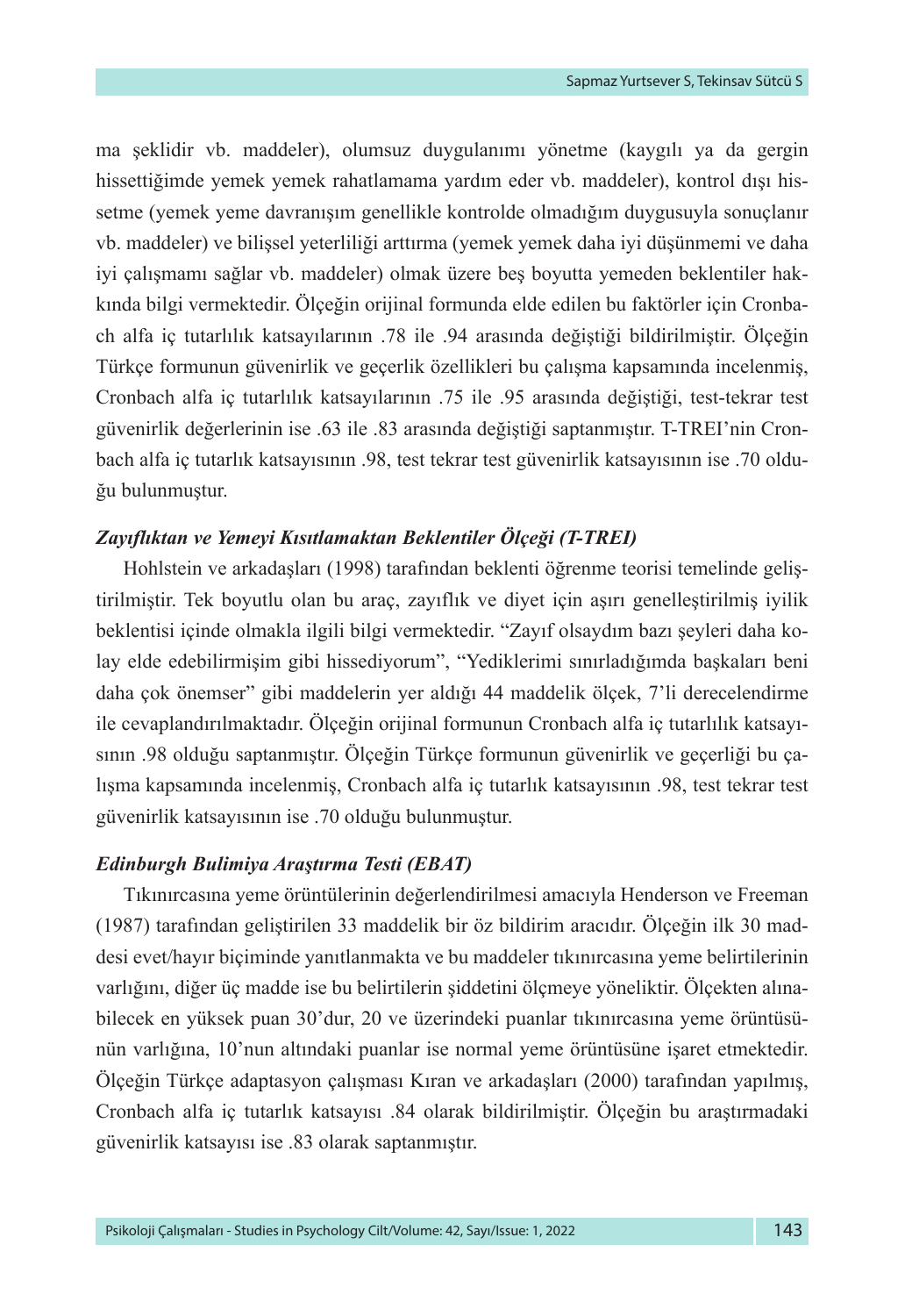### *Lezzetli Şeyler Yeme Nedenleri Ölçeği (T-PEMS)*

Lezzetli yiyecekleri ve içecekleri tüketmenin altında yatan motivasyonu değerlendirmek üzere Burgess ve arkadaşları (2014) tarafından hazırlanmıştır. 5'li derecelendirmeye sahip 20 maddelik bu öz bildirim aracı; sosyal, başa çıkma, uyum sağlama ve güçlendirme olmak üzere dört motivasyon alanını değerlendirmektedir. Ölçeğin Türkçe formu And ve arkadaşları (2017) tarafından uyarlanmış ve orijinal ölçüm aracıyla tutarlı yapılar elde edilmiş ancak tek bir madde (madde 5) farklı faktörde yer aldığı için ölçekte tutulmakla birlikte değerlendirme dışında bırakılmıştır. Alt boyutlar için Cronbach alfa iç tutarlılık değerlerinin .81 ile .90 arasında değiştiği bildirilmiştir. Bu çalışmada ise Cronbach alfa iç tutarlılık değerlerinin .87 ile .94 arasında değiştiği saptanmıştır.

## *Üç Faktörlü Yeme Ölçeği (TFEQ-R21)*

Yemenin bilişsel ve davranışsal öğelerini değerlendirmek üzere ilk olarak Stunkard ve Messick (1985) tarafından geliştirilen 51 maddelik ölçüm aracının Karlsson ve arkadaşları (2000) tarafından 21 madde olarak revize edilmiş formudur. Ölçek kontrolsüz yeme, bilişsel kısıtlama ve duygusal yeme olmak üzere üç farklı yeme davranışını ölçmektedir. Yüksek puanlar bozulmuş yeme davranışının şiddetini göstermektedir. Karakuş ve arkadaşları (2016) tarafından Türkçeye uyarlanan ölçeğin orijinal ölçüm aracıyla aynı faktörlere sahip olduğu ve Cronbach alfa iç tutarlılık katsayılarının .79 ile .87 arasında değiştiği bildirilmiştir. Ölçeğin bu araştırmadaki Cronbach alfa iç tutarlılık katsayılarının ise .82 ile .94 arasında değiştiği bulunmuştur.

## *Yeme Bozukluğu Değerlendirme Ölçeği (YBDÖ)*

Yeme Bozuklukları Değerlendirme Görüşmesinin bir öz bildirim versiyonu olarak Fairburn ve Beglin (1994) tarafından geliştirilmiştir. Tıkınırcasına yeme, kısıtlı yeme, kilo ile ilgili endişeler, beden şekli ile ilgili endişeler ve yeme ile ilgili endişeler olmak üzere beş alt boyutla ilişkili bilgi 7'li derecelendirme ile yanıtlanan maddelerle incelenmektedir. Ölçeğin Türkçe güvenirlik ve geçerlik çalışması Yücel ve arkadaşları tarafından (2011) gerçekleştirilmiştir. Ölçeğin orijinal güvenirlik çalışmasında alt boyutlar için Cronbach alfa iç tutarlılık değerinin .70'in üzerinde olduğu saptanmıştır. Bu çalışmada ölçeğin beden şekli ile ilgili endişeler ve kilo ile ilgili endişeler olmak üzere iki alt faktörü kullanılmış ve Cronbach alfa iç tutarlılık katsayılarının sırasıyla .87 ve .84 olduğu tespit edilmiştir.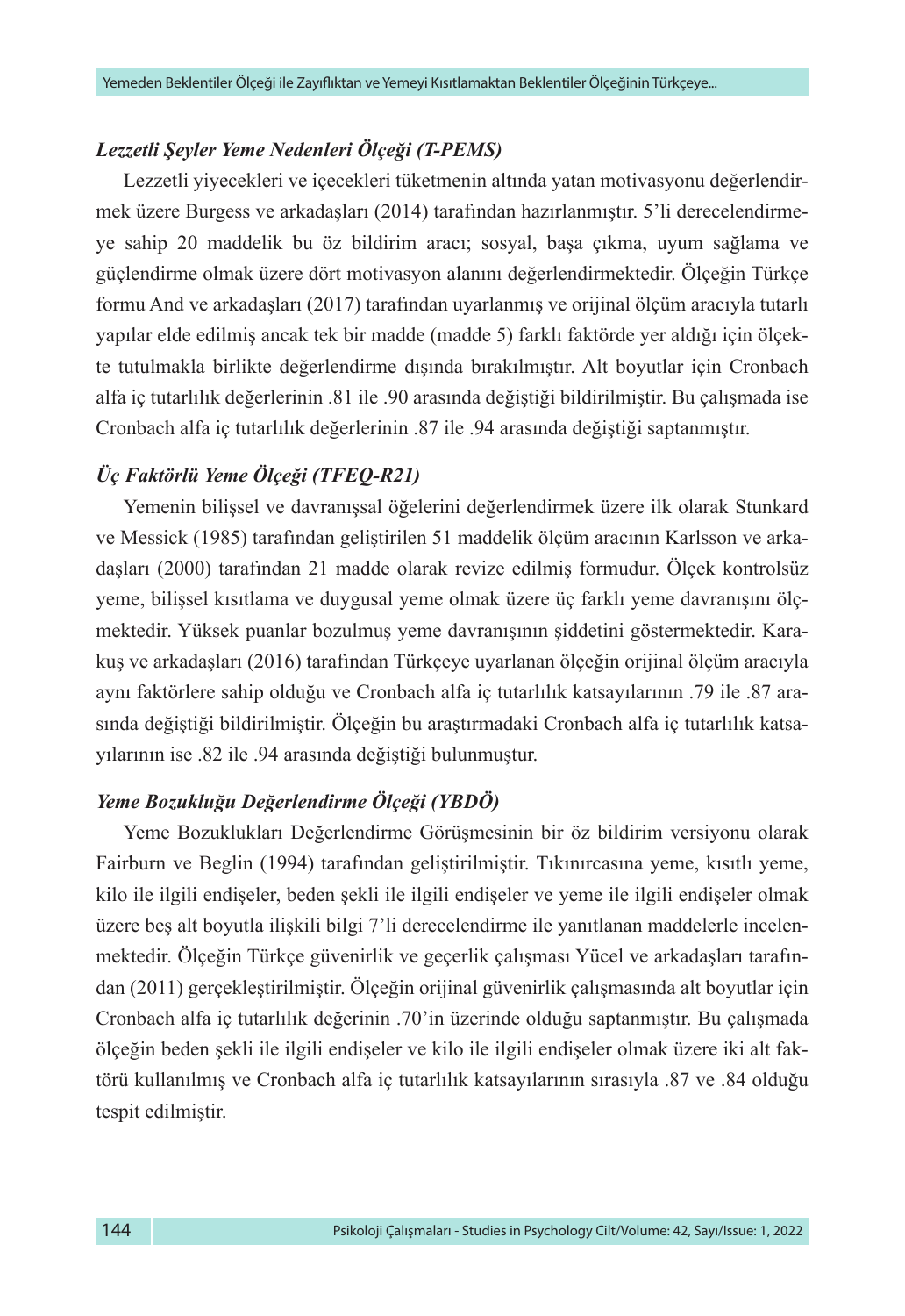## **İşlem**

EEI ve TREI'nın Türkçe uyarlamasını gerçekleştirmek amacıyla gerekli izinler ölçeklerin geliştiricilerinden biri olan Gregory T. Smith'ten alınmıştır. Ölçek maddelerinin Türkçe formunun hazırlanması altı aşamada tamamlanmıştır. İlk aşamada ölçek maddeleri psikoloji alanından üç uzman ve bir mütercim tercüman tarafından birbirlerinden bağımsız olarak Türkçeye çevrilmiştir. İkinci aşamada çevrilen maddeler araştırmacılar tarafından değerlendirilmiş ve en iyi ifadenin seçilmesi yoluyla ölçek maddeleri belirlenmiştir. Değerlendiriciler, en uygun ifade için alandaki yaygın kullanımı göz önüne alarak ortak çözümlerle uzlaşmaya varmıştır. Seçimlerin uygunluğu izleyen aşamalarda da test edilmiştir. Üçüncü aşamada iki dile de hâkim olan iki uzman tarafından Türkçe maddelerin orijinal dile geri-çevirisi yapılmıştır. Dördüncü aşamada gelen çeviriler ile ölçeklerdeki orijinal maddeler iki dile de hâkim başka uzmanlar tarafından karşılaştırmalı olarak incelenmiş ve bu uzmanlardan gelen geri bildirimler sonucu ölçeğe son hali verilmiştir. Beşinci aşamada ölçek maddelerinin anlaşılırlığını değerlendirmek amacıyla 10 kişiyle (lise ve üniversite öğrencisi) görüşme yapılmıştır. Altıncı aşamada yeterince anlaşılmayan birkaç madde için ölçek yazarının önerileri alınmış ve orijinal ifadeden uzaklaşmadan kullanılabilecek daha anlaşılır ifadelere karar verilmiştir. Bu süreç sonucunda tüm maddeler tutularak Türkçe formlar oluşturulmuştur. Çevrilen ölçeklerin isimlerinin kısaltmaları için ise uluslararası yazındaki ortak dili korumak amacıyla orijinal ölçek kısaltmalarının kullanılması tercih edilmiştir. Ancak formların Türkçe dilinde olduğuna işaret etmek amacıyla kısaltmalara 'T-' ön takısı getirilmiştir.

Veri toplama işlemi çalışmaya katılmaya gönüllü olan öğrencilerle ders saatleri içerisinde gerçekleştirilmiş, her bir uygulama oturumu ortalama 30 dakika sürmüştür. Ölçüm araçlarının test-tekrar test güvenirliğini ölçmek amacıyla katılımcılardan rumuz belirtmeleri istemiştir. Uygulamadan üç hafta sonra, ilk uygulamada yer alan katılımcılardan ulaşılabilen 63 kişiye, gönüllülük esasına dayalı olarak tekrar uygulama yapılmıştır.

#### **Veri Analizi**

Geçerlik analizleri için öncelikle doğrulayıcı faktör analizleri ile yapı geçerliği sınanmış, sonrasında ise elde edilen faktörlerin ele alınan diğer ölçeklerle korelasyonları incelenmiştir. Yapı geçerliği kapsamında öncelikle doğrulayıcı faktör analizleri yürütülmüştür. Bunun sonrasında birleşen geçerliği incelemek amacıyla elde edilen faktörlerin, ilişkili yapılar olarak ele alınan bozulmuş yeme davranışları ve Lezzetli Şeyler Yeme Nedenleri Ölçeği ile korelasyonları incelenmiştir. Ölçeklerin güvenirlik incelemeleri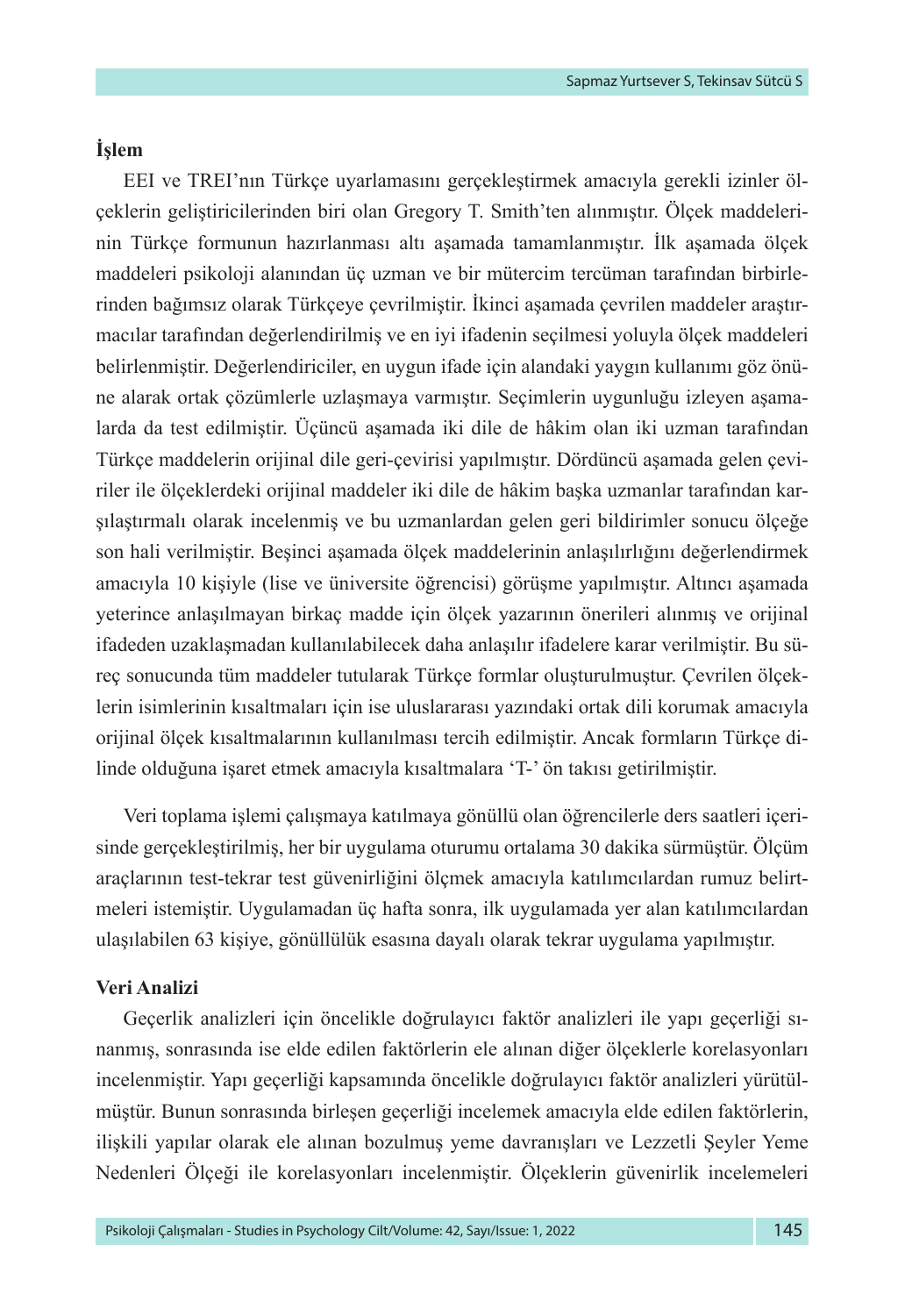kapsamında ise iç tutarlık ve zamana karşı güvenirlik analizleri gerçekleştirilmiştir. İç tutarlık güvenirliği Cronbach alfa iç tutarlık katsayısı ve madde-toplam puan korelasyonu ile hesaplanmıştır. Zamana karşı güvenirlik ise test-tekrar test korelasyonu ile incelenmiştir. Betimsel analizler, yapı geçerliği ve test-tekrar test güvenirlik korelasyon analizleri için SPSS 17 istatistik paket programı, doğrulayıcı faktör analizi için ise AMOS 25 yazılımı kullanılmıştır.

Doğrulayıcı faktör analizinde test edilen modelin yeterliliğinin belirlenmesi için uyum indekslerinde izleyen kriterler aranmıştır. Uyum indekslerinin duyarlılığına göre model uyumunda kabul edilen parametre değerleri Ki- Kare Uyum Testi için (Chi-Square Goodness) 2 -3 arasındaki değerler, İyilik Uyum İndeksi (Goodness of Fit Index, GFI), Düzeltilmiş İyilik Uyum İndeksi (Adjusted Goodness of Fit Index, AGFI), Karşılaştırmalı Uyum Indeksi (Comparative Fit Index, CFI) ve Normlaştırılmış Uyum İndeksi (Normed Fit Index, NFI) için .90 ve üzerindeki değerler ile Yaklaşık Hataların Ortalama Karekökü (Root Mean Square Error of Approximation, RMSEA) için .8'den küçük değerlerdir (bkz. Çapık, 2014). Cronbach alfa iç tutarlık katsayıları için ise psikolojik testlerde güvenirlik için yeterli kabul edilen .70 ve üzerinde olma (Field, 2005, s. 668), madde-toplam korelasyon değeri için ise .30 ve üzerinde olma (Büyüköztürk, 2004, s. 165) kriterleri aranmıştır.

### **Bulgular**

## **Ölçeklerin Yapı Geçerliğine İlişkin Bulgular** *Ölçeklerin Faktör Yapısı*

Her iki ölçeğin Türkçe formunun faktör yapıları ayrı ayrı yürütülen doğrulayıcı faktör analizi (CFA) ile incelenmiştir. CFA yürütülürken maddelerin birleştirilerek gösterge olarak kullanıldığı parselleme yöntemi kullanılmıştır. Parselleme yöntemi uygun psikometrik niteliklerin sağlanması ve modelle ilişkili yeterli parametreleri elde etmek açısından avantajlara sahiptir (Matsunaga, 2008). Örneğin, parsellerin tek bir maddeye göre daha iyi normal dağılım göstermesi ve daha güvenilir olması gibi avantajları tek bir maddede gözlenecek olan psikometrik problemleri azaltmaktadır (Cattell ve Burdsal, 1975; Little, 2013). Diğer yandan bu avantajların daha iyi model uyumunu sağlaması neticesinde parametre tahmin yanlılığına yol açabileceği düşünülmektedir. Ancak yapılan araştırmalar açık bir şekilde bu yanlılığın gözardı edilebilecek kadar düşük olduğunu göstermiştir (bkz. Matsunaga, 2008). Bu bakımdan bu çalışmada, ölçeklerin orijinal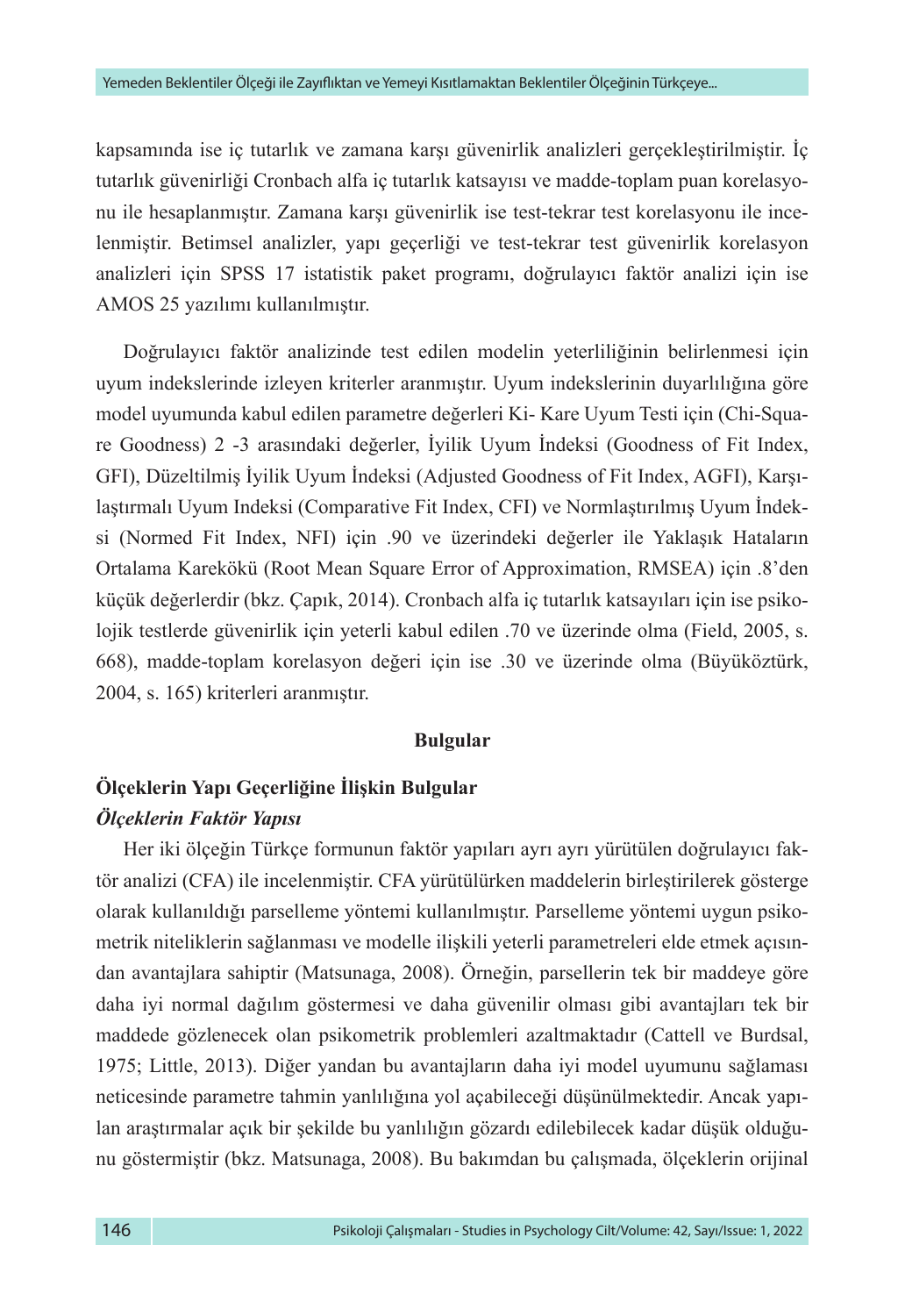formunda da yararlanılan parselleme yöntemine sadık kalınarak model uyumu test edilmiştir.

#### **Tablo 1.**

*Yemeden Beklentiler Ölçeği (T-EEI) için Doğrulayıcı Faktör Analizi Sonuçları ve Madde Toplam Korelasyon Katsayıları*

| Faktör         | <b>Madde Numarası</b> | Madde-Toplam Korelasyonu | Parsel                  | Faktör Yükü |
|----------------|-----------------------|--------------------------|-------------------------|-------------|
| $\overline{1}$ | m.1                   | 0.46                     | $\,1$                   | .89         |
| $\mathbf{1}$   | m.2                   | 0.73                     | $\mathbf{1}$            |             |
| $\mathbf{1}$   | m.4                   | 0.68                     | 1                       |             |
| $\mathbf{1}$   | m.5                   | 0.75                     | 1                       |             |
| $\mathbf{1}$   | m.7                   | 0.62                     | 1                       |             |
| 1              | m.11                  | 0.62                     | $\,1$                   |             |
| 1              | m.12                  | 0.70                     | $\overline{c}$          | .90         |
| $\mathbf{1}$   | m.13                  | 0.78                     | $\overline{c}$          |             |
| $\mathbf{1}$   | m.17                  | 0.59                     | $\overline{c}$          |             |
| $\mathbf{1}$   | m.24                  | 0.49                     | $\overline{c}$          |             |
| $\mathbf{1}$   | m.25                  | 0.65                     | $\overline{c}$          |             |
| $\mathbf{1}$   | m.26                  | 0.60                     | $\overline{c}$          |             |
| $\mathbf{1}$   | m.27                  | 0.56                     | 3                       | .92         |
| 1              | m.28                  | 0.76                     | 3                       |             |
| 1              | m.29                  | 0.81                     | 3                       |             |
| $\mathbf{1}$   | m.30                  | 0.77                     | 3                       |             |
| $\mathbf{1}$   | m.32                  | 0.81                     | 3                       |             |
| 1              | m.34                  | 0.77                     | 3                       |             |
| $\overline{2}$ | m.14                  | 0.48                     | $\,1$                   | .80         |
| $\overline{2}$ | m.6                   | 0.35                     | 1                       |             |
| $\overline{2}$ | m.15                  | 0.56                     | $\overline{\mathbf{c}}$ | .81         |
| $\overline{2}$ | m.16                  | 0.53                     | $\overline{c}$          |             |
| 2              | m.20                  | 0.49                     | 3                       | .92         |
| $\mathfrak{2}$ | m.22                  | 0.53                     | 3                       |             |
| 3              | m.3                   | 0.49                     |                         | .74         |
| $\mathfrak{Z}$ | m.10                  | 0.34                     |                         | .68         |
| 3              | m.21                  | 0.44                     |                         | $.87\,$     |
| 3              | m.33                  | 0.29                     |                         | $-.75$      |
| $\overline{4}$ | m.8                   | 0.52                     |                         | .62         |
| 4              | m.9                   | 0.63                     |                         | $-.81$      |
| $\overline{4}$ | m.18                  | 0.46                     |                         | $.51\,$     |
| $\overline{4}$ | m.23                  | 0.57                     |                         | $-.74$      |
| 5              | m.19                  | 0.32                     |                         | .85         |
| 5              | m.31                  | 0.29                     |                         | .84         |

*Not.* T-EEI faktör adlandırmaları: Faktör 1: olumsuz duygulanımı yönetme; Faktör 2: ödül/zevk verme;

Faktör 3: kontrol dışı hissetme; Faktör 4: sıkıntıyı hafifletme; Faktör 5: bilişsel yeterliliği arttırma

T-EEI ölçeğinde 1. Faktörde yer alan 18 madde ve 2. Faktörde yer alan 6 madde sıralı parselleme ile 3'er parselde gösterilmiştir. Faktör 3, 4, 5 için az sayıda madde olduğu için maddelerin kendisi faktörlere doğrudan bağlanmıştır.

χ2 =198.71, df=94, *p*<0.001, RMSEA=0.058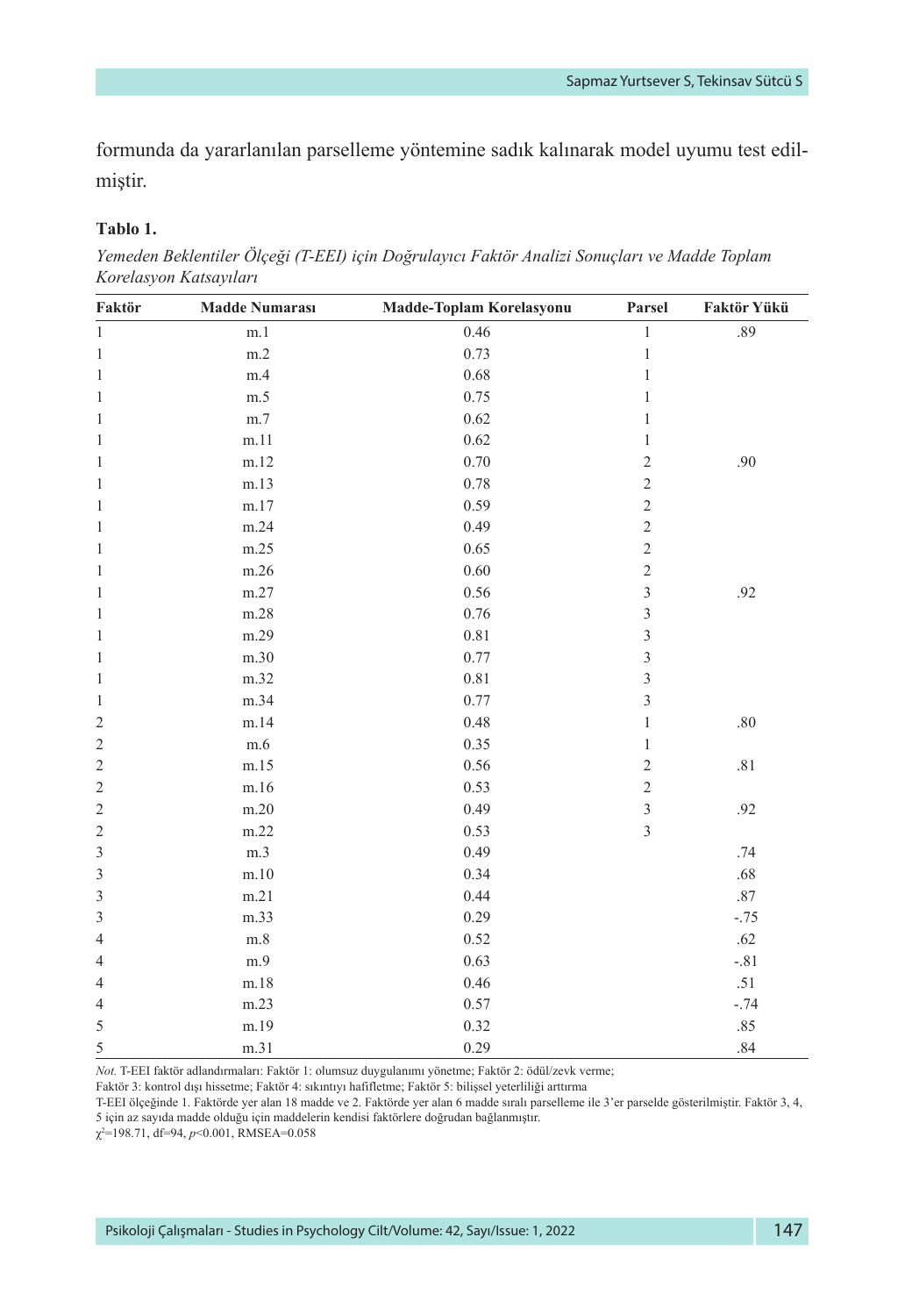Yemeden Beklentiler Ölçeği'nin Türkçe formunun beş faktörlü yapısını değerlendirmek ve özgün formdaki faktör yapısının bu çalışmanın verisi ile uyumunu test etmek üzere maksimum olabilirlik tekniği kullanılarak CFA yapılmıştır. Faktörlerin gösterge sayılarının eşitsizliği nedeniyle ölçeğin orijinal formunda olduğu gibi olumsuz duyguyu yönetme ve ödül/zevk verme olmak üzere iki faktör için sıralı parselleme yöntemi kullanılmıştır. Her bir faktör özgün araçta önceden belirtilen iki ile dört arasında değişen gözlenen değişken ile temsil edilmiştir. Elde edilen model uyum indekslerinin verinin beş faktörlü çözümünde iyi uyum gösterdiği saptanmıştır [χ2 (94, *N =* 329) = 198,71, **Tablo 2.**

| Faktör       | <b>Madde Numarası</b> | Madde-Toplam Korelasyonu | Parsel         | Faktör Yükü |
|--------------|-----------------------|--------------------------|----------------|-------------|
| 1            | m.1                   | 0.72                     | $\mathbf 1$    | .95         |
| $\mathbf{1}$ | m.2                   | 0.81                     | $\mathbf{1}$   |             |
| $\mathbf{1}$ | m.3                   | 0.74                     | $\mathbf{1}$   |             |
| 1            | m.5                   | 0.84                     | 1              |             |
| 1            | m.7                   | 0.52                     | 1              |             |
| 1            | m.19                  | 0.73                     | $\mathbf{1}$   |             |
| 1            | m.21                  | 0.82                     | 1              |             |
| 1            | m.22                  | 0.80                     | 1              |             |
| $\mathbf{1}$ | m.24                  | 0.65                     | 1              |             |
| 1            | m.39                  | 0.64                     | 1              |             |
| 1            | m.43                  | 0.80                     | $\mathbf 1$    |             |
| 1            | m.9                   | 0.58                     |                | .97         |
| 1            | m.12                  | 0.77                     |                |             |
| 1            | m.13                  | 0.81                     |                |             |
| 1            | m.14                  | 0.70                     |                |             |
| $\mathbf{1}$ | m.29                  | 0.74                     |                |             |
| $\mathbf 1$  | m.32                  | 0.65                     |                |             |
| $\mathbf{1}$ | m.35                  | 0.70                     |                |             |
| $\mathbf{1}$ | m.36                  | 0.64                     |                |             |
| 1            | m.38                  | 0.49                     |                |             |
| $\mathbf{1}$ | m.41                  | 0.74                     |                |             |
| $\mathbf{1}$ | m.42                  | 0.79                     |                |             |
| $\mathbf{1}$ | m.4                   | 0.85                     |                | .96         |
| 1            | m.6                   | 0.60                     |                |             |
| $\mathbf{1}$ | m.8                   | 0.78                     |                |             |
| 1            | m.10                  | 0.62                     |                |             |
| $\mathbf{1}$ | m.15                  | 0.78                     |                |             |
| 1            | m.17                  | 0.80                     |                |             |
| 1            | m.23                  | 0.82                     |                |             |
| 1            | m.26                  | 0.68                     |                |             |
| $\mathbf{1}$ | m.27                  | 0.59                     |                |             |
| 1            | m.34                  | 0.70                     |                |             |
| $\mathbf{1}$ | m.40                  | 0.72                     |                |             |
| $\mathbf{1}$ | m.11                  | 0.77                     | $\overline{4}$ | .98         |
| $\mathbf 1$  | m.16                  | 0.76                     | $\overline{4}$ |             |
| 1            | m.18                  | 0.80                     | $\overline{4}$ |             |
| $\mathbf{1}$ | m.20                  | 0.78                     | $\overline{4}$ |             |
| 1            | m.25                  | 0.38                     | $\overline{4}$ |             |
| 1            | m.28                  | 0.73                     | $\overline{4}$ |             |
| 1            | m.30                  | 0.72                     | $\overline{4}$ |             |
| $\mathbf{1}$ | m.31                  | 0.71                     | $\overline{4}$ |             |
| 1            | m.33                  | 0.72                     | 4              |             |
| 1            | m.37                  | 0.81                     | $\overline{4}$ |             |
| 1            | m.44                  | 0.59                     | $\overline{4}$ |             |

*Zayıflıktan ve Yemeyi Kısıtlamaktan Beklentiler Ölçeği (T-TREI) için Doğrulayıcı Faktör Analizi Sonuçları ve Madde Toplam Korelasyon Katsayıları*

1 m.44 0.59 4 *Not.* T-TREI faktör adlandırmaları: Faktör 1: aşırı genelleştirilmiş iyileşme, T-TREI'da Faktörde yer alan tüm maddeler faktöriyel algoritma ile 4 parselde toplanmıştır. Buna göre maddeler faktör analizindeki madde yüklerine göre parsellere atanmıştır; χ2 =5.32, df=94, *p*<0.001, RMSEA=0.071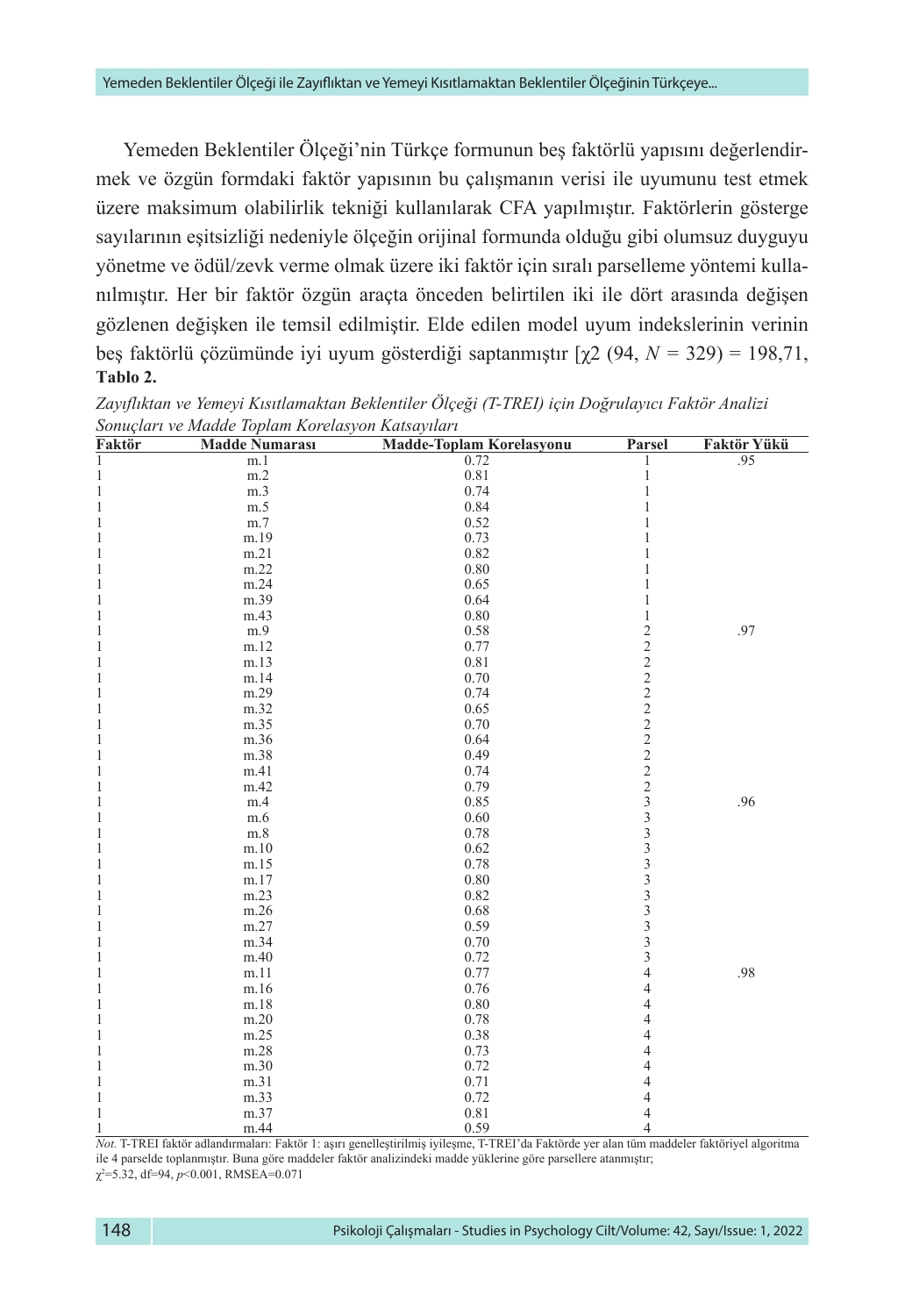*p* <.000, χ2/df = 2.11, GFI =.93, NFI =.94, CFI = .97, RMSEA=.058]. Göstergelerin standardize faktör yükleri ve madde toplam korelasyonları Tablo 1'de gösterilmiştir.

Zayıflıktan ve Yemeyi Kısıtlamaktan Beklentiler Ölçeği'nin Türkçe formunun (T-TREI) 44 maddelik tek faktörlü yapısının bu çalışmanın verisiyle uyumunu değerlendirmek üzere maksimum olabilirlik tekniği kullanılarak CFA yürütülmüştür. Çok sayıda madde olması dolayısıyla özgün formda olduğu gibi bu maddeler eşit bir şekilde dört parselde temsil edilmiştir. Faktörde yer alan tüm maddeler faktör analizindeki madde yüklerine göre faktöriyel algoritma ile dört parsele atanmıştır. Buna göre bu dört parsel faktör göstergeleri olarak yapıya bağlanmış ve elde edilen uyum indeksleri, verinin tek faktörlü çözümünde iyi uyum gösterdiğini ortaya koymuştur [χ2 (2, *N =* 329) = 5,318

#### **Tablo 3.**

|                                        | Ort./SS         | <b>T-EEI</b><br>Olumsuz<br>Yönetme | T-EEI Ödül/ Kontrol<br>Duygulanımı Zevk Verme | <b>T-EEI</b><br><b>D</b> <sub>151</sub> | <b>T-EEI</b><br><b>Bilissel</b><br>Yeterliliği<br><b>Hissetme Arttırma</b> | <b>T-EEI</b><br><b>Hafifletme</b> | <b>T-TREI Asırı</b><br>Sıkıntıyı Genellestirilmiş<br><i>i</i> vilesme |
|----------------------------------------|-----------------|------------------------------------|-----------------------------------------------|-----------------------------------------|----------------------------------------------------------------------------|-----------------------------------|-----------------------------------------------------------------------|
| <b>T-EEI Olumsuz</b>                   | $3.38 \pm 1.34$ |                                    |                                               |                                         |                                                                            |                                   |                                                                       |
| Duygulanımı Yönetme                    |                 |                                    |                                               |                                         |                                                                            |                                   |                                                                       |
| T-EEI Ödül/Zevk Verme                  | $5.19 \pm 1.27$ | $.502**$                           |                                               |                                         |                                                                            |                                   |                                                                       |
| T-EEI Kontrol Disi<br>Hissetme         | $2.64 \pm 1.44$ | $.450**$                           | $.124**$                                      |                                         |                                                                            |                                   |                                                                       |
| T-EEI Bilișsel Yeterliliği<br>Arttırma | $4.99 \pm 1.39$ | $.268**$                           | $.391**$                                      | .00                                     |                                                                            |                                   |                                                                       |
| T-EEI Sıkıntıyı Hafifletme             | $4.35 \pm 1.40$ | $.647**$                           | $.564**$                                      | $295**$                                 | $.227**$                                                                   |                                   |                                                                       |
| T-TREI Aşırı                           |                 |                                    | $.151**$                                      | $.460**$                                |                                                                            |                                   |                                                                       |
| Genellestirilmis İyilesme              | $3.25 \pm 1.45$ | $.315**$                           |                                               |                                         | .059                                                                       | $.185***$                         |                                                                       |
| <b>T-PEMS Sosyal</b>                   | $2.89 \pm .946$ | $.250**$                           | $.343**$                                      | .047                                    | $.284**$                                                                   | $.274**$                          | $.114*$                                                               |
| T-PEMS Başa çıkma                      | $2.67 \pm 1.07$ | $.761**$                           | .388**                                        | $.353**$                                | $.221**$                                                                   | $.554**$                          | $.306**$                                                              |
| T-PEMS Uyum sağlama                    | $1.39 \pm .437$ | $.165**$                           | .093                                          | .092                                    | .056                                                                       | $.147*$                           | $.138*$                                                               |
| T-PEMS Güclendirme                     | $3.18 \pm .975$ | $.338**$                           | $.423**$                                      | $.154**$                                | $.247**$                                                                   | .408**                            | $.178**$                                                              |
| TFEO-R21 Bilissel<br>kisitlama         | $2.22 \pm .767$ | .009                               | $-.074$                                       | $.293**$                                | $-.127*$                                                                   | $-.042$                           | $.324**$                                                              |
| TFEQ-R21 Duygusal Yeme                 | $2.16 \pm .841$ | $.877**$                           | $.416**$                                      | $.479**$                                | $.176***$                                                                  | $.618**$                          | $.385**$                                                              |
| TFEO-R21 Kontrolsüz<br>Yeme            | $2.25 \pm .580$ | $.530**$                           | $.434**$                                      | $.428**$                                | $.315**$                                                                   | $.522**$                          | $.306**$                                                              |
| <b>EBAT</b>                            | $.347 \pm .183$ | $.514**$                           | $.302**$                                      | $.621**$                                | .093                                                                       | $.395**$                          | $.539**$                                                              |
| YBDÖ Kilo ile ilgili<br>endiseler      | $1.81 \pm 1.47$ | $.337**$                           | $.123*$                                       | $.529**$                                | $-.023$                                                                    | $.206**$                          | $.611**$                                                              |
| YBDÖ Beden ile ilgili<br>endiseler     | $2.15 \pm 1.52$ | $.315**$                           | $.144**$                                      | $.534**$                                | $-.036$                                                                    | $.225**$                          | $.578**$                                                              |

*T-EEI ve T-TREI Faktörlerinin Ortalama ve Standart Sapma Değerleri ile Ölçekler Arasındaki Korelasyon Katsayıları* 

*Not.* T-EEI: Yemeden Beklentiler Ölçeği Türkçe Formu; T-TREI: Zayıflıktan ve yemeyi kısıtlamaktan beklentiler ölçeği Türkçe formu T-PEMS: Lezzetli Şeyler Yeme Nedenleri Ölçeği Türkçe Formu. T\_EBAT: Tıkınırcasına Yeme Envanteri Toplam Puanı; YBDÖ: Yeme Bozukluğu Değerlendirme Ölçeği; TFEQ-R21: Üç Faktörlü Yeme Ölçeği. \**p*<.05. \*\**p*<.01.

Psikoloji Çalışmaları - Studies in Psychology Cilt/Volume: 42, Sayı/Issue: 1, 2022 149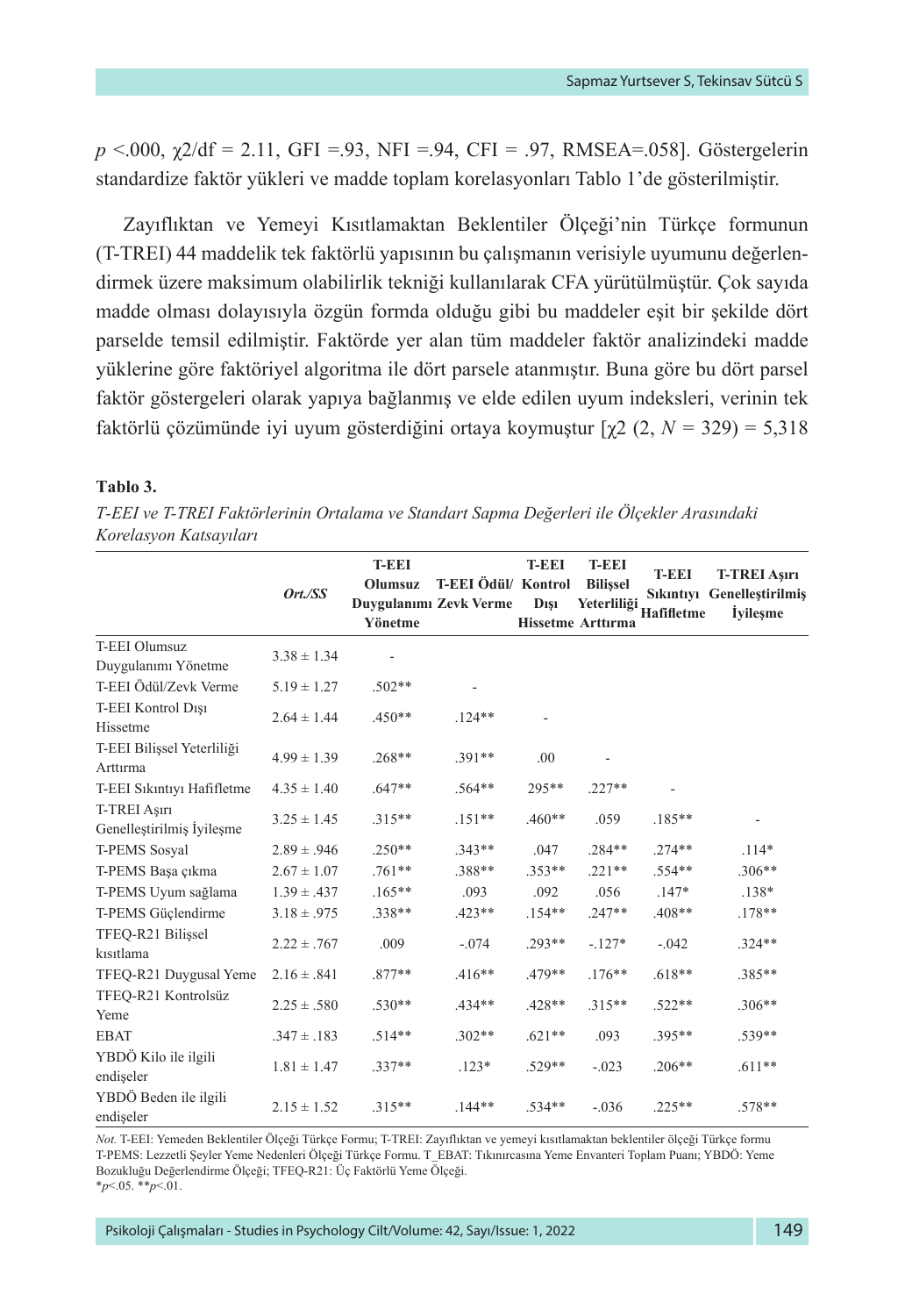*p* <.000, χ2/df = 2.66, GFI =.99, NFI =.99, CFI = .99 RMSEA=.071]. Göstergelerin standardize faktör yükleri ve madde toplam korelasyonları Tablo 2'de gösterilmiştir.

Her iki ölçeğin tüm standartlaştırılmış faktör yükleri istatistiksel olarak anlamlıdır. Model uyum indeksleri için kriter alınan değerlerce (bkz. Analiz bölümü) her iki ölçüm aracı için elde edilen modelin veriye iyi düzeyde uyum gösterdiği sonucuna ulaşılmıştır.

## *Ölçeklerin Yapı Geçerliği*

Yemeden Beklentiler Ölçeği ile Zayıflıktan ve Yemeyi Kısıtlamaktan Beklentiler Ölçeklerinin Türkçe formlarının yapı geçerliğini test etmek üzere ilişkili değişkenler olarak Lezzetli Şeyler Yeme Nedenleri (T-PEMS) ve bozulmuş yeme davranışları arasındaki ilişkiler incelenmiştir. Tıkanırcasına yeme davranışını değerlendirmek üzere Edinburgh Bulimiya Araştırma Testi (EBAT) toplam puanı ile bilişsel kısıtlama, duygusal yeme, kısıtlı yeme olmak üzere üç alanda yeme davranışındaki bozulmayı değerlendiren Üç Faktörlü Yeme Ölçeği (TFEQ-R21) ve Yeme Bozukluğu Değerlendirme Ölçeği'nin (YBDÖ) kilo ile ilgili endişeler ve beden şekli ile ilgili endişeler faktörleri kullanılmıştır. T-EEI'nın alt boyutları ve T-TREI'nın toplam puanı ile diğer ölçeklerden elde edilen puanlar arasında hesaplanan korelasyon katsayıları Tablo 3'te verilmiştir.

Tablo 3'te görülebileceği gibi yapı geçerliliği sınamak üzere kullanılan T-PEMS'in başetme faktörü ile T-EEI'nın olumsuz duyguyu yönetme faktörü (*r*=.76, *p* <.01) pozitif yönde güçlü, sıkıntıyı hafifletme faktörü ise (*r*=.55, *p* <.01) pozitif yönde orta düzeyde bir ilişki göstermektedir. Ayrıca T-PEMS'ın güçlendirme faktörü ile T-EEI'nın ödül/ zevk verme faktörü orta düzeyde pozitif yönde bir ilişkiye sahiptir (*r*= .42, *p* <.01). T-E-EI'nın tüm faktörleri TFEQ-R21'in duygusal yeme ve kontrolsüz yeme alt boyutları ile pozitif yönde ilişkili bulunmuştur (*p* <.01). T-EEI'nın kontrol dışı hissetme faktörü tıkınırcasına yeme davranışını sorgulayan EBAT'ın toplam puanı ile yüksek korelasyona (*r*=.62, *p* <.01) sahiptir. Ayrıca kontrol dışı hissetme faktörünün YBDÖ'nün beden şekli ile ilgili endişeler ve kilo ile ilgili endişeler alt boyutları ile yüksek ilişkiye sahip olduğu tespit edilmiştir (sırasıyla, *r*=.53, *p* <.01; *r*=.53; *p* <.01). T-EEI'nın bilişsel yeterliliği arttırma faktörünün düşük düzeyde olmakla birlikte en yüksek ilişki gösterdiği değişkenin TFEQ-R21'nin kontrolsüz yeme boyutu olduğu saptanmıştır (*r*=.31, *p*<.01).

Zayıflıktan ve Yemeyi Kısıtlamaktan Beklentiler Ölçeğinin (T-TREI) aşırı genelleştirilmiş iyileşme beklentisi boyutu; tıkınırcasına yeme davranışını sorgulayan EBAT'ın toplam puanı (*r*=.54, *p* <.01), beden şekli ile ilgili endişeler (*r*=.58, *p* <.01) ve kilo ile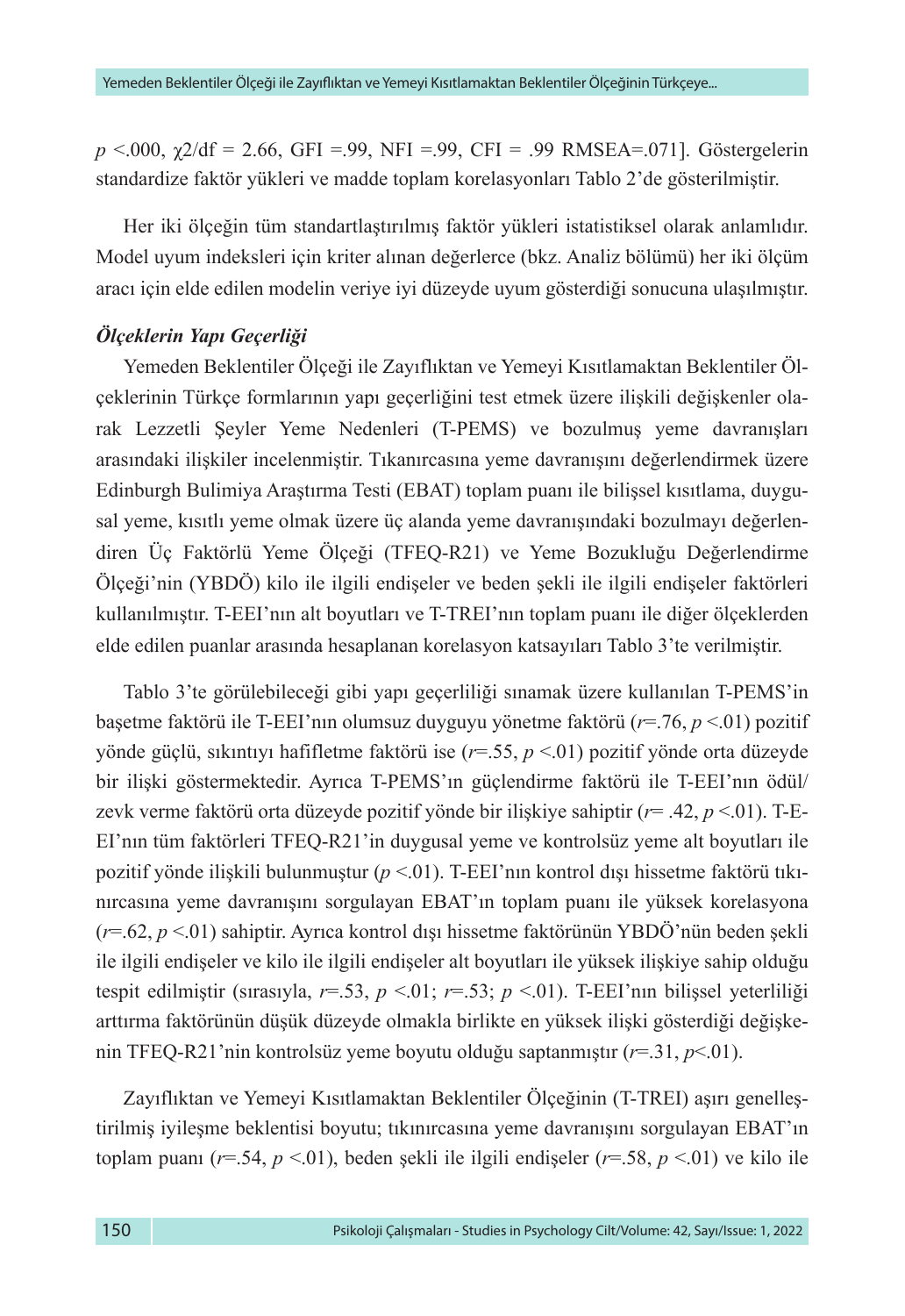ilgili endişeler (*r*=.61, *p*<.01) faktörleri ile pozitif yönde yüksek ilişkiye sahiptir. Ayrıca TFEQ-R21'nin bilişsel kısıtlama, duygusal yeme ve kontrolsüz yeme olarak tüm faktörleri ile (sırasıyla, *r*=.32, *p* <.01; *r*=.38, *p* <.01; *r*=.31, *p* <.01) ve T-PEMS'in başa çıkma boyutu ile (*r*=.31, *p* <.01) orta düzeyde pozitif yönde ilişkilidir.

### *Ölçeklerin Güvenirliğine İlişkin Bulgular*

T-EEI'nin iç tutarlılığı incelendiğinde (*N* = 329; madde sayısı = 34), Cronbach alfa iç tutarlık katsayısı .95 olarak bulunmuştur. Ölçeğin 18 maddeden (örn., "kaygılı ya da gergin hissettiğimde yemek yemek rahatlamama yardım eder") oluşan olumsuz duygulanımı yönetme faktörü için .95; altı maddeden (örn., "yemek yemek iyi bir kutlama şeklidir") oluşan ödül/zevk verici faktörü için .87; dört maddeden (örn., "yemek yemek bana kontrolden çıkmışım gibi hissettirir") oluşan kontrol dışı hissetme faktörü için .85; iki maddeden (örn., yemek yemek daha iyi düşünmemi ve daha iyi çalışmamı sağlar) oluşan bilişsel yeterliliği arttırma faktörü için .83 ve dört maddeden (örn., "insanın canı sıkıldığında yapılacak şeylerden birisi yemek yemektir") oluşan sıkıntıyı hafifletme faktörü için ise .75 düzeyinde iç tutarlık katsayıları saptanmıştır. Madde-toplam korelasyon katsayıları incelendiğinde değerlerin .29 ile .81 arasında değiştiği görülmüştür. Sadece iki maddenin korelasyon değeri .29'dur (madde 33 ile madde 31, bkz. Tablo 1). Madde-toplam korelasyon değerleri ile Cronbach alfa iç tutarlılık katsayıları ölçeğin yüksek iç tutarlılığa sahip olduğunu ortaya koymuştur. Korelasyon değeri .30'un altında olan maddeler çıkarıldığında iç tutarlık katsayısında bir değişiklik gözlenmemiştir (.95). Bu nedenle .20 ile .30 arasındaki değerlerin ölçekte tutulabileceğine dair alanyazın desteğinden hareketle (Büyüköztürk, 2004, s. 165) maddelerin ölçekteki yeri korunmuştur.

T-TREI'nin Cronbach alfa iç tutarlılık katsayısı .98 bulunmuştur. Madde-toplam korelasyon katsayıları ise .38 ile .85 arasında değişmektedir. Her bir madde için .30 üzerindeki madde-toplam korelasyon ve .98 iç tutarlık katsayısı ile ölçeğin yüksek iç tutarlılığa sahip olduğu saptanmıştır.

Ölçeklerin zaman içindeki güvenirliğini sınamak amacıyla, ölçüm araçları üç hafta arayla 63 katılımcıya tekrar uygulanmıştır. Yapılan korelasyon analizi sonucunda T-EEI'nin faktörleri olan olumsuz duygulanımı yönetme için .83, ödül/zevk verme için .63, kontrol dışı hissetme için .69, bilişsel yeterliliği arttırma için .72, sıkıntıyı hafifletme için .78; tek faktörlü T-TREI ölçeği için .70 test-tekrar test güvenirlik katsayıları elde edilmiştir  $(N = 63, p < .001)$ .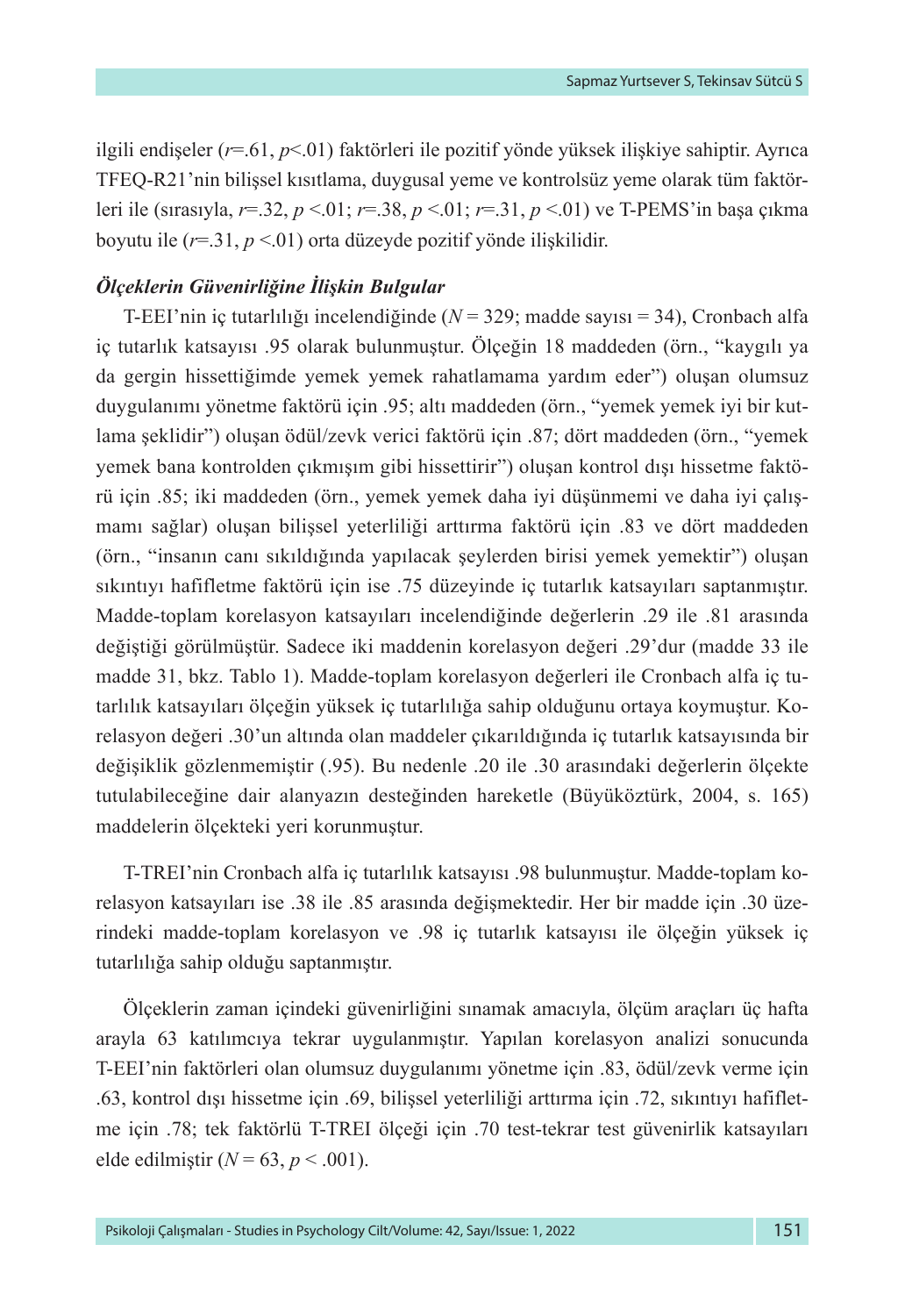#### **Tartışma**

Bugüne dek yapılan çalışmalar, yeme ve yememe davranışını şekillendiren beklentilerin yeme bozukluklarıyla doğrusal bir ilişki içerisinde olduğunu göstermiştir (Hohlstein ve ark., 1998; Simmons ve ark., 2007; Williams-Kerver ve ark., 2019). Ayrıca bu ilişkinin tedavilerden alınan sonuçlarda da gözlendiği, beklentilere yönelik yürütülen müdahaleler sonucunda yeme bozukluğu belirtilerinin de azaldığı saptanmıştır (Annus ve ark., 2008). Yeme davranışının bilişsel ve motivasyonel yönünün önemini ortaya koyan bu sonuçlar, bu alanları değerlendiren ölçüm araçlarının gerekliliğinin de altını çizmiştir. Bu açıdan bu çalışmada, beklentilerin yeme bozuklukları üzerindeki rolünü belirlemeyi ve yeme bozuklukları tedavisindeki değişimi takip etmeyi sağlayacak, yemeden ve diyetten beklentileri değerlendiren iki ayrı ölçüm aracının Türkçeye uyarlanması amaçlanmıştır. Bu çalışma, ölçeklerin geliştirildiği örneklem özelliği ile benzer olarak kadın üniversite öğrencileri üzerinde gerçekleştirilmiştir. T-EEI ve T-TREI'nin orijinal formlardaki yapıları temsil edip etmediğini test etmek amacıyla ayrı ayrı CFA yürütülmüştür. Tüm standartlaştırılmış faktör yüklerinin istatistiksel olarak anlamlı olduğu ve her iki ölçeğin faktör çözümlemeleri için modelde üretilen ki-kare/df değerinin 3'ten küçük olması ile model uyum değerlerinin kabul edilebilir olduğu bulunmuştur (Schreiber ve ark., s. 330). Bu kriterler doğrultusunda her iki ölçüm aracı için elde edilen modelin veriye iyi düzeyde uyum gösterdiği sonucuna ulaşılmıştır. Veri uyumunun sağlandığı faktör çözümlemeleri ise orijinal ölçüm aracıyla tutarlı yapılar (T-EEI için beş faktör; T-TREI için tek faktör) ortaya koymuştur. Ölçeklere ilişkin doğrulanan faktör özellikleri ve sayıları alanyazında farklı örneklemler (örn., ergenler ve obeziteye sahip bireyler) üzerinde gerçekleştirilen çalışma sonuçlarıyla da ayrıca tutarlılık göstermektedir (Simmons ve ark., 2002; Williams-Kerver ve ark., 2019). Yapı geçerliğini destekleyen bir diğer sonuç ise, madde-toplam puan korelasyonlarında elde edilen anlamlı değerlerdir (Büyüköztürk, 2004). CFA ve madde-toplam korelasyon değerleri hem T-EEI'nin hem de T-TREI'nin ölçmek istediği yapıyı ölçtüğüne destek sağlamıştır.

T-EEI ve T-TREI'nin yapı geçerliğini sınamak amacıyla bozulmuş yeme davranışlarını değerlendiren bir dizi ölçüm aracı kullanılmıştır. T-EEI'nin sıkıntıyı hafifletme, olumsuz duygulanımı yönetme, kontrol dışı hissetme alt boyutları ile sorunlu tüm yeme örüntüleri (bilişsel kısıtlama dışındaki) pozitif yönde ilişkili bulunmuştur. Yani, kişilerin negatif pekiştireç niteliğindeki beklentileri arttıkça uyumsuz yeme davranışlarının da arttığı gözlenmiştir. Elde edilen ilişkiler, yeme davranışı ile olumsuz duyguları bertaraf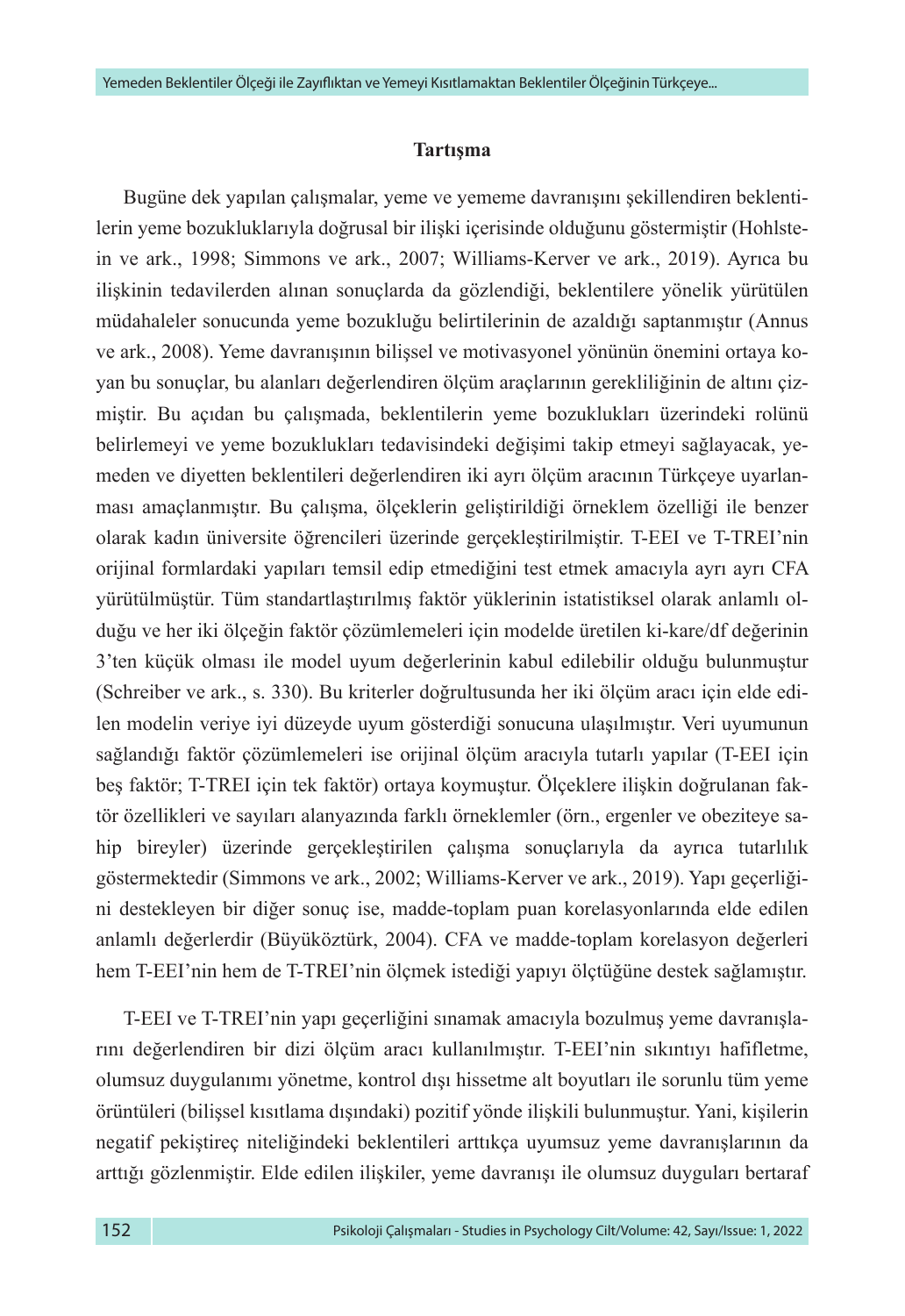etme beklentisinin kişileri yiyecek tüketmeye yönlendirdiğine işaret etmektedir. Nitekim alanyazındaki güncel çalışmalar, bu sonuçları destekleyecek biçimde olumsuz duyguların yeme ile hafifleyeceğine yönelik inancın aşırı yemeyle ilişkili olduğunu ortaya koymuştur (Della Longa ve De Young, 2018; Schaumberg ve ark., 2016). Bu sonuç, ölçeğin özgün çalışmasında elde edilen sonuçlarla da örtüşür niteliktedir (Hohlstein ve ark., 1998). Hohlstein ve arkadaşlarının (1998) çalışmasında bozulmuş yeme örüntülerinin özel olarak negatif pekiştireç niteliğindeki beklentilerle ilişkili olduğu, ödül/zevk verme ve bilişsel kapasiteyi arttırma faktörleri ile ilişkili olmadığı saptanmıştır.

Bununla birlikte bu çalışmada orijinal çalışma sonuçlarından farklı olarak, sağlıksız yeme davranışlarının olumlu pekiştireç beklentileri (ödül/zevk ve bilişsel kapasiteyi arttırma) ile ilişkili olduğu bulunmuştur. Bozulmuş yeme davranışlarının daha iyi bilişsel performans sergileme ya da ödül deneyimi elde etmek üzere sergilenebildiği anlaşılmıştır. Alanyazındaki diğer araştırmalar gözden geçirildiğinde ise özellikle ödül/zevk verme beklentisi ve yeme bozuklukları açısından tutarlı sonuçların elde edilemediği görülmektedir (Brosof ve ark., 2019; Simmons ve ark., 2002). Örneğin, ergenlerle gerçekleştirilen bir çalışmada bulimiya belirtileri ve yemeden beklentiler arasındaki ilişkiler değerlendirilmiş, ödül/zevk verme boyutunun 7. sınıf öğrencilerinde bozulmuş yemeyle ilişkili bir yapı olduğu, 10. sınıf öğrencilerinde ise olmadığı bulunmuştur (Simmons ve ark., 2002). Benzer şekilde, Brosof ve arkadaşları (2019) yemeden beklentileri çoklu yeme semptomlarına göre incelemişler, cinsiyet ve sorunlu yeme davranışlarına göre ödül/zevk verme boyutunun farklı ilişkisel örüntüler gösterebildiğini saptamışlardır. Yemeden ödül beklentisi içerisinde olmak kadınlarda kas geliştirme, erkeklerde ise aşırı egzersiz ve kısıtlı yeme davranışları sergileme ile ilişkili bulunmuştur. Williams-Kerver ve arkadaşlarının (2019) özel bir örneklem olarak bariatrik cerrahi hastalarıyla gerçekleştirdikleri çalışmada ise yeme davranışı ile olumlu sonuçlar elde edileceğine dair inancın (ödül/zevk verme boyutu) tıkanırcasına yeme ve yeme bozuklukları ile yüksek korelasyon gösterdiği saptanmıştır. Sonuç olarak, ödül/zevk verme alt boyutu açısından elde edilen korelasyonların, örneklem özelliği ve değerlendirilen bozulmuş yeme örüntüsüne göre değiştiği anlaşılmıştır. Buna göre, yeme davranışından olumlu bir kazanım sağlanacağı yönündeki beklentiler farklı gruplarda farklı özellikteki bozulmuş yeme davranışları için risk oluşturmaktadır. Diğer yandan, alanyazındaki çalışmalar, T-EEI bilişsel yeterliliği arttırma boyutu ile yeme bozukluklarının ilişkili olmadığını tutarlı bir şekilde göstermektedir (Hohlstein, 1998; Simmons ve ark., 2002).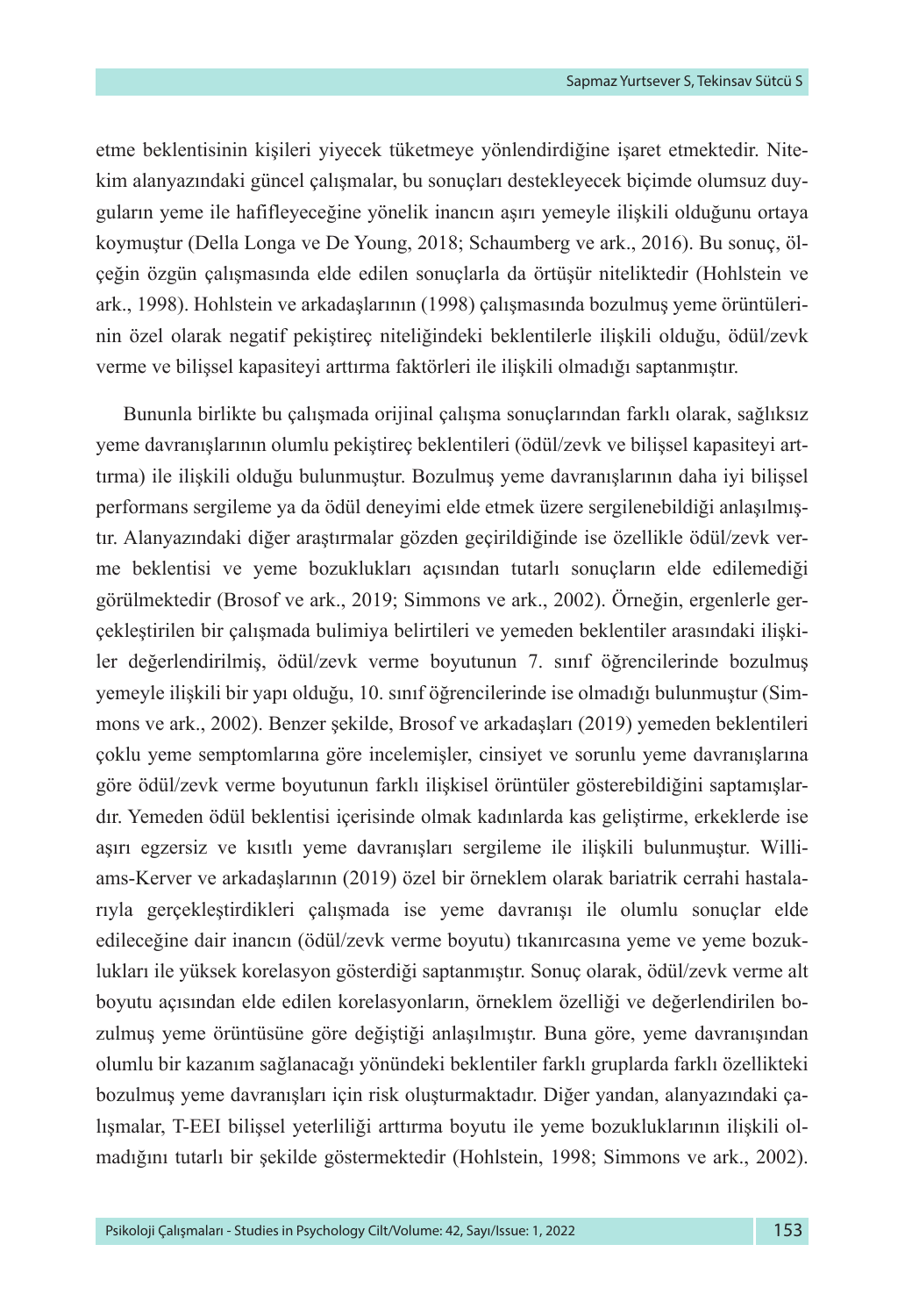Bu çalışmada ise T-EEI'nın bilişsel yeterliliği arttırma alt boyutu ile bozulmuş yeme davranışları arasındaki ilişkiler düşük de olsa anlamlı bulunmuştur. Bu zayıf ilişkide, kültürümüzdeki çocuk yetiştirme tutumlarının bir etkisinin olabileceği düşünülmüştür. Nitekim yemenin bilişsel kapasite ile son derece bağlantılı olduğunu vurgulayan 'yersen kafan çalışır', 'yemezsen öğrenemezsin' söylemleri kültürümüzde oldukça yaygındır. Bu nedenle böylesi duyumların bu ilişkilenme için bir temel oluşturmasının mümkün olduğu düşünülmektedir. Nitekim, sosyolojik araştırmalar yemenin kültürel, ekonomik, siyasî ve coğrafî özelliklerle doğrudan ilişkili olduğunu bu nedenle de pek çok amaçla gerçekleşebildiğini desteklemektedir (Öğüt-Eker, 2018).

Zayıflıktan ve diyetten beklentilerin (T-TREI) en yüksek ilişkiye sahip olduğu değişkenlerin tıkınırcasına yeme, beden şekli ve yeme ile ilgili endişeler olması yeme davranışını etkileyen durumları açıkça göstermektedir. Bu ilişkiler, zayıflıkla ilgili aşırı iyileştirilmiş atıflar arttıkça ironik olarak aşırı yeme eğiliminin de arttığına, buna paralel olarak da beden ve kilo ile ilgili endişelerin yükseldiğine işaret etmektedir. Nitekim bu sonuçlar beden memnuniyetsizliği, idealleştirilmiş zayıflık ve zayıflık çabasının aşırı yeme ile sonuçlandığını ortaya koyan pek çok araştırma bulgusuyla da ortaklık göstermektedir (Ortiz ve ark., 2019; Stice ve Desjardins, 2018; Van Strien ve ark., 2005). Benzer şekilde, T-EEI'nın kontrol dışı hissetme boyutunun kişilerin tıkanırcasına yeme davranışları ve bedenlerinden memnuniyetsizliklerini gösteren yapılarla ilişkili olması alanyazınla tutarlıdır. Brosof ve arkadaşları (2019) kontrol dışı hissetme boyutunun hem kadın hem erkek örneklemlerinde tıkınırcasına yeme ve beden memnuniyetsizliği ile pozitif yönde anlamlı ilişki gösterdiğini saptamışlardır. Yeme üzerindeki kontrolün kalkması ile aşırı yemenin sergilenmesi ve aşırı yeme sonucunda beden üzerindeki endişelerin artışı birbirini karşılıklı olarak destekliyor görünmektedir.

T-EEI ve T-TREI'nın güvenirlik incelemeleri ise Cronbach alfa iç tutarlılık katsayısı, madde-toplam korelasyonları ve test-tekrar test korelasyon katsayıları üzerinden gerçekleştirilmiştir. İki ölçeğin faktörlerine ilişkin Cronbach alfa iç tutarlık katsayıları her iki ölçeğin de iç tutarlığa sahip olduğunu ortaya koymuştur. Benzer şekilde T-EEI'daki iki madde dışında (madde 33 ile madde 31, bkz. Tablo 1) her iki ölçeğin madde toplam korelasyonları madde ayırt ediciliği için kabul edilebilir değerlere sahiptir. T-EEI'nın madde toplam korelasyonunda düşük katsayı gösteren bu iki madde ise kabul gören kesme değerinden marjinal düzeyde düşük olmadığı için ölçekte tutulmuştur. Büyüköztürk (2004, s. 165) gerekli görüldüğünde .20- .30 gibi daha düşük katsayı aralığındaki mad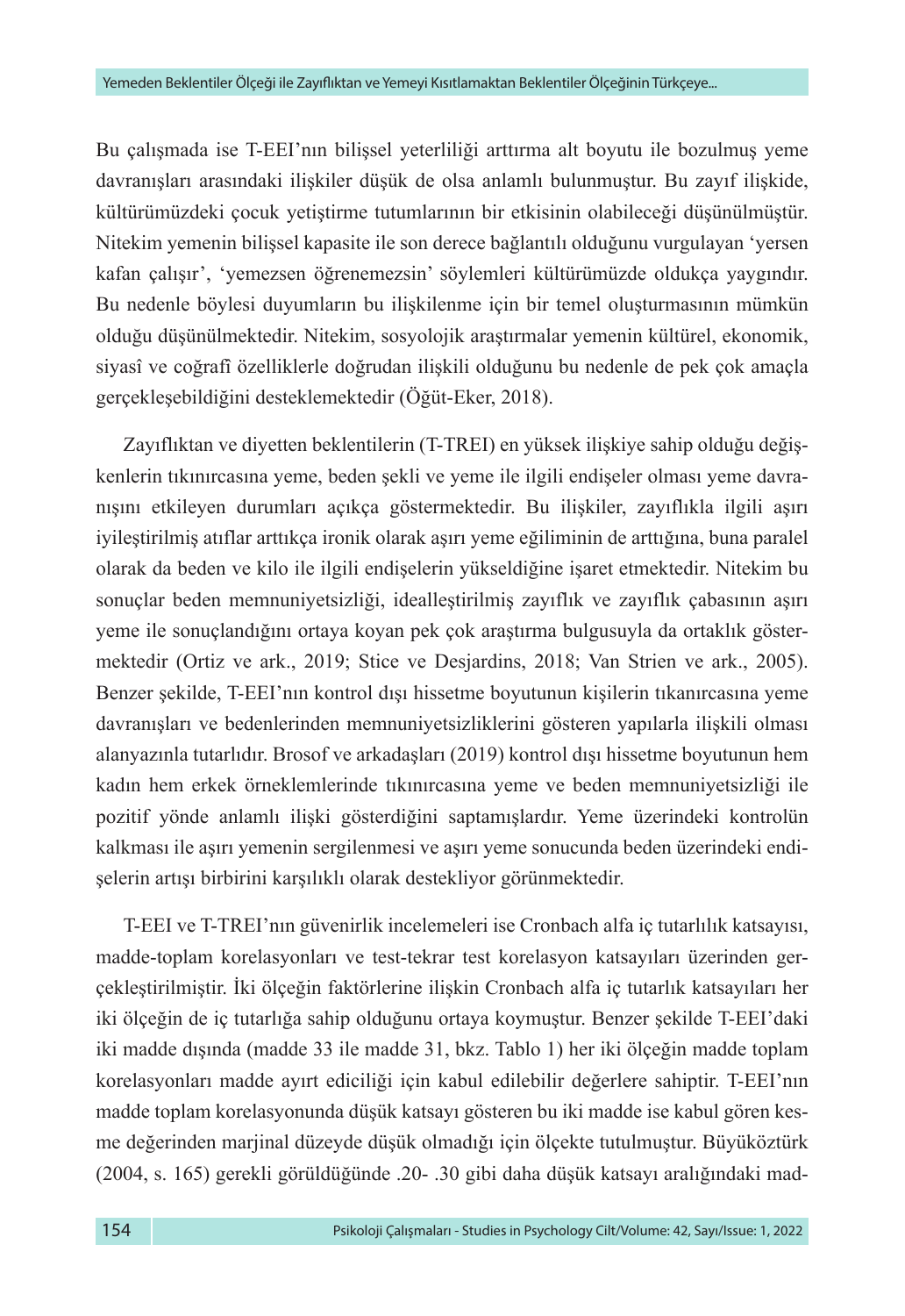delerin teste alınabileceğini belirtmiştir. İlgili alanyazın bilgisinden hareketle tüm maddeler ölçekte korunmuş ve tüm maddeler iyi ayırt ediciliğe sahip maddeler olarak kabul edilmiştir. Ayrıca test-tekrar test korelasyon değerleri cevapların zaman içerisindeki tutarlılığını ve ölçüm araçlarının zamanın etkisine karşı güvenirliğini ortaya koymuştur.

Elde edilen güvenirlik ve geçerlik katsayıları neticesinde, ölçeklerin psikometrik özellikler açısından geçerli ve güvenilir araçlar olduğu saptanmıştır. Öğrenme yaşantıları sonucu kazanılmış değişkenler olarak bildirilen yemeden beklentiler ile zayıflıktan ve yemeyi kısıtlamaktan beklentileri değerlendiren iki ölçüm aracı Türkçeye kazandırılmıştır. Bununla birlikte ölçüm araçlarının psikometrik özelliklerinin sadece sağlıklı kadın örneklemi üzerinde test edilmesi bir sınırlılık içermektedir. Üniversite öğrencisi kadınlarda gözlenen bozulmuş yeme örüntülerinin klinik gruplardaki yeme bozuklukları çeşitliliğini göstermeyeceği beklentisi nedeniyle çalışmanın klinik gruplarda da gerçekleştirilmesi yararlı olacaktır. Ayrıca araştırmalar yeme bozukluklarının kadınlarda olduğu kadar erkekler için de önemli bir sorun haline geldiğini göstermektedir (Mitchison ve ark., 2013). Bu nedenle çalışmanın erkek örneklem üzerinde tekrarlanmasının önemli olduğu düşünülmektedir. Ayrıca ölçeklerin geçerlik ve güvenirliğinin diğer yaş grupları için de sınanması yerinde olacaktır. Örneklem özelliği açısından ele alınabilecek bir diğer sınırlılık ise, örneklem belirlenirken cinsiyet dışında bir dışlama kriterinin kullanılmamış olmasıdır. Bireylerin stres düzeylerinin (O'Connor ve ark., 2008) ve depresyon gibi diğer bir psikopatolojiye sahip olmalarının (Goldschmidt ve ark., 2014) yeme davranışı üzerinde etkili olduğu bilindiğinden bu faktörlerin araştırılarak kontrol edilmesi ayrıca önemli olacaktır. Araştırmanın bir diğer sınırlılığı ise faktör göstergelerinde parselleme yönteminden yararlanılmış olmasıdır. Bu yöntemin bazı avantaj ve dezavantajlara sahip olduğu bilinmektedir. Parselleme yönteminin psikometrik özellikleri iyileştirerek model-veri uyumunda sahte iyilik şüphesini doğurduğu, diğer taraftan da tek bir maddenin sağlamayacağı güvenirliği sağladığı bildirilmektedir (Matsunaga, 2008). Bununla birlikte, parselleme yöntemindeki pozitif yanlılık riskinin açıkça düşük olduğu ve dikkate değer olmadığı da belirtilmektedir (Matsunaga, 2008). Bu bakımdan bu çalışmada da orijinal çalışmanın göstergeleri kullanılarak model-veri uyumu test edilmiştir. Ölçeklerin geliştirildiği orijinal araştırmada maddeler klinik görüşmeler sonucunda belirlenmiş ve istatistiksel yöntemlerle sınanarak kararlaştırılmıştır. En nihayetinde de parselleme yöntemi kullanılarak faktörler doğrulanmıştır. Bu nedenle bu araştırmanın yöntemi orijinal çalışmanın yöntemine sadık kalınarak belirlenmiştir. An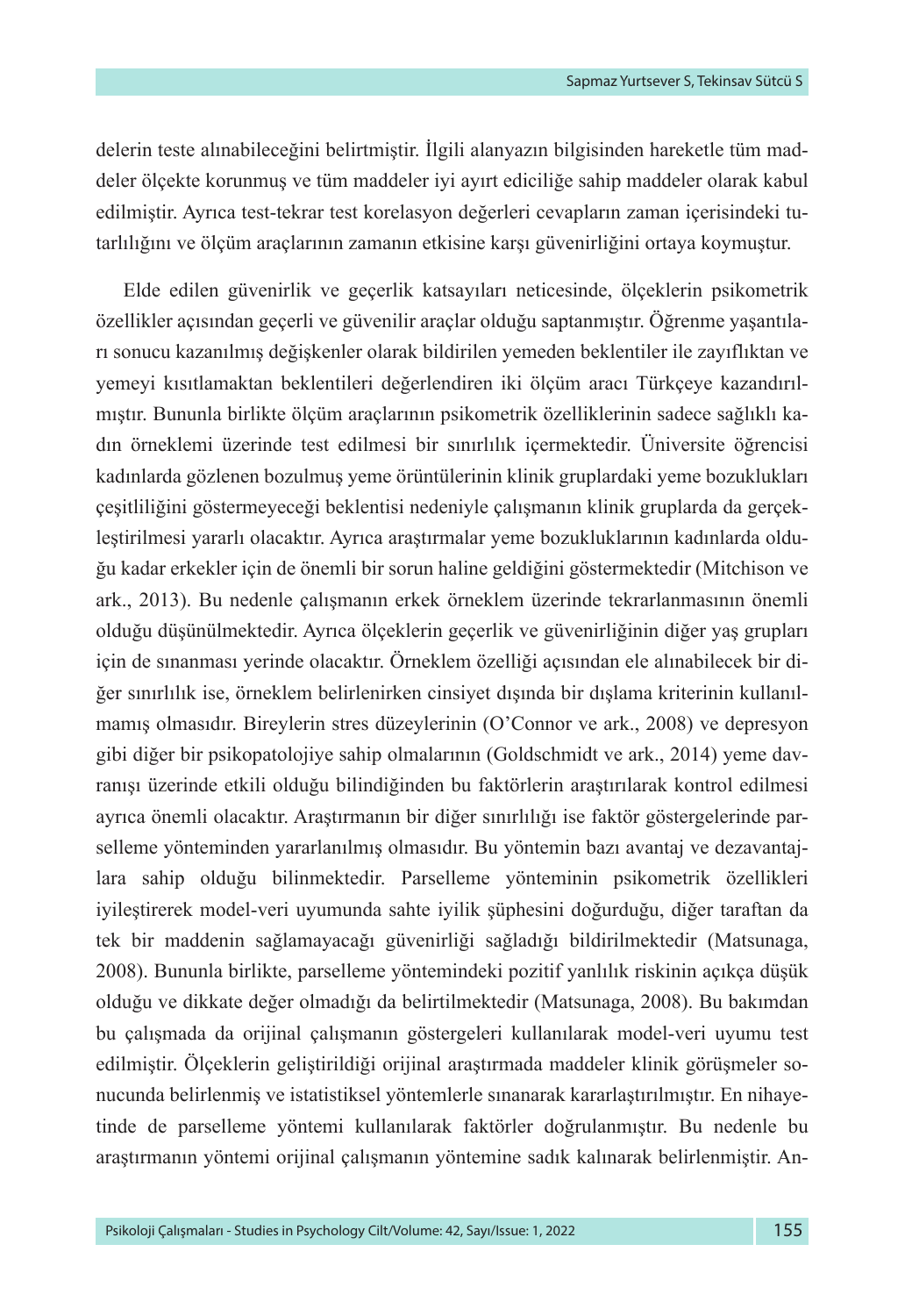cak yeni bir örneklem üzerinde açımlayıcı faktör analizlerini yürüterek parsel göstergeler yerine madde göstergelerin elde edilip edilemeyeceğinin sınanması önerilmektedir.

Ölçüm araçlarının yapı geçerliğini sınamak amacıyla bozulmuş yeme davranışlarını değerlendiren veri toplama araçlarından yararlanılmıştır. Ölçümler arasında gözlenen ilişkiler, T-EEI ve T-TREI'nın klinik çalışmalarda kullanımına ilişkin de önemli bir bilgi sağlamıştır. Buna göre, yemeden beklentiler boyutlarından elde edilen puanların yükselmesi ile problemli yeme davranışlarının da arttığı anlaşılmaktadır. Bir başka ifadeyle, yaşamda kalma işlevinin ötesinde yeme ve yiyecekten beklentiler arttıkça yeme bozuklukları da artmaktadır. Benzer şekilde zayıflık ve yiyecek kısıtlamasına ilişkin aşırı iyimser beklentilerin bir biçimde aşırı yemeyi tetikleyerek olumsuz sonuçlandığı görülmektedir. Bu sonuçlar, yemeden ve zayıflıktan beklentiler puanlarının yeme bozukluklarının gelişimi öncesinde bir barometre olarak kullanılabileceğini ve böylece riskli grupların belirlenebileceğini göstermektedir. Ayrıca beklentilerin azaltılması, gücünün zayıflatılması ve değiştirilmesi üzerinde çalışılarak yeme bozukluklarının tedavisinde yol alınabileceğine işaret etmektedir. Bu bağlamda yeme bozukluklarının tedavisinde yemeden ya da yememekten beklentilerin değerlendirilmesi ile bu değişkenlerin tedavi hedeflerine eklenmesinin yararlı olacağı düşünülmektedir. Bu bakımdan bu ölçüm araçlarının hem yeme bozuklukları ile ilişkili değerlendirmeleri sağlaması hem de bu beklentilerin otonomi, duygu düzenleme, farkındalık ve psikopatoloji gibi diğer psikolojik süreçlerle birlikte araştırılmasını mümkün kılması açısından ülkemiz alanyazınındaki önemli bir ihtiyacı karşılayacağı düşünülmektedir.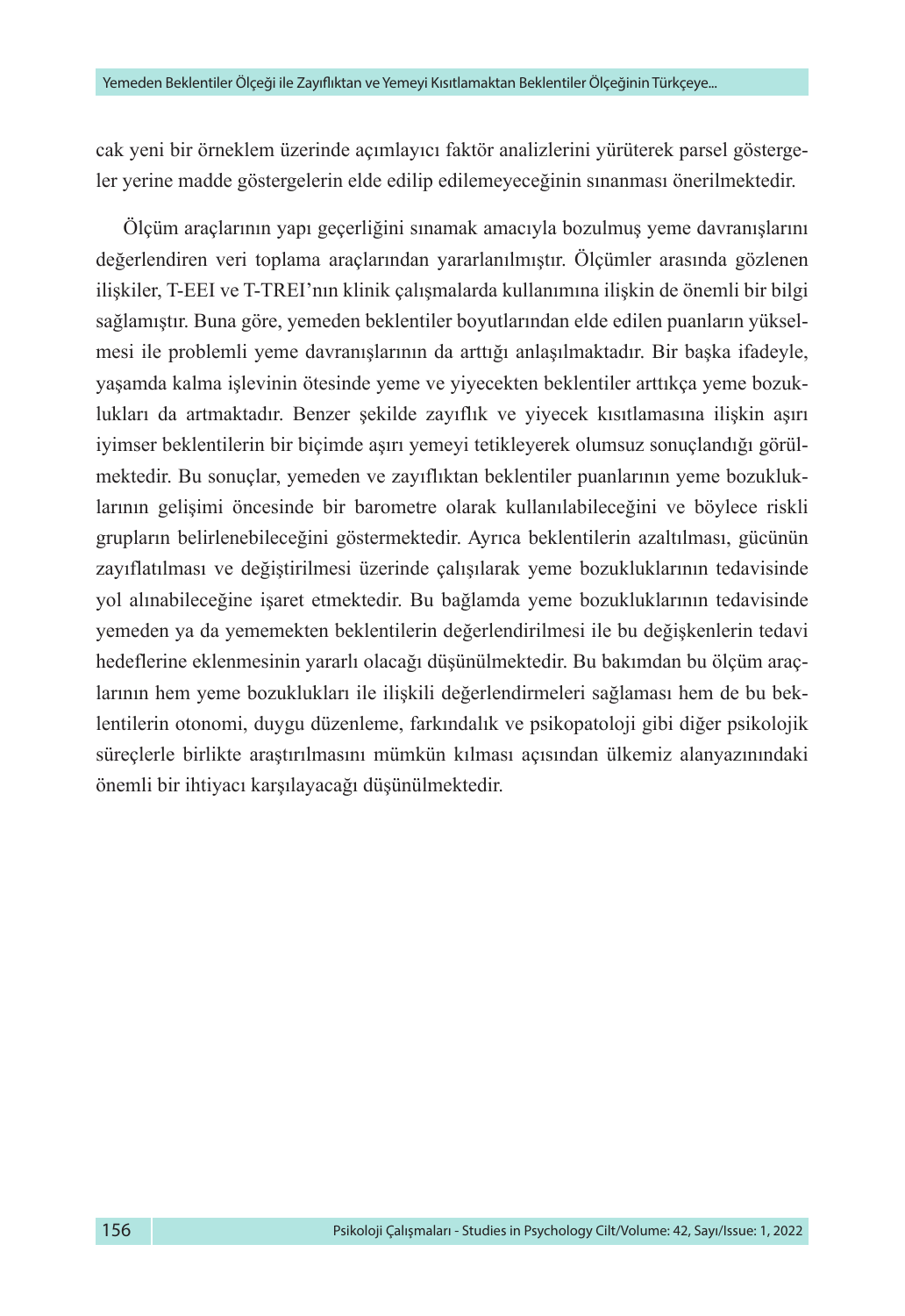## **Yemeden Beklentiler Ölçeği**

Aşağıdaki maddeleri okuyunuz ve sizin düşüncenize en yakın yanıta karşılık gelen rakamı işaretleyiniz. Lütfen soruları "**yemek yeme**" kelimesinin sizin için ne ifade ettiğini düşünerek cevaplayınız.

|                                                                          | 1               | 3<br>2<br>4                                                                                                 |                             |  |              |                           | 5                          |                        | 6                               |                          | 7                         |                  |
|--------------------------------------------------------------------------|-----------------|-------------------------------------------------------------------------------------------------------------|-----------------------------|--|--------------|---------------------------|----------------------------|------------------------|---------------------------------|--------------------------|---------------------------|------------------|
| Çoğunlukla<br><b>Biraz</b><br>Ne Katılıyor Ne<br>Tamamen<br>Katılmıyorum |                 |                                                                                                             | <b>Biraz</b><br>Katılıyorum |  |              | Coğunlukla<br>Katılıyorum |                            | Tamamen<br>Katılıyorum |                                 |                          |                           |                  |
| Katılmıyorum<br>Katılmıyorum<br>Katılmıyorum                             |                 |                                                                                                             |                             |  |              |                           |                            |                        |                                 |                          |                           |                  |
|                                                                          |                 |                                                                                                             |                             |  |              |                           |                            |                        |                                 |                          |                           |                  |
|                                                                          |                 |                                                                                                             |                             |  |              |                           |                            |                        | Ne Katılıyor Ne<br>Katılmıyorum |                          |                           |                  |
|                                                                          |                 |                                                                                                             |                             |  | Katılmıyorum |                           | Katılmıyorum<br>Çoğunlukla | Katılmyorum            |                                 | Biraz<br>Katılıyorum     | Katılıyorum<br>Çoğunlukla | Katılıyorum      |
|                                                                          |                 |                                                                                                             |                             |  | Tamamen      |                           |                            | Biraz                  |                                 |                          |                           | Tamamen          |
|                                                                          |                 |                                                                                                             |                             |  |              |                           |                            |                        |                                 |                          |                           |                  |
| $\mathbf{1}$                                                             |                 | Yemek yeme bana sevildiğimi hissettirir.                                                                    |                             |  | $\mathbf{1}$ |                           | $\overline{c}$             | 3                      | $\overline{4}$                  | 5                        | 6                         | 7                |
| $\sqrt{2}$                                                               |                 | Üzgün ya da depresif hissettiğimde yemek yemek,<br>problemlerimi zihnimden uzaklaştırmama yardım edebilir.  |                             |  | $\mathbf{1}$ |                           | $\overline{2}$             | 3                      | $\overline{4}$                  | 5                        | 6                         | 7                |
| $\ensuremath{\mathfrak{Z}}$                                              |                 | Yemek yemek bana kontrolden çıkmışım gibi (yemeyi                                                           |                             |  | $\mathbf{1}$ |                           | $\overline{2}$             | 3                      | $\overline{4}$                  | 5                        | 6                         | 7                |
|                                                                          |                 | durduramıyormuşum gibi) hissettirir.                                                                        |                             |  |              |                           |                            |                        |                                 |                          |                           |                  |
| $\overline{4}$                                                           |                 | Yemek yemek bazı duygusal ihtiyaçları giderir<br>Kaygılı ya da gergin hissettiğimde yemek yemek             |                             |  | $\mathbf{1}$ |                           | $\overline{c}$             | $\mathfrak{Z}$         | $\overline{4}$                  | 5                        | 6                         | $\boldsymbol{7}$ |
| 5                                                                        |                 | rahatlamama yardım eder.                                                                                    |                             |  | $\mathbf{1}$ |                           | $\overline{2}$             | 3                      | $\overline{4}$                  | 5                        | 6                         | 7                |
| $\sqrt{6}$                                                               |                 | Yemek yemeyi keyifli bir etkinlik olarak görmem.                                                            |                             |  | $\mathbf{1}$ |                           | $\overline{c}$             | 3                      | $\overline{4}$                  | 5                        | 6                         | $\tau$           |
| $\overline{7}$                                                           |                 | Yemek yemek yetersizlik duygularımla başa çıkmama                                                           |                             |  | $\mathbf{1}$ |                           | $\overline{2}$             | 3                      | $\overline{4}$                  | 5                        | 6                         | 7                |
| $\,$ $\,$                                                                | yardımcı olur.  | Yemek yemek can sıkıntımı gidermeme yardımcı olmaz.                                                         |                             |  | $\mathbf{1}$ |                           | $\overline{2}$             | $\mathfrak{Z}$         | $\overline{4}$                  | 5                        | 6                         | $\boldsymbol{7}$ |
|                                                                          |                 | Yapacak bir şeyim olmadığında, yemek yemek can                                                              |                             |  |              |                           |                            |                        |                                 |                          |                           |                  |
| 9                                                                        |                 | sıkıntımın hafiflemesine yardımcı olur.                                                                     |                             |  | $\mathbf{1}$ |                           | $\overline{2}$             | 3                      | $\overline{4}$                  | 5                        | 6                         | $\tau$           |
| 10                                                                       |                 | Yemek yediğim zaman genellikle hayatımın kontrolünün                                                        |                             |  | $\mathbf{1}$ |                           | $\overline{c}$             | 3                      | $\overline{4}$                  | 5                        | 6                         | 7                |
|                                                                          |                 | bende olmadığını hissederim<br>Kaygılı hissettiğim zaman, yemek yemek beni                                  |                             |  |              |                           |                            |                        |                                 |                          |                           |                  |
| 11                                                                       | sakinleştirmez. |                                                                                                             |                             |  | $\mathbf{1}$ |                           | $\overline{2}$             | 3                      | $\overline{4}$                  | 5                        | 6                         | 7                |
| 12                                                                       |                 | Yemek yemek duygusal bir rahatlama sağlar.                                                                  |                             |  | $\mathbf{1}$ |                           | $\overline{c}$             | 3                      | $\overline{4}$                  | 5                        | 6                         | 7                |
| 13                                                                       |                 | Gergin ya da stresli hissettiğimde, yemek yemek kaygı<br>düzeyimi düşürüyormuş gibi gelir.                  |                             |  | $\mathbf{1}$ |                           | $\overline{2}$             | 3                      | $\overline{4}$                  | 5                        | 6                         | 7                |
| 14                                                                       |                 | Yemek yemek iyi bir kutlama şeklidir.                                                                       |                             |  | $\mathbf{1}$ |                           | $\overline{2}$             | $\overline{3}$         | $\overline{4}$                  | 5                        | 6                         | 7                |
| 15                                                                       |                 | İyi bir şeyler yaptığımda, yemek yemek kendimi<br>ödüllendirmemin bir yoludur.                              |                             |  | $\mathbf{1}$ |                           | $\overline{2}$             | 3                      | $\overline{4}$                  | 5                        | 6                         | 7                |
| 16                                                                       |                 | Yemek yemek benim için işe yarayan bir ödül değildir                                                        |                             |  | $\mathbf 1$  |                           | 2                          | 3                      | $\overline{4}$                  | 5                        | 6                         | $\sqrt{ }$       |
| 17                                                                       |                 | Yemek yemek bana güvenlik ya da rahatlık hissini vermez.                                                    |                             |  | $\mathbf{1}$ |                           | $\overline{2}$             | 3                      | $\overline{4}$                  | 5                        | 6                         | 7                |
| 18                                                                       |                 | Gün içerisinde yapmayı planladığım bir sey yoksa yemek<br>yemek vaktimi doldurmama yarayacak bir şey olmaz. |                             |  | $\mathbf{1}$ |                           | $\overline{c}$             | 3                      | $\overline{4}$                  | 5                        | 6                         | 7                |
| 19                                                                       | sağlar          | Yemek yemek daha iyi düşünmemi ve daha iyi çalışmamı                                                        |                             |  | $\mathbf{1}$ |                           | $\overline{2}$             | 3                      | $\overline{4}$                  | $\overline{\phantom{0}}$ | 6                         | 7                |
| 20                                                                       |                 | Yemek yemek keyifli ve eğlencelidir.                                                                        |                             |  | $\mathbf{1}$ |                           | $\overline{c}$             | $\overline{3}$         | $\overline{4}$                  | 5                        | 6                         | $\sqrt{ }$       |
| 21                                                                       |                 | Yemek yeme davranışım genellikle kontrolde olmadığım<br>duygusuyla sonuçlanır.                              |                             |  | $\mathbf{1}$ |                           | 2                          | 3                      | $\overline{4}$                  | 5                        | 6                         | 7                |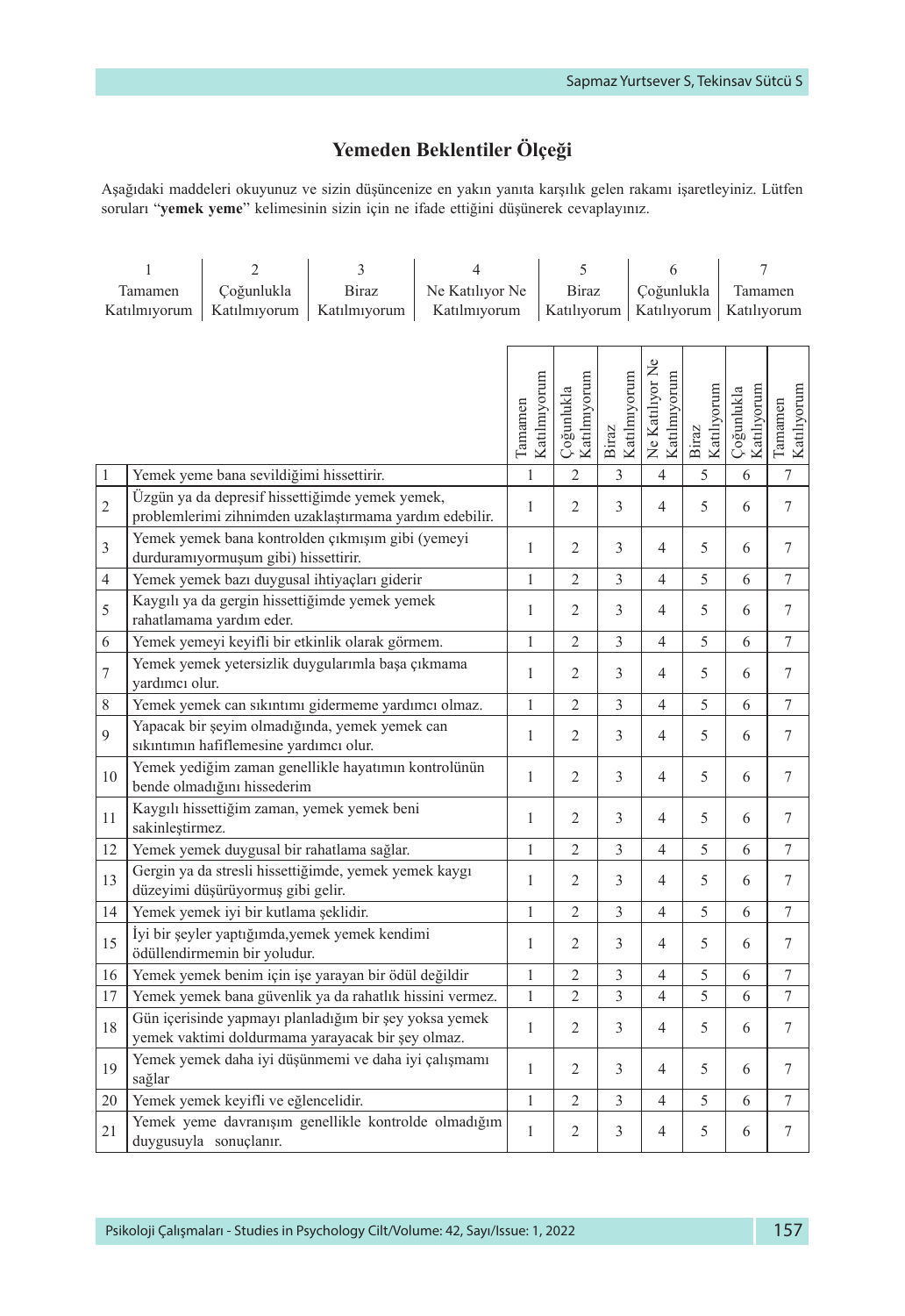#### Yemeden Beklentiler Ölçeği ile Zayıflıktan ve Yemeyi Kısıtlamaktan Beklentiler Ölçeğinin Türkçeye...

| 22 | Çok çalıştığımda veya bir şeyleri başardığımda, yemek<br>yemek benim için iyi bir ödül olmaz.                                 | 1 | $\overline{2}$ | 3             | $\overline{4}$ | 5           | 6 | 7              |
|----|-------------------------------------------------------------------------------------------------------------------------------|---|----------------|---------------|----------------|-------------|---|----------------|
| 23 | İnsanın canı sıkıldığında yapılacak şeylerden birisi yemek<br>vemektir.                                                       | 1 | $\overline{c}$ | 3             | $\overline{4}$ | 5           | 6 | 7              |
| 24 | Yemek yemek öfkemi göstermenin bir yoludur.                                                                                   | 1 | $\overline{c}$ | 3             | $\overline{4}$ | $\varsigma$ | 6 | 7              |
| 25 | Yemek yemek rahatsızlık veren sosyal durumlardan<br>kaçınmama yardım eder.                                                    | 1 | $\overline{c}$ | 3             | $\overline{4}$ | 5           | 6 | 7              |
| 26 | Anne-babama, eşime veya arkadaşlarıma kızgın<br>olduğumda yemek yemek onlardan hıncımı çıkarmama<br>vardım eder               | 1 | $\overline{2}$ | $\mathcal{E}$ | $\overline{4}$ | 5           | 6 | 7              |
| 27 | Zor görevlerle karşılaştığımda, yeme yemek bu görevleri<br>yerine getirmekten kaçınmama yardım edebilir.                      | 1 | $\overline{c}$ | 3             | 4              | 5           | 6 | 7              |
| 28 | Yemek yemek depresyon, yalnızlık veya korku gibi<br>olumsuz duyguları unutmama ya da zihnimden<br>uzaklaştırmama yardım eder. | 1 | $\overline{c}$ | 3             | $\overline{4}$ | 5           | 6 | 7              |
| 29 | Stresli, kaygılı ya da gergin hissettiğimde, yemek yemek<br>beni sakinleştirir.                                               | 1 | $\overline{c}$ | 3             | $\overline{4}$ | 5           | 6 | 7              |
| 30 | Yemek yemek, hissetmek istemediğim duyguları<br>bastırmama yardımcı olabilir.                                                 | 1 | $\overline{c}$ | 3             | $\overline{4}$ | 5           | 6 | $\overline{7}$ |
| 31 | Yemek yemek daha iyi çalışmamı sağlar.                                                                                        | 1 | $\overline{c}$ | 3             | $\overline{4}$ | 5           | 6 | 7              |
| 32 | Yemek yemek olumsuz duygularla baş etmeme yardım<br>eder.                                                                     | 1 | $\overline{c}$ | 3             | 4              | 5           | 6 | 7              |
| 33 | Yemek yemek bana kontrolden çıkmışım gibi hissettirmez                                                                        | 1 | $\overline{c}$ | 3             | $\overline{4}$ | 5           | 6 | 7              |
| 34 | Yemek yemek üzüntü veya duygusal acı ile başetmemde<br>bana yardımcı olur.                                                    | 1 | $\overline{c}$ | 3             | 4              | 5           | 6 | 7              |

#### **Zayıflıktan ve Yemeyi Kısıtlamaktan Beklentiler Ölçeği**

Aşağıda **"Zayıf olmak"** ve **"Yediklerimi sınırlamak"** ile ilgili maddeler yer almaktadır.

**"Zayıf olmak"** ile ilgili maddeleri yanıtlarken kendi bedeninizi zayıf olarak görüp görmediğinize göre değil, genel olarak zayıflığın sizin için tanımına göre cevaplayınız. Eğer şuan zayıf olduğunuzu düşünüyorsanız, maddeleri şuan ki durumunuzdan daha zayıf olmaya göre değil, **zayıf olmak size genel olarak ne ifade ediyorsa** ona göre cevaplayınız.

Maddelerde yer alan **"Yediklerimi sınırlamak"** ifadesi ise

**1) daha fazla yemek yememek amacıyla kendinizi durdurduğunuz herhangi bir durum** ya da

**2) süresi farketmeksizin yapılan başarılı bir diyet durumu anlamına gelmektedir.** Eğer yediklerinizi sınırlamıyorsanız, yanıtlarınızı verirken **yediklerinizi sınırlamanız durumunda sahip olabileceğiniz fikirleri** gözönüne alınız.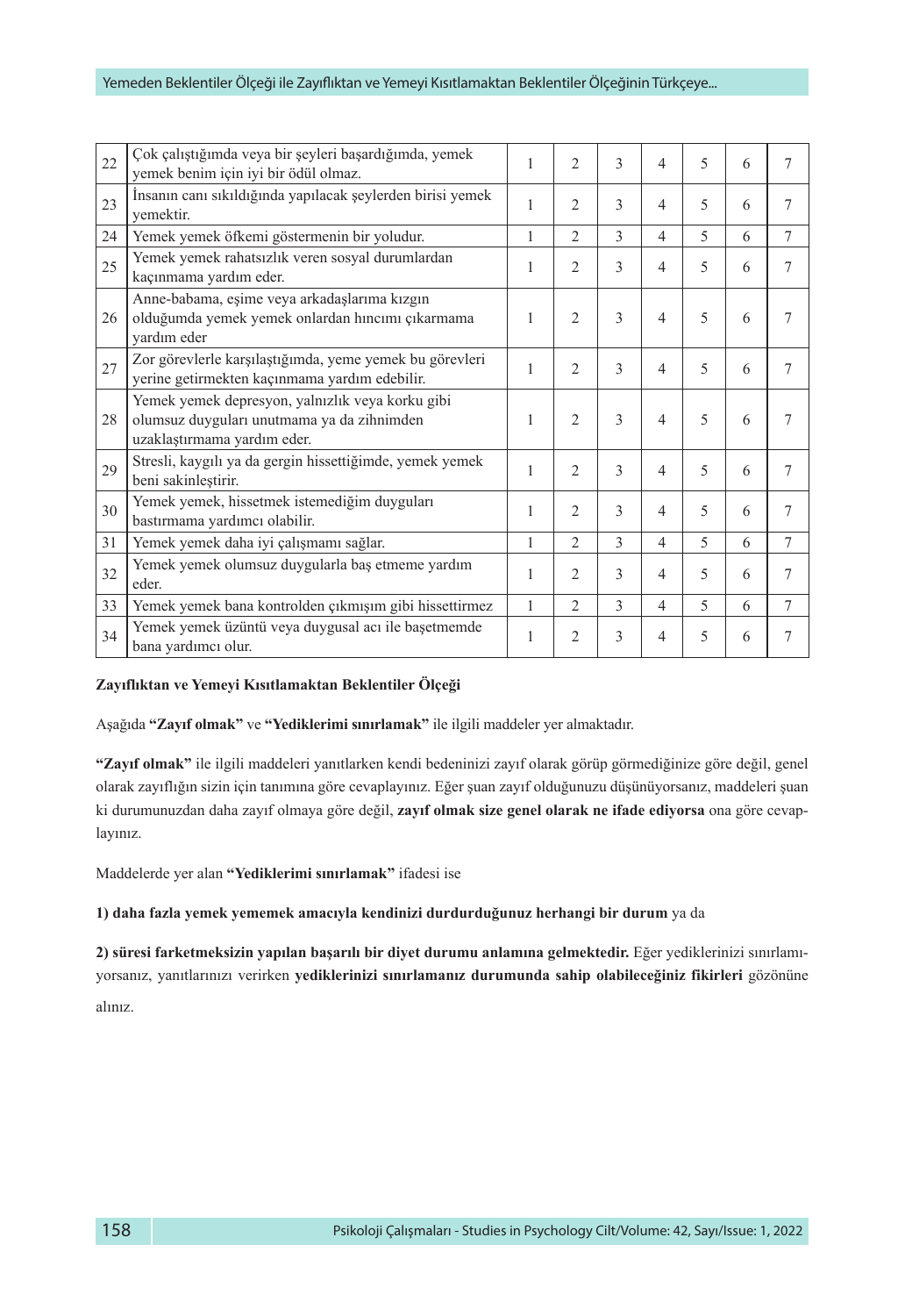## **Doğru ya da yanlış cevap yoktur. Her bir madde için sadece bir cevabı daire içine alınız. Hiçbir maddeyi boş bırakmayınız**

| ទ<br>Ξ<br>ದ<br>-<br>Ę | ukla<br>≿<br>Ë<br>료<br>⋍<br>–<br>$\bar{\mathcal{D}}$ | অ | ÷<br>▭<br>ದ<br>ω<br>≂ | ∼<br>ದ<br>ℼ<br>- | 吕<br>ß<br>급<br>æ<br>ದ | ភ<br>≍<br>ξ<br>∽<br>≊<br>atil |
|-----------------------|------------------------------------------------------|---|-----------------------|------------------|-----------------------|-------------------------------|

|                         |                                                                                                            | Katılmıyorum<br>Tamamen | Katılmıyorum<br>Çoğunlukla | Katılmıyorum<br>Biraz     | ž<br>Katılmıyorum<br>Ne Katılıyor | Katılıyorum<br>Biraz | Çoğunlukla<br>Katılıyorum | Katılıyorum<br>Tamamen |
|-------------------------|------------------------------------------------------------------------------------------------------------|-------------------------|----------------------------|---------------------------|-----------------------------------|----------------------|---------------------------|------------------------|
|                         |                                                                                                            |                         |                            |                           |                                   |                      |                           |                        |
| $\mathbf{1}$            | Zayıf olsaydım bazı şeyleri daha kolay elde edebilirmişim gibi                                             | $\mathbf{1}$            | $\overline{2}$             | 3                         | $\overline{4}$                    | 5                    | 6                         | $\overline{7}$         |
|                         | hissediyorum.<br>Eğer zayıf olduğumu hissetseydim daha öz-güvenli olurdum ve iyi                           |                         |                            |                           |                                   |                      |                           |                        |
| $\overline{c}$          |                                                                                                            | $\mathbf{1}$            | $\overline{2}$             | 3                         | 4                                 | 5                    | 6                         | 7                      |
| $\overline{\mathbf{3}}$ | hissetmek için başkalarına ihtiyaç duymazdım.<br>Yediklerimin miktarını sınırladığımda çok iyi hissederim. | 1                       | $\overline{2}$             | 3                         | 4                                 | 5                    | 6                         | $\overline{7}$         |
| $\overline{4}$          | Zayıf olsaydım daha çekici olurdum.                                                                        | 1                       | $\overline{2}$             | $\overline{\overline{3}}$ | 4                                 | $\overline{5}$       | 6                         | 7                      |
| $\overline{5}$          | Zayıf olsaydım kendimi daha iyi hissederdim                                                                | 1                       | $\overline{2}$             | $\overline{\overline{3}}$ | $\overline{4}$                    | $\overline{5}$       | 6                         | 7                      |
| $\overline{6}$          | Zayıf olsaydım ailem benimle daha fazla gurur duyardı.                                                     | 1                       | $\overline{c}$             | 3                         | 4                                 | 5                    | 6                         | 7                      |
|                         | Yediklerimi sınırladığımda çabam ve kararım için başkaları bana                                            |                         |                            |                           |                                   |                      |                           |                        |
| 7                       | saygı duyar.                                                                                               | $\mathbf{1}$            | $\overline{c}$             | 3                         | 4                                 | 5                    | 6                         | 7                      |
| $\overline{8}$          | Zayıf olsaydım problemlerim bana daha az canımı sıkardı.                                                   | 1                       | $\overline{2}$             | 3                         | 4                                 | 5                    | 6                         | 7                      |
| $\overline{9}$          | Yediklerimi sınırladığımda başkaları beni daha çok önemser.                                                | 1                       | $\overline{c}$             | 3                         | 4                                 | 5                    | 6                         | 7                      |
| 10                      | Yediklerimi kısıtlamak kendimi iyi hissetmemi sağlar.                                                      | $\mathbf{1}$            | $\overline{2}$             | 3                         | $\overline{4}$                    | 5                    | 6                         | 7                      |
| 11                      | Zayıf olsaydım karşı cins için daha çekici olurdum.                                                        | 1                       | $\overline{2}$             | 3                         | 4                                 | 5                    | 6                         | $\overline{7}$         |
|                         | Yediklerimi sınırladığımda istediğimi elde etmekte kendime daha                                            |                         |                            |                           |                                   |                      |                           |                        |
| 12                      | çok güvenirim.                                                                                             | $\mathbf{1}$            | $\overline{c}$             | 3                         | $\overline{4}$                    | 5                    | 6                         | 7                      |
| 13                      | Zayıf olsaydım daha güçlü hissederdim.                                                                     | 1                       | $\overline{c}$             | 3                         | 4                                 | 5                    | 6                         | $\overline{7}$         |
|                         | 14 Zayıf olsaydım arkadaşlarımın ilgisini daha çok çekerdim.                                               | 1                       | $\overline{2}$             | $\overline{3}$            | $\overline{4}$                    | $\overline{5}$       | 6                         | 7                      |
|                         | 15 Zayıf olsaydım, genel olarak, daha az stresli hissederdim.                                              | 1                       | $\overline{2}$             | $\overline{3}$            | $\overline{4}$                    | 5                    | 6                         | 7                      |
|                         | 16 Yediklerimi sınırladığım zaman daha becerikli ve yeterli hissederim.                                    | 1                       | $\overline{c}$             | 3                         | $\overline{4}$                    | 5                    | 6                         | 7                      |
| 17                      | Zayıf olsaydım mutlu olurdum.                                                                              | 1                       | $\overline{2}$             | $\overline{3}$            | $\overline{4}$                    | 5                    | 6                         | $\overline{7}$         |
|                         | 18 Zayıf olsaydım sosyal durumlarda kendimi daha iyi idare ederdim.                                        | 1                       | $\overline{2}$             | 3                         | $\overline{4}$                    | 5                    | 6                         | $\overline{7}$         |
| 19                      | Yediklerimi sınırladıktan sonra başka şeyler yapmak konusunda                                              | 1                       | $\overline{2}$             | 3                         | $\overline{\mathcal{A}}$          | 5                    | 6                         | 7                      |
|                         | kendimi daha hevesli hissederim.                                                                           |                         |                            |                           |                                   |                      |                           |                        |
| 20                      | Yediklerimi sınırladığım zaman daha çekiciyimdir                                                           | 1                       | 2                          | 3                         | 4                                 | 5                    | 6                         | 7                      |
| 21                      | Zayıf olsaydım daha becerikli ve yeterli hissederdim.                                                      | 1                       | $\overline{2}$             | $\overline{3}$            | $\overline{4}$                    | $\overline{5}$       | 6                         | $\overline{7}$         |
| 22                      | Zayıf olsaydım başkalarına fiziksel olarak daha çekici gelirdim.                                           | 1                       | $\overline{c}$             | 3                         | 4                                 | 5                    | 6                         | 7                      |
|                         | 23 Zayıf olsaydım endişelendiğim şeylerden biri azalmış olurdu.                                            | 1                       | $\overline{2}$             | $\overline{\mathbf{3}}$   | 4                                 | 5                    | 6                         | 7                      |
| 24                      | Katı bir diyete uyduğum zaman, hayatımın daha fazla kontrolüm<br>altında olduğunu hissederim.              | 1                       | $\overline{2}$             | 3                         | $\overline{4}$                    | 5                    | 6                         | 7                      |
|                         | 25 Zayıf olsaydım ailem beni daha çok överdi.                                                              |                         | $\overline{c}$             | 3                         | 4                                 | 5                    | 6                         | 7                      |
|                         | 26 Zayıf olsaydım disiplinli biri gibi hissederdim.                                                        |                         | $\overline{c}$             | 3                         | $\overline{4}$                    | 5                    | 6                         | 7                      |
| 27                      | Zayıf olsaydım kendimi daha fazla yetiskin gibi hissederdim.                                               | 1                       | $\overline{c}$             | 3                         | $\overline{4}$                    | 5                    | 6                         | $\overline{7}$         |
|                         | 28 Zayıf olsaydım okulda ya da işimde daha iyi şeyler yapardım.                                            | 1                       | $\overline{2}$             | 3                         | $\overline{4}$                    | 5                    | 6                         | $\overline{7}$         |
|                         | 29 Zayıf olsaydım kendimi daha değerli hissederdim.                                                        | 1                       | 2                          | 3                         | $\overline{4}$                    | 5                    | 6                         | 7                      |
|                         | 30 Yediklerimin miktarını sınırlamak moral yükselten bir seydir.                                           | 1                       | $\overline{2}$             | $\overline{3}$            | $\overline{4}$                    | $\overline{5}$       | 6                         | $\overline{7}$         |
| 31                      | Yediklerimi sınırladığım zaman daha az suçluluk hissederim.                                                | 1                       | $\overline{2}$             | $\overline{3}$            | $\overline{4}$                    | $\overline{5}$       | 6                         | 7                      |
|                         | 32 Zayıf olsaydım başkaları beni daha çok takdir ederdi.                                                   | 1                       | $\overline{2}$             | $\overline{\mathbf{3}}$   | $\overline{4}$                    | 5                    | 6                         | $\overline{7}$         |
|                         | 33 Zayıf olsaydım istedğim her şeyi yapabilirmişim gibi hissediyorum.                                      | 1                       | $\overline{c}$             | $\overline{\mathbf{3}}$   | $\overline{4}$                    | 5                    | 6                         | $\overline{7}$         |
|                         | 34 Zayıf olsaydım işteki ya da okuldaki aksaklıklarla daha iyi başederdim.                                 | 1                       | $\overline{2}$             | $\overline{3}$            | $\overline{4}$                    | 5                    | 6                         | 7                      |
| 35                      | Zayıf olsaydım benlik imajım (kendime ilişkin değerlendirmelerim)                                          | 1                       | $\overline{c}$             | 3                         | $\overline{4}$                    | 5                    | 6                         | 7                      |
|                         | daha ivi olurdu.                                                                                           |                         |                            |                           |                                   |                      |                           |                        |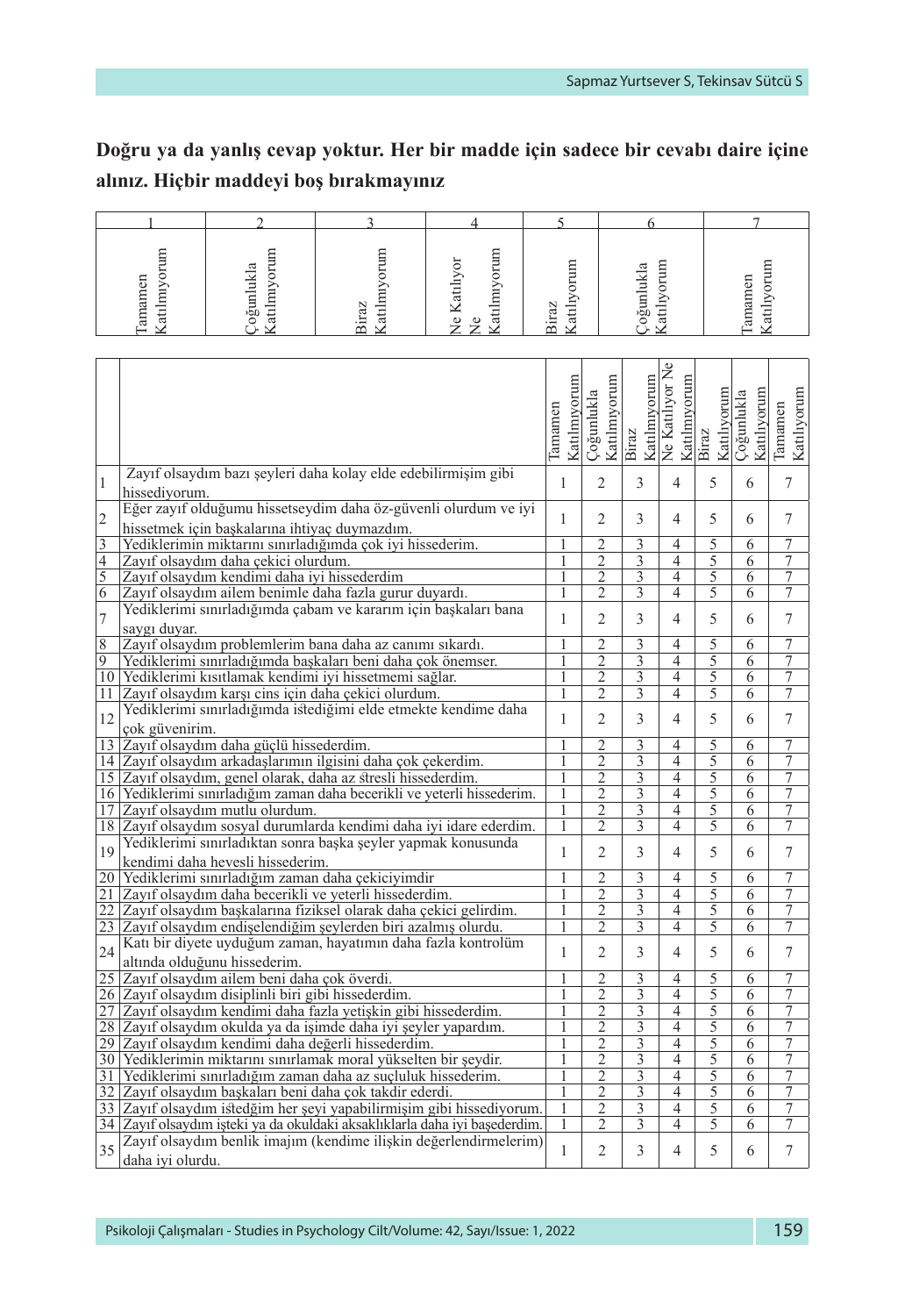#### Yemeden Beklentiler Ölçeği ile Zayıflıktan ve Yemeyi Kısıtlamaktan Beklentiler Ölçeğinin Türkçeye...

| 36 | Başkaları hayatımı kontrol etmeye çalışsa da yediklerimi sınırlamak, bana kontrolün bende olduğunu hissettiğim bir alan sağlar. |  |  | h        |  |
|----|---------------------------------------------------------------------------------------------------------------------------------|--|--|----------|--|
|    |                                                                                                                                 |  |  |          |  |
|    | 37 Zayıf olsaydım kendimi daha çekici hissederdim.                                                                              |  |  | h        |  |
| 38 | Zayıf olsaydım bu anne-babama benim kontrol sahibi biri                                                                         |  |  | h        |  |
|    | olduğumu gösterirdi.                                                                                                            |  |  |          |  |
|    | 39 Yediklerimi sınırladığım zaman insanlar beni daha çok taktir eder.                                                           |  |  | $\theta$ |  |
| 40 | Zayıf olsaydım ortamlara daha çok uyum sağlardım.                                                                               |  |  | h        |  |
| 41 | Yediklerimi sınırlamak benlik saygımı (kendime olan saygımı) arttırır.                                                          |  |  | h        |  |
|    | 42 Zayıf olsaydım dış görünüşüm daha iyi olurdu.                                                                                |  |  | h        |  |
| 43 | Zayıf olmak benlik saygımı (kendime olan saygımı) arttıracak bir                                                                |  |  |          |  |
|    | sev olurdu.                                                                                                                     |  |  | h        |  |
|    | 44 Zayıf olmak hayatımdaki her şeyi iyileştirecektir.                                                                           |  |  |          |  |

**Etik Komite Onayı:** Araştırmacıların çalışmakta olduğu kurum çatısında Bilimsel Araştırma Projeleri kapsamında onaylanmasıyla elde edilmiş ayrıca Etik Kurul Komisyon onayı alınmamıştır.

**Hakem Değerlendirmesi:** Dış bağımsız.

**Yazar Katkıları:** Çalışma Konsepti/Tasarım- S.S.Y., S.T.S.; Veri Toplama- S.S.Y., Veri Analizi/Yorumlama- S.S.Y., Yazı Taslağı- S.S.Y., İçeriğin Eleştirel S.S.Y., S.T.S.; Son Onay ve Sorumluluk- S.S.Y., S.T.S.

**Çıkar Çatışması:** Yazarlar çıkar çatışması bildirmemiştir.

**Finansal Destek:** Ege Üniversitesinin Bilimsel Araştırma Projesi tarafından finansal destek sağlanmıştır.

**Teşekkür**: Ege Üniversitesinin Bilimsel Araştırma Projesi Birimine desteklerinden ötürü teşekkürü bir borç biliriz.

**Ethics Committee Approval:** It was obtained by the approval of the researchers within the scope of Scientific Research Projects within the framework of the institution where they work, and the approval of the Ethics Committee was not obtained.

**Peer-review:** Externally peer-reviewed.

**Author Contributions:** Conception/Design of Study- S.S.Y., S.T.S.; Data Acquisition- S.S.Y.; Data Analysis/ Interpretation- S.S.Y.; Drafting Manuscript- S.S.Y.; Critical Revision of Manuscript- S.S.Y., S.T.S.; Final Approval and Accountability- S.S.Y., S.T.S.

**Conflict of Interest:** The authors have no conflict of interest to declare.

**Grant Support:** Ege University's Scientific Research Project has been provided to support you.

**Acknowledgements:** We would like to thank the Scientific Research Project Unit of Ege University for their support.

### **Kaynakça/References**

- Amerikan Psikiyatri Birliği (2013). *Ruhsal bozuklukların tanısal ve sayımsal elkitabı: Beşinci baskı (DSM-5) tanı ölçütleri başvuru elkitabı* (E. Köroğlu, Çev.). Ankara: Hekimler Yayın Birliği (Orijinal çalışma basım tarihi 2013).
- And, A., Sylvester, M. D., Turan, B. Irak, D. U., Ray, M. K. ve Boggiano, M. M. (2017). The Turkish Palatable Eating Motives Scale (T-PEMS): Utility in predicting binge-eating eating and obesity risk in university students. *Eating and Weight Disorders-Studies on Anorexia, Bulimia and Obesity*, *23*(4), 527-531. [https://doi.org/10.1007/s40519-017-0383-z.](https://doi.org/10.1007/s40519-017-0383-z)
- Annus, A. M., Smith, G. T., Fischer, S., Hendricks, M. ve Williams, S. F. (2007). Associations among family-of-origin food-related experiences, expectancies, and disordered eating. *International Journal of Eating Disorders*, *40*(2), 179-186.<doi:> [https://doi.org/10.1002/eat.20346](https://psycnet.apa.org/doi/10.1002/eat.20346)
- Annus, A. M., Smith, G. T. ve Masters, K. (2008). Manipulation of thinness and restricting expectancies: Further evidence for a causal role of thinness and restricting expectancies in the etiology of eating disorders. *Psychology of Addictive Behaviors*, *22*(2), 278. [https://doi.org/10.1037/0893-](https://psycnet.apa.org/doi/10.1037/0893-164X.22.2.278)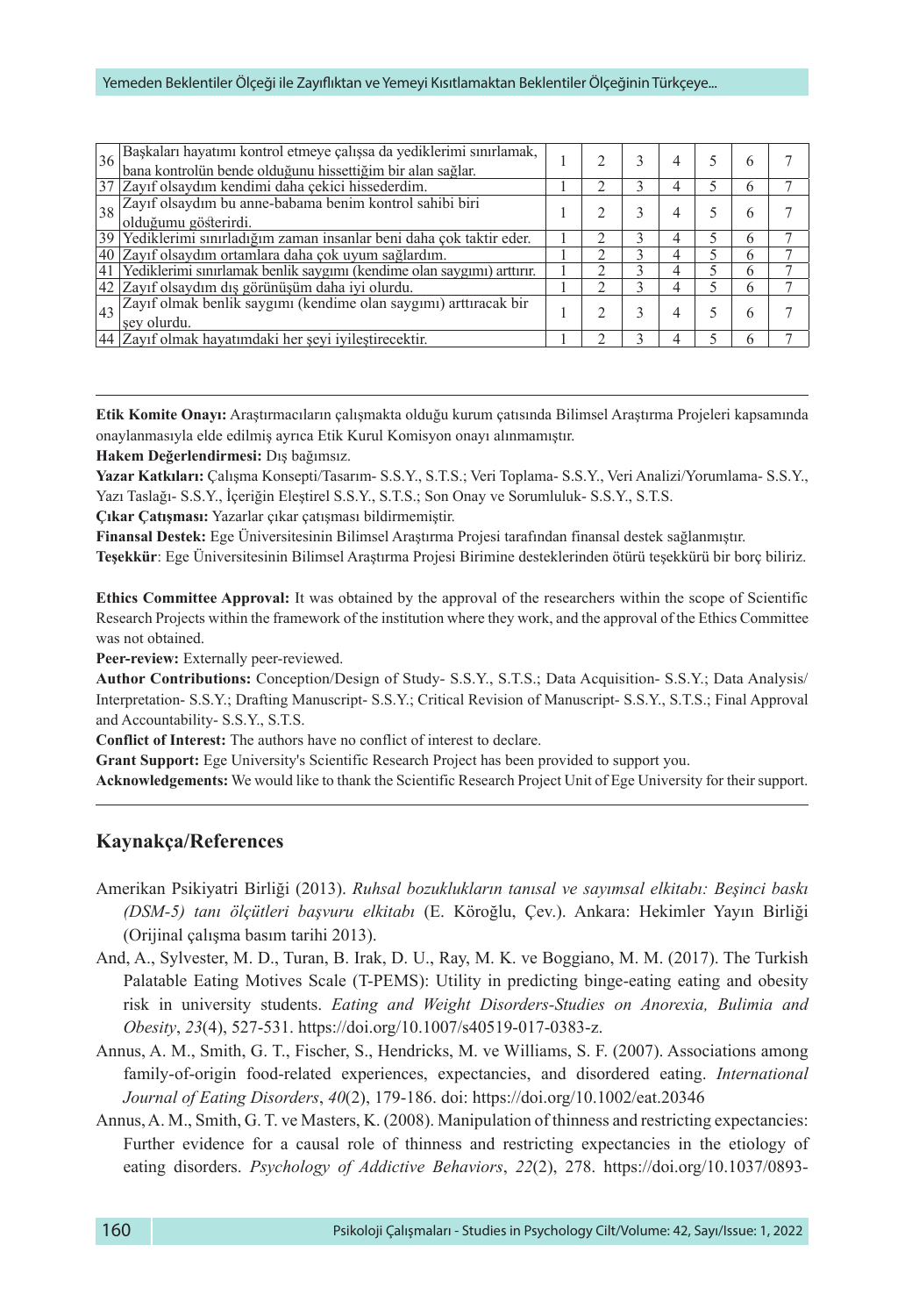[164X.22.2.278](https://psycnet.apa.org/doi/10.1037/0893-164X.22.2.278)

- Arcelus, J., Mitchell, A. J., Wales, J. ve Nielsen, S. (2011). Mortality rates in patients with anorexia nervosa and other eating disorders: A meta-analysis of 36 studies. *Archives of General Psychiatry, 68*(7), 724-731. doi: [10.1001/archgenpsychiatry.2011.74](https://doi.org/10.1001/archgenpsychiatry.2011.74)
- Brosof, L. C., Munn-Chernoff, M. A., Bulik, C. M. ve Baker, J. H. (2019). Associations between eating expectancies and Eating disorder symptoms in men and women. *Appetite*, *141.* [https://doi.](https://doi.org/10.1016/j.appet.2019.06.001) [org/10.1016/j.appet.2019.06.001](https://doi.org/10.1016/j.appet.2019.06.001)
- Burgess, E. E., Turan, B., Lokken, K. L., Morse, A. ve Boggiano, M. M. (2014). Profiling motives behind hedonic eating. Preliminary validation of the Palatable Eating Motives Scale. *Appetite*, *72*, 66-72. doi: [10.1016/j.appet.2013.09.016](https://doi.org/10.1016/j.appet.2013.09.016)
- Büyüköztürk, Ş. (2004). *Veri analizi el kitabı* (4. Baskı). Pegem A Yayıncılık.
- Cattell, R. B. ve Burdsal, C. A. (1975). The radial parcel double factoring design: A solution to the itemvs-parcel controversy. *Multivariate Behavioral Research, 10*(2), 165-179. [https://doi.org/10.1207/](https://psycnet.apa.org/doi/10.1207/s15327906mbr1002_3) [s15327906mbr1002\\_3](https://psycnet.apa.org/doi/10.1207/s15327906mbr1002_3)
- Christiansen, B. A., Goldman, M. S. ve Inn, A. (1982). Development of alcohol-related expectancies in adolescents: Separating pharmacological from social-learning influences. *Journal of Consulting and Clinical Psychology*, *50*(3), 336-344. [https://doi.org/10.1037/0022-006X.50.3.336](https://psycnet.apa.org/doi/10.1037/0022-006X.50.3.336)
- Combs, J. L., Smith, G. T. ve Simmons, J. R. (2011). Distinctions between two expectancies in the prediction of maladaptive eating behavior. *Personality and Individual Differences, 50*(1), 25-30. <https://doi.org/10.1016/j.paid.2010.08.015>
- Çapık, C. (2014). Geçerlik ve güvenirlik çalışmalarında doğrulayıcı faktör analizinin kullanımı. *Anadolu Hemşirelik ve Sağlık Bilimleri Dergisi, 17*(3), 196-205. [https://dergipark.org.tr/tr/download/article](https://dergipark.org.tr/tr/download/article-file/29691)[file/29691](https://dergipark.org.tr/tr/download/article-file/29691)
- Çenesiz. G. Z. (2015). *The relationsiıp between eating attitudes, personality factors, weight perception, self-esteem, appearance esteem, and eating regulation motivations based on self determination theory.* (Yayınlanmamış doktora tezi). Ortadoğu Teknik Üniversitesi Sosyal Bilimler Enstitüsü.
- De Zwaan, M. ve Roerig, J. (2003). Pharmacological treatment of eating disorders. M. Maj, K.A. Halmi, J.J. Lo´pez-Ibor ve Sartorius (Ed), *Eating Disorders* içinde (s. 223 – 285). Wiley.
- Della Longa, N. M. ve De Young, K. P. (2018). Experiential avoidance, eating expectancies, and binge eating: A preliminary test of an adaption of the Acquired Preparedness model of eating disorder risk. *Appetite*, *120*, 423-430. <https://doi.org/10.1016/j.appet.2017.09.022>
- Fairburn, C. G. (2008). *Cognitive behavior therapy and eating disorders*. NY: The Guilford Press.
- Fairburn, C. G. ve Beglin, S. J. (1994). Assessment of eating disorders: Interview or self-report questionnaire?. *International Journal of Eating Disorders*, *16*(4), 363-370. [https://pubmed.ncbi.](https://pubmed.ncbi.nlm.nih.gov/7866415/) [nlm.nih.gov/7866415/](https://pubmed.ncbi.nlm.nih.gov/7866415/)
- Fairburn, C. G. ve Harrison, P. J. (2003). Eating disorders. *The Lancet, 361*, 407–416. doi:10.1016/ S0140-6736(03)12378-1
- Field, A. (2005). *Discovering statistics using SPSS* (2. Baskı). Sage publications.
- Fischer, S., Peterson, C. M. ve McCarthy, D. (2013). A prospective test of the influence of negative urgency and expectancies on binge eating and purging. *Psychology of Addictive Behaviors*, *27*(1), 294. [https://doi.org/10.1037/a0029323](https://psycnet.apa.org/doi/10.1037/a0029323)
- Fitzsimmons-Craft, E. E., Keatts, D. A. ve Bardone-Cone, A. M. (2013). Eating expectancies in relation to eating disorder recovery. *Cognitive Therapy and Research*, *37*(5), 1041-1047. [https://](https://psycnet.apa.org/doi/10.1007/s10608-013-9522-7) [doi.org/10.1007/s10608-013-9522-7](https://psycnet.apa.org/doi/10.1007/s10608-013-9522-7)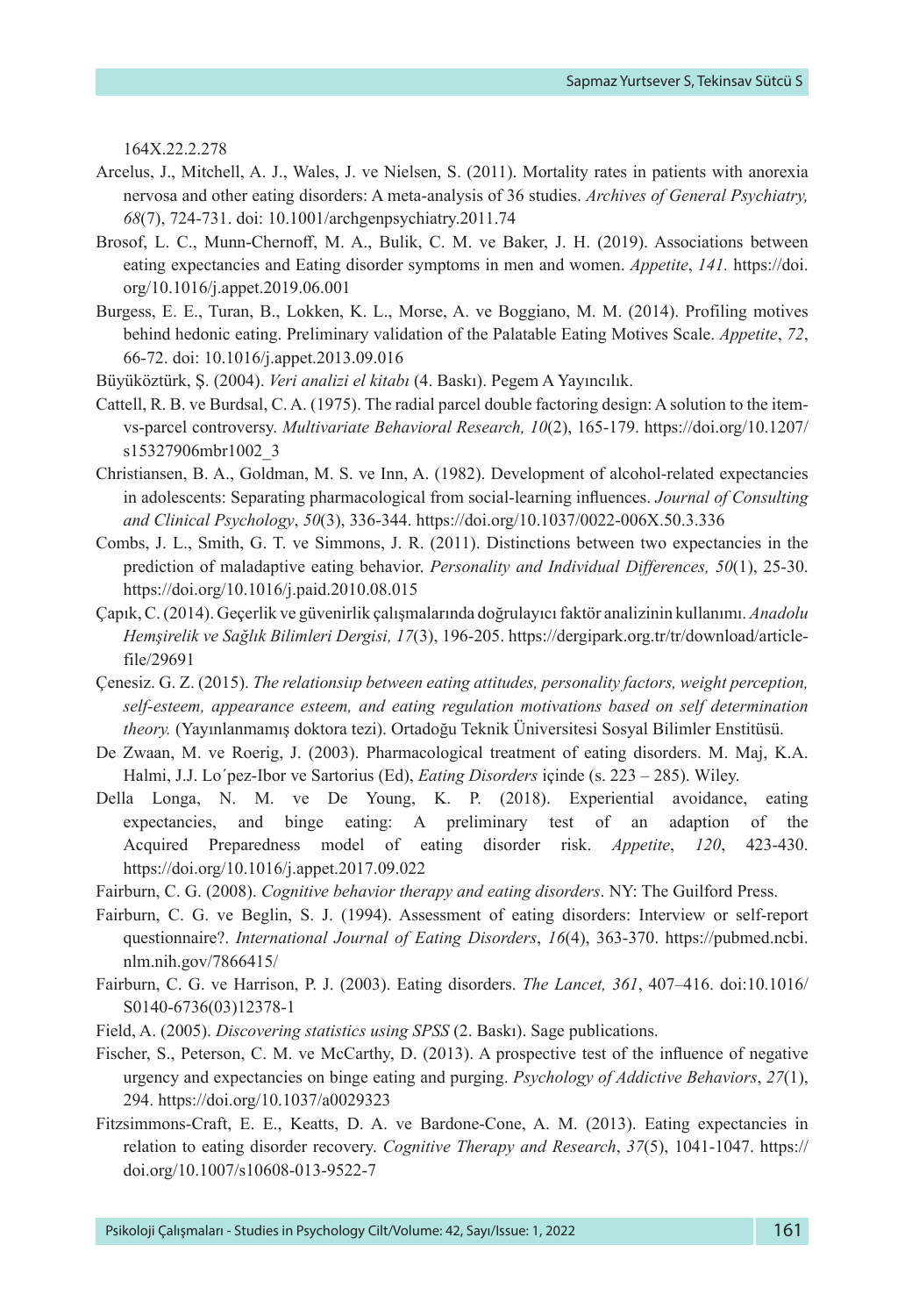- Goldman, M. S., Brown, S. A., Christiansen, B. A. ve Smith, G. T. (1991). Alcoholism and memory: Broadening the scope of alcohol-expectancy research. *Psychological Bulletin, 110*(1), 137-146. [https://doi.org/10.1037/0033-2909.110.1.137](https://psycnet.apa.org/doi/10.1037/0033-2909.110.1.137)
- Goldschmidt, A. B., Crosby, R. D., Engel, S. G., Crow, S. J., Cao, L., Peterson, C. B. ve Durkin, N. (2014). Affect and eating behavior in obese adults with and without elevated depression symptoms. *International Journal of Eating Disorders*, *47*(3), 281-286. [https://doi.org/10.1002/](https://doi.org/10.1002/eat.22188) [eat.22188](https://doi.org/10.1002/eat.22188)
- Hayaki, J. (2009). Negative reinforcement eating expectancies, emotion dysregulation, and symptoms of bulimia nervosa. *International Journal of Eating Disorders*, *42*(6), 552-556. [https://doi.](https://doi.org/10.1002/eat.20646) [org/10.1002/eat.20646](https://doi.org/10.1002/eat.20646)
- Henderson, M. ve Freeman, C. P. L. (1987). A self-rating scale for bulimia the 'bite'. *The British Journal of Psychiatry*, *150*(1), 18-24. doi: [10.1192/bjp.150.1.18](https://doi.org/10.1192/bjp.150.1.18)
- Hetherington, M. M. (2000). Eating disorders: Diagnosis, etiology, and prevention. *Nutrition 16* (7/8), 547-551. doi: 10.1016/s0899-9007(00)00320-8
- Hohlstein, L. A., Smith, G. T. ve Atlas, J. G. (1998). An application of expectancy theory to eating disorders: Development and validation of measures of eating and dieting expectancies.*Psychological Assessment*, *10*(1), 49. [https://doi.org/10.1037/1040-3590.10.1.49](https://psycnet.apa.org/doi/10.1037/1040-3590.10.1.49)
- Karakuş, S.Ş., Yıldırım, H. ve Büyüköztürk, Ş. (2016) Adaptation of three factor eating questionnaire (TFEQ-R21) into Turkish culture: A validity and reliability study. *TAF Preventive Medicine Bulletin*, *15*(3), 229-237. doi[:10.5455/pmb.1-1446540396](http://dx.doi.org/10.5455/pmb.1-1446540396)
- Karlsson, J., Persson, L. O., Sjöström, L. ve Sullivan, M. (2000). Psychometric properties and factor structure of the Three-Factor Eating Questionnaire (TFEQ) in obese men and women. Results from the Swedish Obese Subjects (SOS) study. *International Journal of Obesity*, *24*(12), 1715. doi: 10.1038/sj.ijo.0801442
- Kıran, S. G., Ağargün, M.Y., Kara, H. ve Kutanış, R. (2000, Ekim). *Eating attitudes and dissociative experiences in college students*. 36. Ulusal Psikiyatri Kongresi, Antalya, Turkey.
- Little, T. D. (2013). *Longitudinal structural equation modeling*. Guilford Press.
- Matsunaga, M. (2008). Item parceling in structural equation modeling: A primer. *Communication Methods and Measures, 2*(4), 260-293. <https://doi.org/10.1080/19312450802458935>
- Miller, P. M., Smith, G. T. ve Goldman, M. S. (1990). Emergence of alcohol expectancies in childhood: A possible critical period. *Journal of Studies on Alcohol*, *51*(4), 343-349. [https://doi.org/10.15288/](https://psycnet.apa.org/doi/10.15288/jsa.1990.51.343) [jsa.1990.51.343](https://psycnet.apa.org/doi/10.15288/jsa.1990.51.343)
- Minuchin, S., Rosman, B. L. ve Baker, L. (1978). *Psychosomatic families: Anorexia nervosa in context.* Harvard University Press.
- Mitchison, D., Mond, J., Slewa, Y. S. ve Hay, P. (2013). Sex differences in health-related quality of life impairment associated with eating disorder features: A general population study. *International Journal of Eating Disorder, 46*, 375–380. doi: 10.1002/eat.22097
- O'Connor, D. B., Jones, F., Conner, M., McMillan, B. ve Ferguson, E. (2008). Effects of daily hassles and eating style on eating behavior. *Health Psychology, 27*(1S), 20-31. [https://doi.org/10.1037/0278-](https://psycnet.apa.org/doi/10.1037/0278-6133.27.1.S20) [6133.27.1.S20](https://psycnet.apa.org/doi/10.1037/0278-6133.27.1.S20)
- Ortiz, A. M. L., Davis, H. A. ve Smith, G. T. (2019). Transactions among thinness expectancies, depression, and binge eating in the prediction of adolescent weight control behaviors. *International Journal of Eating Disorders*, *52*(2), 142-152.<https://doi.org/10.1002/eat.23001>
- Öğüt-Eker, G. (2018). Farklı görme biçimiyle modern dünya ritüeli olarak yemek kültürü: Sınanma/ erginlenme ve intikam alma gizli işlevleri. *Milli Folklor, 30*(120), 170-183. [https://www.millifolklor.](https://www.millifolklor.com/PdfViewer.aspx?Sayi=120 &Sayfa=170)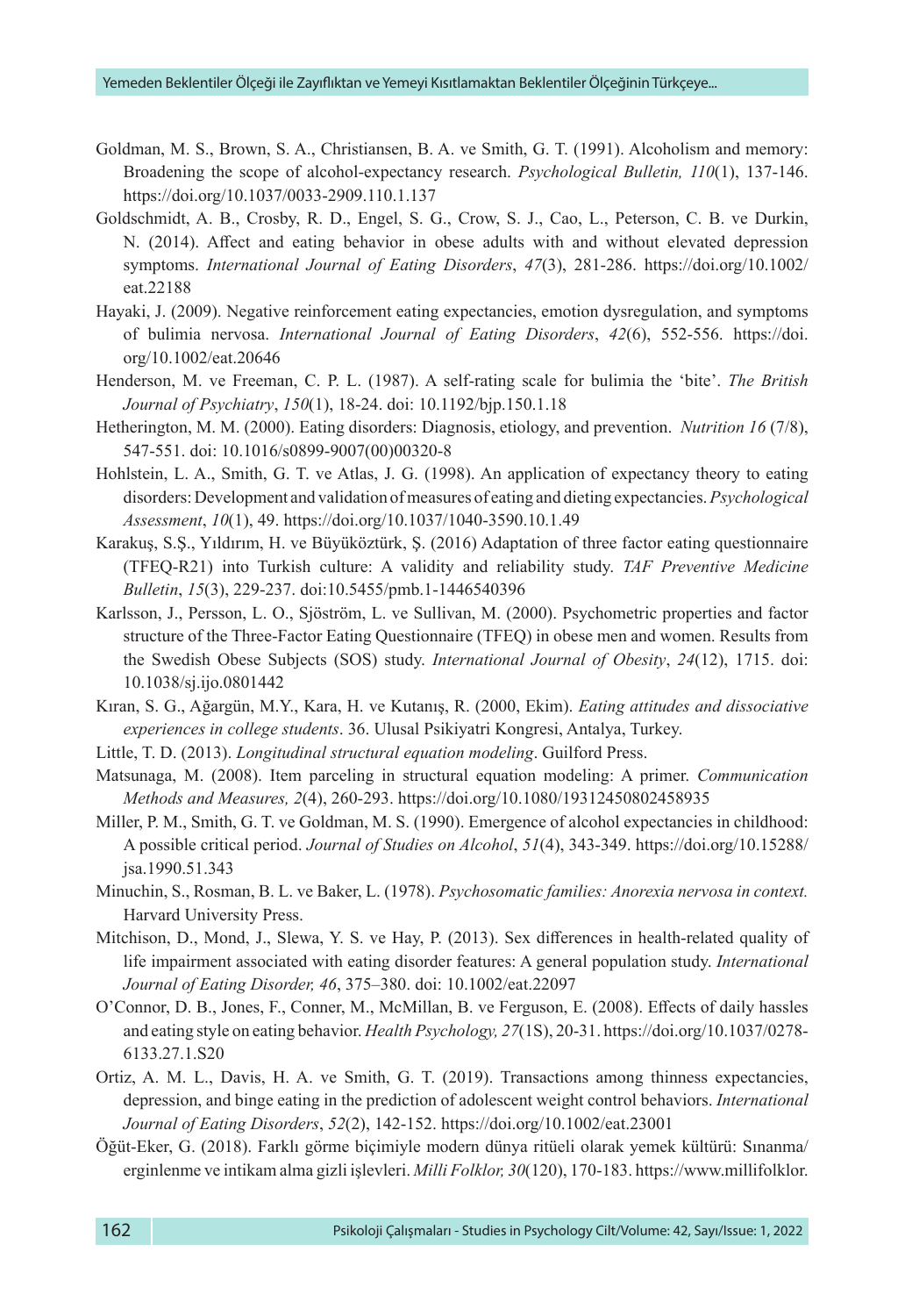[com/PdfViewer.aspx?Sayi=120 &Sayfa=170](https://www.millifolklor.com/PdfViewer.aspx?Sayi=120 &Sayfa=170)

- Pearson, C. M., Combs, J. L., Zapolski, T. C. ve Smith, G. T. (2012). A longitudinal transactional risk model for early eating disorder onset. *Journal of Abnormal Psychology*, *121*(3), 707. doi:10.1037/a0027567
- Pearson, C. M., Mason, T. B., Cao, L., Goldschmidt, A. B., Lavender, J. M., Crosby, R. D., Crow, S. J., Engel, S. G., Wonderlich, S. A. ve Peterson, C. B. (2018). A test of a state-based, self-control theory of binge eating in adults with obesity. *Eating Disorders*, *26*(1), 26-38. [https://doi.org/10.1080/106](https://psycnet.apa.org/doi/10.1080/10640266.2018.1418358) [40266.2018.1418358](https://psycnet.apa.org/doi/10.1080/10640266.2018.1418358)
- Schaumberg, K., Schumacher, L. M., Rosenbaum, D. L., Kase, C. A., Piers, A. D., Lowe, M. R., Forman, E. M. ve Butryn, M. L. (2016). The role of negative reinforcement eating expectancies in the relation between experiential avoidance and disinhibition. *Eating Behaviors*, *21*, 129-134. <https://doi.org/10.1016/j.eatbeh.2016.01.003>
- Schmidt, U. (2003). Aetiology of eating disorders in the 21st century New answers to old questions. *European Child & Adolescent Psychiatry, 12*, 30–37. doi: 10.1007/s00787-003-1105-9
- Schreiber, J. B., Nora, A., Stage, F. K., Barlow, E. A. ve King, J. (2006). Reporting structural equation modeling and confirmatory factor analysis results: A review. *The Journal of Educational Research*, *99*(6), 323-338. doi: [10.3200/JOER.99.6.323-338](http://dx.doi.org/10.3200/JOER.99.6.323-338)
- Schultz, D. P. ve Schultz, S. E. (2020). *A history of modern psychology* (8. Bs.). (Y. Aslay, Çev). İstanbul: Kaknüs Yayınları.
- Simmons, J. R., Smith, G. T. ve Hill, K. K. (2002). Validation of eating and dieting expectancy measures in two adolescent samples. *International Journal of Eating Disorders*, *31*(4), 461-473. [https://doi.](https://psycnet.apa.org/doi/10.1002/eat.10034) [org/10.1002/eat.10034](https://psycnet.apa.org/doi/10.1002/eat.10034)
- Smink, F. R., van Hoeken, D. ve Hoek, H. W. (2013). Epidemiology, course, and outcome of eating disorders. *Current Opinion in Psychiatry*, 26(6), 543-548. doi[:10.1097/YCO.0b013e328365a24f](https://doi.org/10.1097/yco.0b013e328365a24f)
- Smith, G. T. ve Goldman, M. S. (1994). Alcohol expectancy theory and the identification of high-risk adolescents. *Journal of Research on Adolescence*, *4*(2), 229-247. doi: [10.1207/s15327795jra0402\\_4](https://doi.org/10.1207/s15327795jra0402_4)
- Smith, G. T., Simmons, J. R., Flory, K., Annus, A. M. ve Hill, K. K. (2007). Thinness and eating expectancies predict subsequent binge-eating and purging behavior among adolescent girls. *Journal of Abnormal Psychology*, *116*(1), 188-197. [https://doi.org/10.1037/0021-843X.116.1.188](https://psycnet.apa.org/doi/10.1037/0021-843X.116.1.188)
- Smith, K. E., Mason, T. B., Peterson, C. B. ve Pearson, C. M. (2018). Relationships between eating disorder-specific and transdiagnostic risk factors for binge eating: An integrative moderated mediation model of emotion regulation, anticipatory reward, and expectancy. *Eating Behaviors*, *31*, 131-136. doi[:10.1016/j.eatbeh.2018.10.001](https://doi.org/10.1016/j.eatbeh.2018.10.001)
- Stice, E. ve Desjardins, C. D. (2018). Interactions between risk factors in the prediction of onset of eating disorders: Exploratory hypothesis generating analyses. *Behaviour Research and Therapy, 105*, 52-62. doi:10.1016/j.brat.2018.03.005
- Stunkard, A. J. ve Messick, S. (1985). The three-factor eating questionnaire to measure dietaryrestraint, disinhibition and hunger. *Journal of Psychosomatic Research*, *29*(1), 71-83. [https://doi.](https://doi.org/10.1016/0022-3999(85)90010-8) [org/10.1016/0022-3999\(85\)90010-8](https://doi.org/10.1016/0022-3999(85)90010-8)
- Tabachnick, B. G. ve Fidell, L. S. (2013). *Using multivariate statistics* (6. Baskı). MA: Pearson.
- Tolman, E.G. (1932). *Purposive behavior in animals and men*. Appleton-Century-Crofts.
- Van Strien, T., Engels, R. C., Van Leeuwe, J. ve Snoek, H. M. (2005). The Stice model of overeating: Tests in clinical and non-clinical samples. *Appetite, 45*(3), 205-213. doi: [10.1016/j.appet.2005.08.004](https://doi.org/10.1016/j.appet.2005.08.004)
- Vince, E.P. ve Walker, I. A. (2008). A set of meta-analytic studies on the factors associated with disordered eating. *The Internet Journal of Mental Health, 5*(1), 1-30. [https://researchportal.bath.](https://researchportal.bath.ac.uk/en/publications/a-set-of-meta-analytic-studies-on-the-factors-associated-with-dis) [ac.uk/en/publications/a-set-of-meta-analytic-studies-on-the-factors-associated-with-dis](https://researchportal.bath.ac.uk/en/publications/a-set-of-meta-analytic-studies-on-the-factors-associated-with-dis)